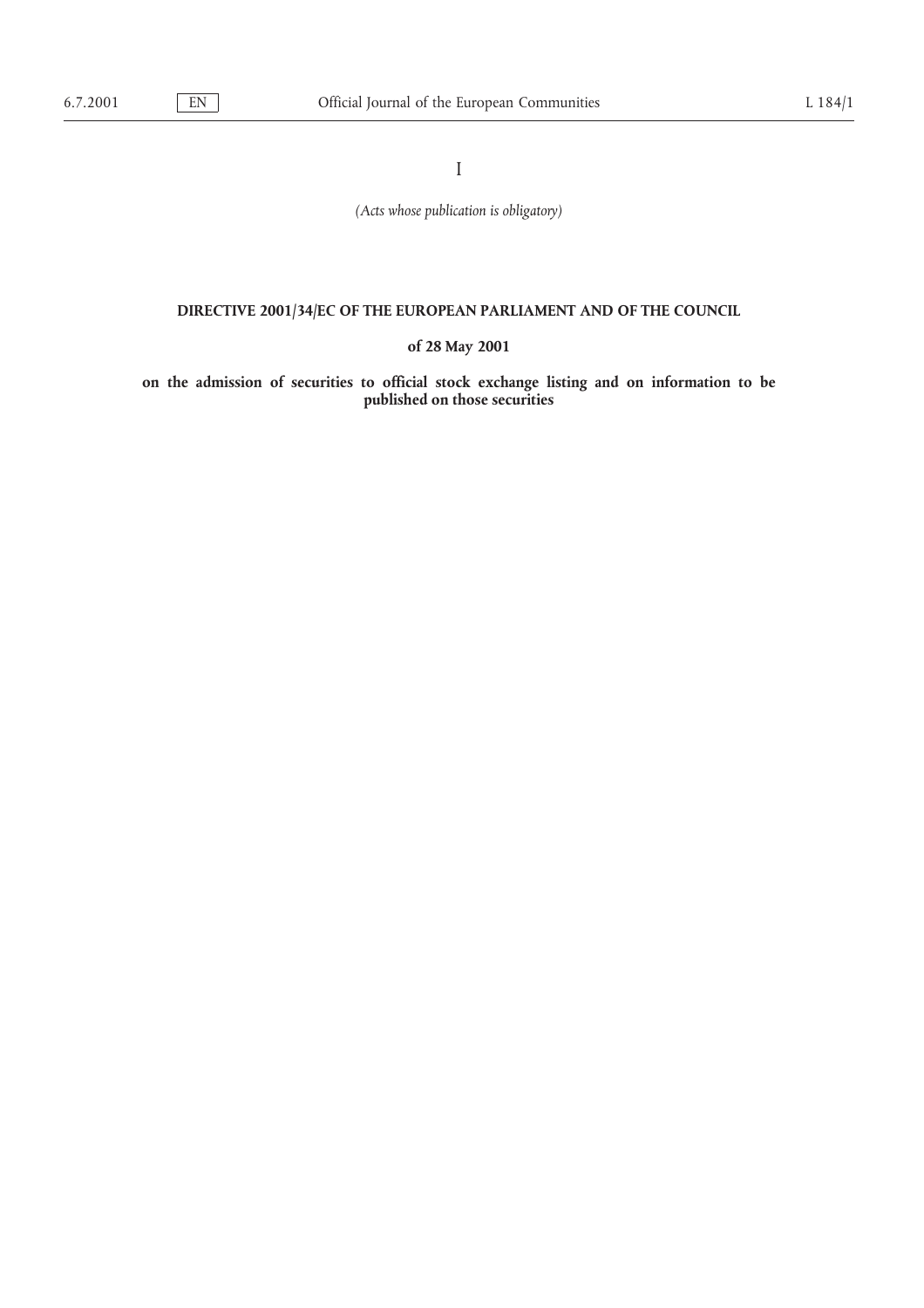### TABLE OF CONTENTS

|                                                                                                    | Page |
|----------------------------------------------------------------------------------------------------|------|
|                                                                                                    | 7    |
|                                                                                                    | 11   |
|                                                                                                    | 11   |
|                                                                                                    | 11   |
|                                                                                                    | 11   |
|                                                                                                    | 11   |
|                                                                                                    | 11   |
|                                                                                                    | 12   |
| TITLE II: GENERAL PROVISIONS CONCERNING THE OFFICIAL LISTING OF SECURITIES                         | 12   |
|                                                                                                    | 12   |
|                                                                                                    | 12   |
|                                                                                                    | 12   |
|                                                                                                    | 12   |
| Chapter II: More stringent or additional conditions and obligations                                | 12   |
|                                                                                                    | 12   |
|                                                                                                    | 13   |
|                                                                                                    | 13   |
|                                                                                                    | 13   |
|                                                                                                    | 13   |
|                                                                                                    | 13   |
|                                                                                                    | 13   |
|                                                                                                    | 13   |
|                                                                                                    | 13   |
|                                                                                                    | 13   |
|                                                                                                    | 13   |
|                                                                                                    | 13   |
|                                                                                                    | 13   |
| Section 3: Actions against an issuer failing to comply to the obligations resulting from admission | 14   |
|                                                                                                    | 14   |
|                                                                                                    | 14   |
|                                                                                                    | 14   |
| Section 5: Right to apply to the courts in case of refusal of admission or discontinuance          | 14   |
|                                                                                                    | 14   |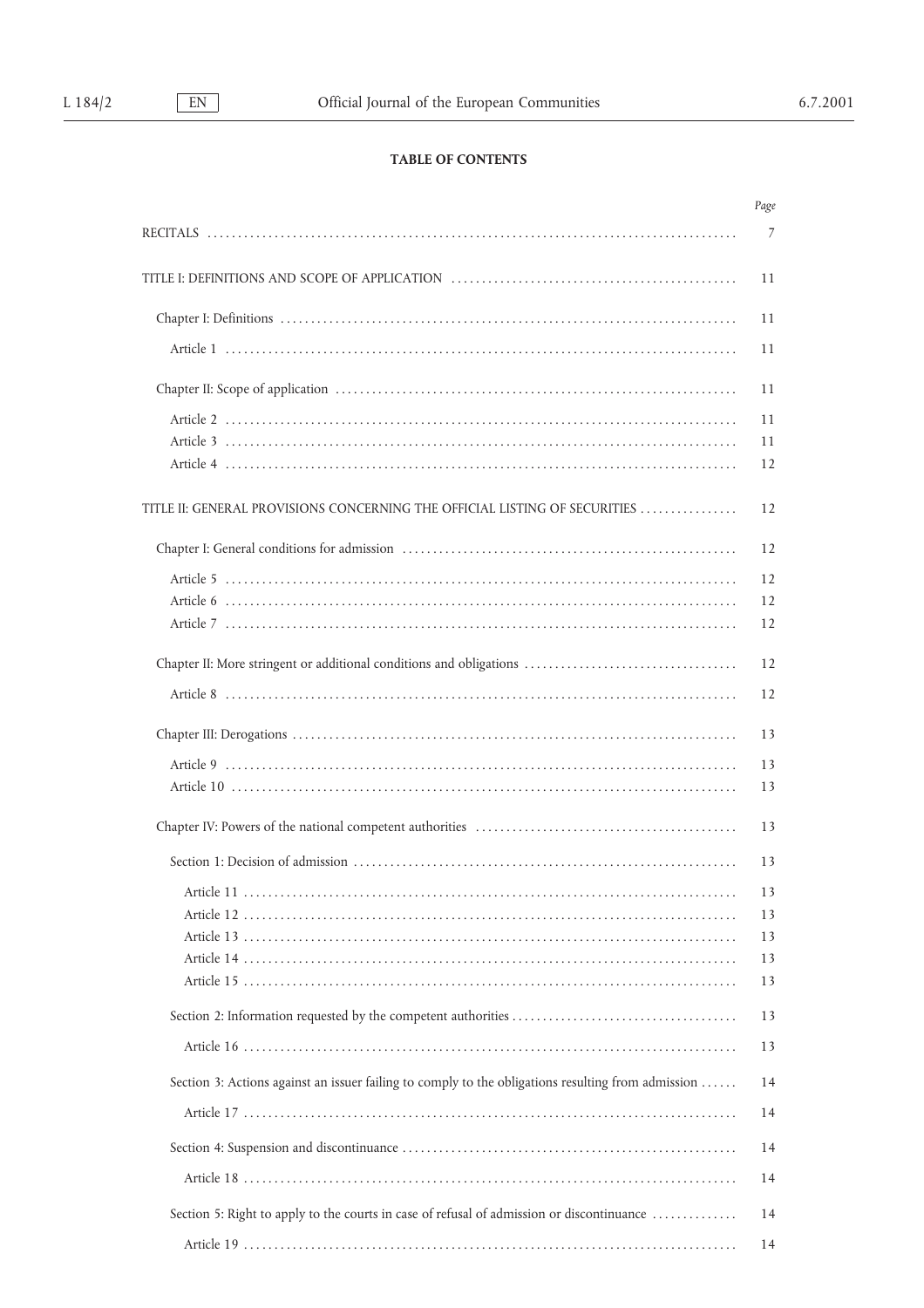| Section 2: Partial or complete exemption from the obligation to publish listing particulars<br>Section 3: Permitted omission from the listing particulars of certain information<br>Section 4: Contents of the listing of particulars in certain specific cases<br>Section 1: Conditions relating to companies for the shares of which admission to official listing is | TITLE III: PARTICULAR CONDITIONS RELATING TO OFFICIAL LISTING OF SECURITIES | 14             |
|-------------------------------------------------------------------------------------------------------------------------------------------------------------------------------------------------------------------------------------------------------------------------------------------------------------------------------------------------------------------------|-----------------------------------------------------------------------------|----------------|
|                                                                                                                                                                                                                                                                                                                                                                         |                                                                             | 14             |
|                                                                                                                                                                                                                                                                                                                                                                         |                                                                             | 14             |
|                                                                                                                                                                                                                                                                                                                                                                         |                                                                             | 14<br>14<br>14 |
|                                                                                                                                                                                                                                                                                                                                                                         |                                                                             | 15             |
|                                                                                                                                                                                                                                                                                                                                                                         |                                                                             | 15             |
|                                                                                                                                                                                                                                                                                                                                                                         |                                                                             | 17             |
|                                                                                                                                                                                                                                                                                                                                                                         |                                                                             | 17             |
|                                                                                                                                                                                                                                                                                                                                                                         |                                                                             | 18             |
|                                                                                                                                                                                                                                                                                                                                                                         |                                                                             | 18<br>18       |
|                                                                                                                                                                                                                                                                                                                                                                         |                                                                             | 18             |
|                                                                                                                                                                                                                                                                                                                                                                         |                                                                             | 19             |
|                                                                                                                                                                                                                                                                                                                                                                         |                                                                             | 19             |
|                                                                                                                                                                                                                                                                                                                                                                         |                                                                             | 19             |
|                                                                                                                                                                                                                                                                                                                                                                         |                                                                             | 19             |
|                                                                                                                                                                                                                                                                                                                                                                         |                                                                             | 20             |
|                                                                                                                                                                                                                                                                                                                                                                         |                                                                             | 20             |
|                                                                                                                                                                                                                                                                                                                                                                         |                                                                             | 20             |
|                                                                                                                                                                                                                                                                                                                                                                         |                                                                             | 21             |
|                                                                                                                                                                                                                                                                                                                                                                         |                                                                             | 21             |
|                                                                                                                                                                                                                                                                                                                                                                         |                                                                             | 21             |
|                                                                                                                                                                                                                                                                                                                                                                         |                                                                             | 21             |
|                                                                                                                                                                                                                                                                                                                                                                         |                                                                             | 21             |
|                                                                                                                                                                                                                                                                                                                                                                         |                                                                             | 21             |
|                                                                                                                                                                                                                                                                                                                                                                         |                                                                             | 21             |
|                                                                                                                                                                                                                                                                                                                                                                         |                                                                             | 21             |
|                                                                                                                                                                                                                                                                                                                                                                         |                                                                             | 22             |
|                                                                                                                                                                                                                                                                                                                                                                         |                                                                             | 22             |
|                                                                                                                                                                                                                                                                                                                                                                         |                                                                             | 22             |
|                                                                                                                                                                                                                                                                                                                                                                         |                                                                             | 22             |
|                                                                                                                                                                                                                                                                                                                                                                         |                                                                             | 22             |
|                                                                                                                                                                                                                                                                                                                                                                         |                                                                             | 22             |
|                                                                                                                                                                                                                                                                                                                                                                         |                                                                             | 22             |
|                                                                                                                                                                                                                                                                                                                                                                         |                                                                             | 23             |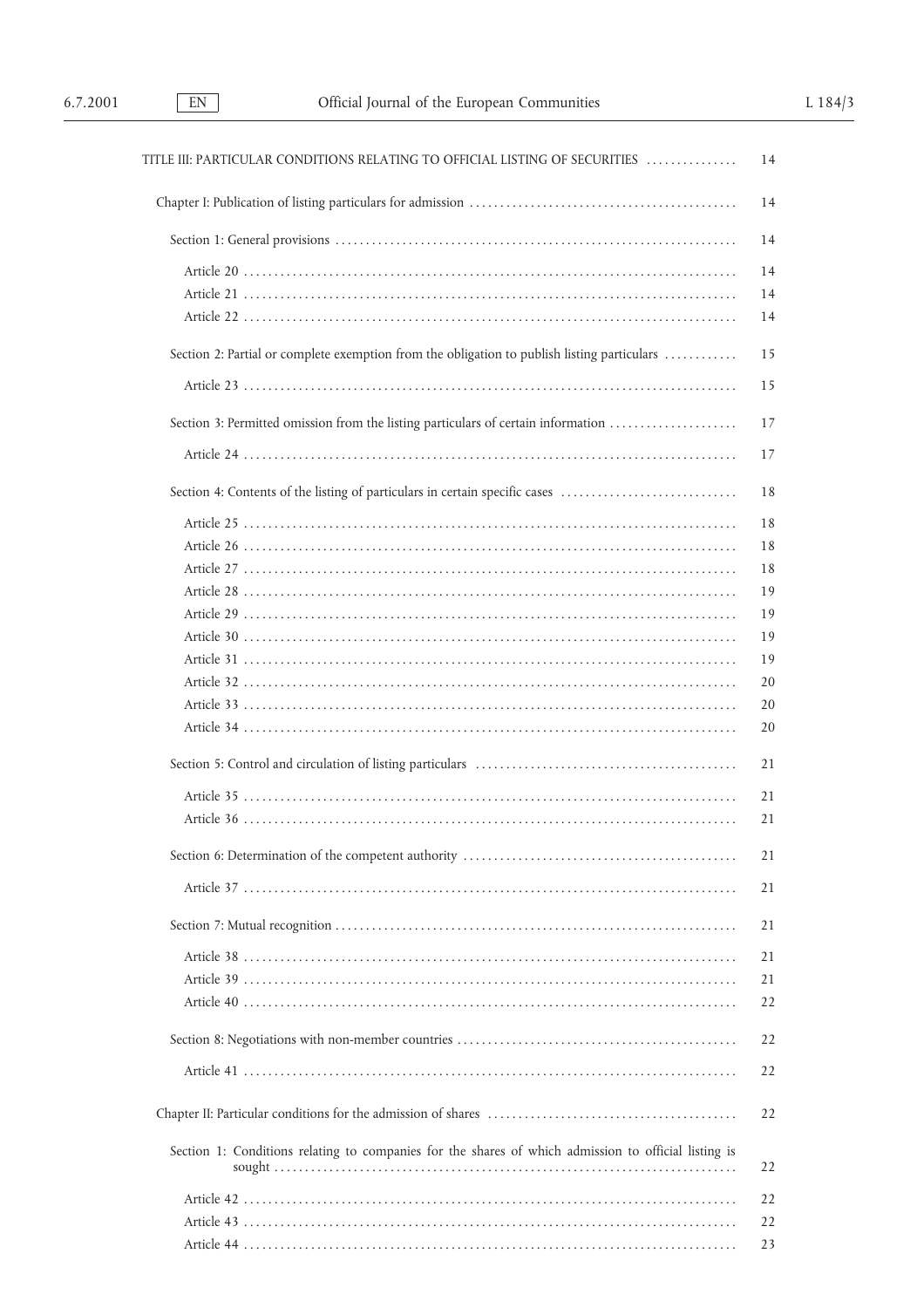| Section 2: Conditions relating to the shares for which admission is sought                                                                                                                | 23 |
|-------------------------------------------------------------------------------------------------------------------------------------------------------------------------------------------|----|
|                                                                                                                                                                                           | 23 |
|                                                                                                                                                                                           | 23 |
|                                                                                                                                                                                           | 23 |
|                                                                                                                                                                                           | 23 |
|                                                                                                                                                                                           | 23 |
|                                                                                                                                                                                           | 24 |
|                                                                                                                                                                                           | 24 |
| Chapter III: Particular conditions relating to the admission to the official listing of debt securities issued by                                                                         | 24 |
| Section 1: Conditions relating to undertakings for the debt securities of which admission to official                                                                                     | 24 |
|                                                                                                                                                                                           | 24 |
| Section 2: Conditions relating to the debt securities for which admission to official listing is sought                                                                                   | 24 |
|                                                                                                                                                                                           | 24 |
|                                                                                                                                                                                           | 24 |
|                                                                                                                                                                                           | 24 |
|                                                                                                                                                                                           | 24 |
|                                                                                                                                                                                           | 24 |
|                                                                                                                                                                                           | 25 |
|                                                                                                                                                                                           | 25 |
|                                                                                                                                                                                           | 25 |
| Chapter IV: Particular conditions relating to the admission to official listing of debt securities issued by a<br>State, its regional or local authorities or a public international body | 25 |
|                                                                                                                                                                                           | 25 |
|                                                                                                                                                                                           | 25 |
|                                                                                                                                                                                           | 25 |
|                                                                                                                                                                                           | 25 |
|                                                                                                                                                                                           |    |
| TITLE IV: ONGOING OBLIGATIONS RELATING TO SECURITIES ADMITTED TO OFFICIAL LISTING                                                                                                         | 26 |
| Chapter I: Obligations of companies whose shares are admitted to official listing                                                                                                         | 26 |
|                                                                                                                                                                                           | 26 |
|                                                                                                                                                                                           | 26 |
|                                                                                                                                                                                           | 26 |
|                                                                                                                                                                                           | 26 |
| Section 3: Amendment of the instrument of incorporation or the statutes                                                                                                                   | 26 |
|                                                                                                                                                                                           | 26 |
|                                                                                                                                                                                           | 26 |
|                                                                                                                                                                                           | 26 |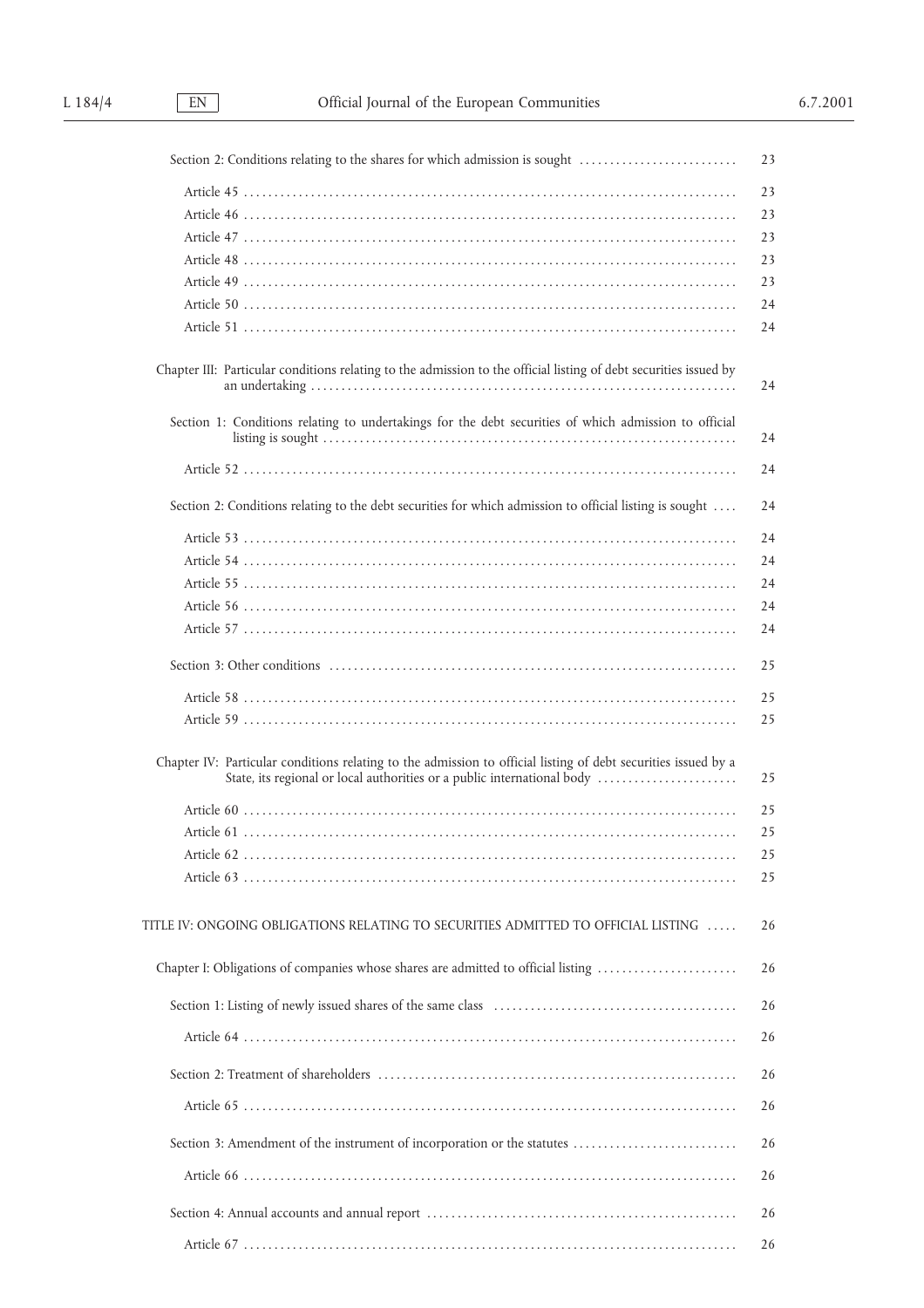|                                                                                                                | 26 |
|----------------------------------------------------------------------------------------------------------------|----|
|                                                                                                                | 26 |
|                                                                                                                | 27 |
|                                                                                                                | 27 |
|                                                                                                                | 27 |
|                                                                                                                | 27 |
|                                                                                                                | 27 |
|                                                                                                                |    |
|                                                                                                                | 27 |
|                                                                                                                | 27 |
|                                                                                                                | 27 |
|                                                                                                                | 28 |
|                                                                                                                | 28 |
|                                                                                                                | 28 |
|                                                                                                                | 28 |
| Chapter II: Obligation of issuers whose debt securities are admitted to official listing                       | 28 |
|                                                                                                                | 28 |
|                                                                                                                | 28 |
|                                                                                                                | 29 |
|                                                                                                                | 29 |
|                                                                                                                | 29 |
|                                                                                                                | 29 |
| Section 2: Debt securities issued by a State or its regional or local authorities or by a public international | 30 |
|                                                                                                                | 30 |
|                                                                                                                | 30 |
| Chapter III: Obligations relating to the information to be published when a major holding in a listed          | 30 |
|                                                                                                                | 30 |
|                                                                                                                | 30 |
|                                                                                                                | 30 |
|                                                                                                                | 30 |
|                                                                                                                | 31 |
| Section 2: Information when a major holding is acquired or disposed of                                         | 31 |
|                                                                                                                | 31 |
|                                                                                                                | 31 |
|                                                                                                                | 31 |
|                                                                                                                |    |
|                                                                                                                | 32 |
|                                                                                                                | 32 |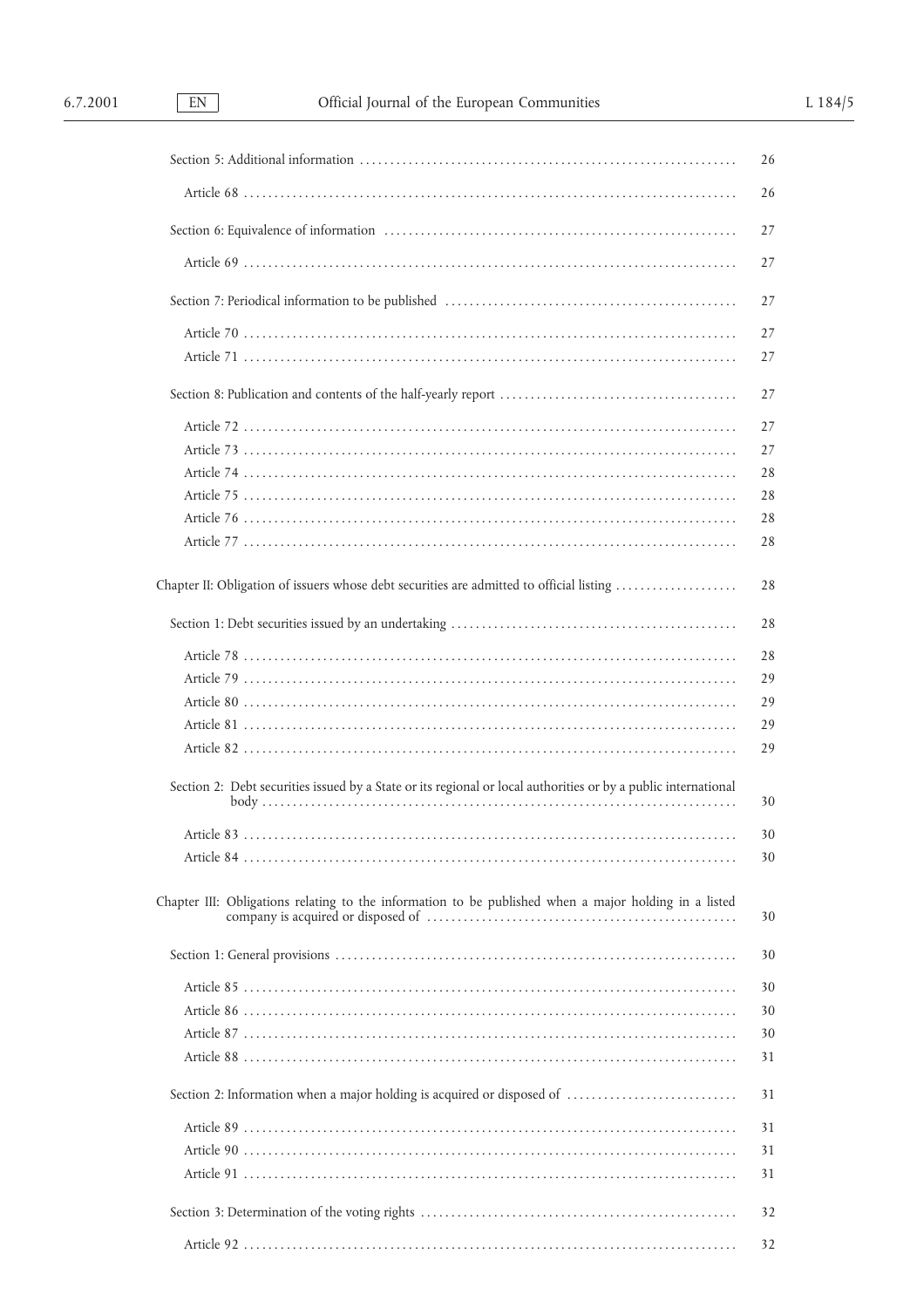|                                                                                                        | 32 |
|--------------------------------------------------------------------------------------------------------|----|
|                                                                                                        | 32 |
|                                                                                                        | 32 |
|                                                                                                        | 32 |
|                                                                                                        | 33 |
|                                                                                                        | 33 |
|                                                                                                        | 33 |
|                                                                                                        | 33 |
| TITLE V: PUBLICATION AND COMMUNICATION OF THE INFORMATION                                              | 33 |
| Chapter I: Publication and communication of listing particulars for the admission of securities to the | 33 |
| Section 1: Procedures and period of publication of listing particulars and their supplements           | 33 |
|                                                                                                        | 33 |
|                                                                                                        | 33 |
|                                                                                                        | 33 |
| Section 2: Prior communication to the competent authorities of the means of publication                | 34 |
|                                                                                                        | 34 |
|                                                                                                        |    |
| Chapter II: Publication and communication of information after listing                                 | 34 |
|                                                                                                        | 34 |
|                                                                                                        | 34 |
|                                                                                                        | 34 |
|                                                                                                        | 34 |
| TITLE VI: COMPETENT AUTHORITIES AND COOPERATION BETWEEN MEMBER STATES                                  | 34 |
|                                                                                                        | 34 |
|                                                                                                        | 35 |
|                                                                                                        | 35 |
|                                                                                                        | 35 |
|                                                                                                        | 35 |
|                                                                                                        | 35 |
| Chapter II: Adaptation of the amount of equity market capitalisation                                   | 35 |
|                                                                                                        | 35 |
|                                                                                                        | 36 |
|                                                                                                        | 36 |
|                                                                                                        | 36 |
|                                                                                                        | 36 |
|                                                                                                        | 36 |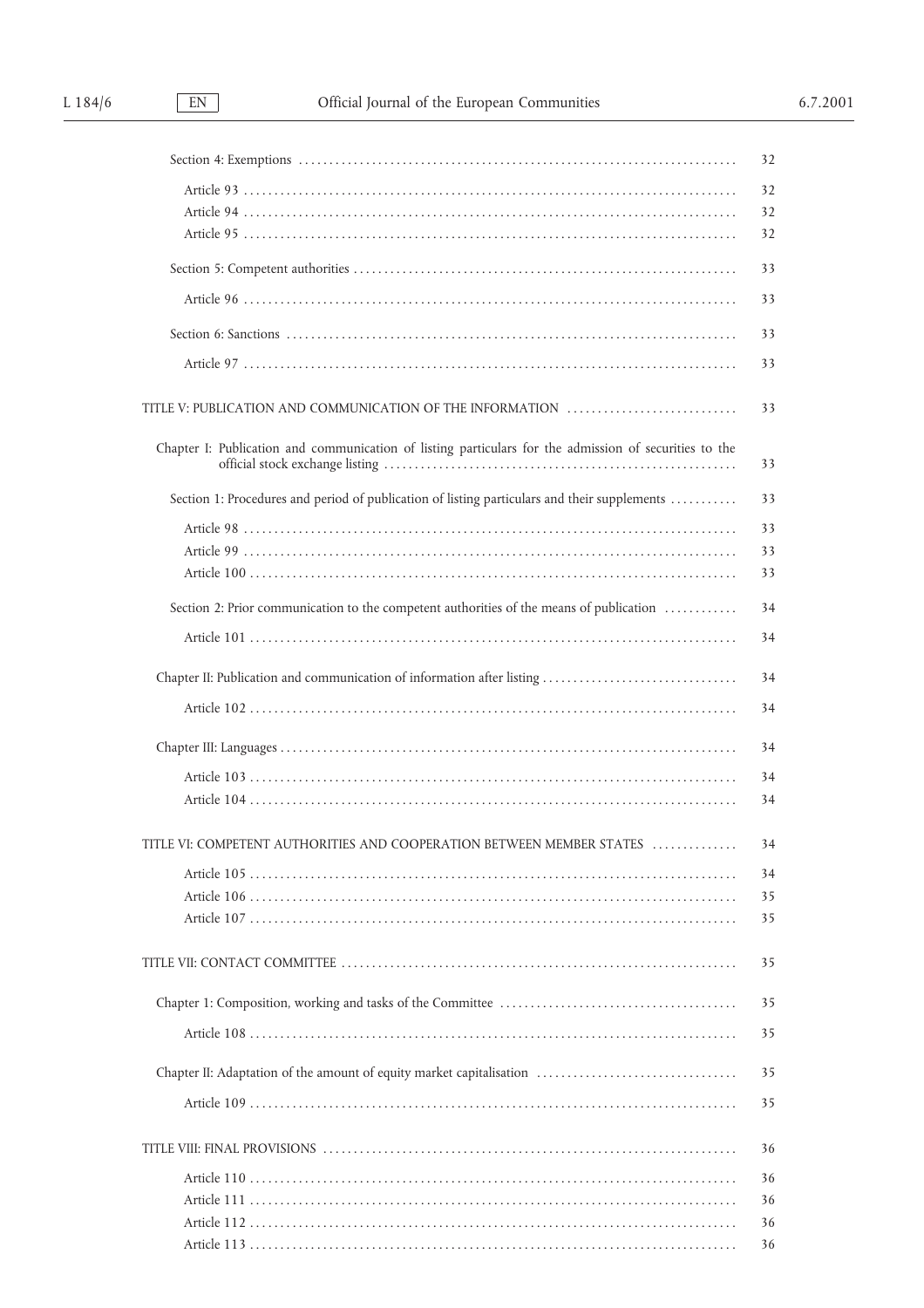| Annex I — Schedule of listing particulars for the admission of securities to the official stock exchange listing 37 |  |
|---------------------------------------------------------------------------------------------------------------------|--|
|                                                                                                                     |  |
|                                                                                                                     |  |
|                                                                                                                     |  |

EUROPEAN UNION, equivalent protection for investors at Community level,

Having regard to the Opinion of the Economic and Social be removed and therefore contribute to the prospect of establishing a European capital market.

Acting in accordance with the procedure laid down in Article 251 of the Treaty $(2)$ ,

- 80/390/EEC of 17 March 1980 coordinating the requirements for the drawing up, scrutiny and distribution of the listing particulars to be published for the admission of securities to official stock exchange listing(4), Council when a major holding in a listed company is acquired or disposed of <sup>(6</sup>) have been substantially amended several times. In the interests of clarity and rationality, the said Directives should therefore be codified by grouping them together in a single text.
- securities to official listing on stock exchanges situated

THE EUROPEAN PARLIAMENT AND THE COUNCIL OF THE or operating in the Member States is likely to provide because of the more uniform guarantees offered to investors in the various Member States, it will facilitate Having regard to the Treaty establishing the European Econboth the admission to official stock exchange listing, in omic Community, and in particular Articles 44 and 95 thereof, each such State, of securities from other Me and the listing of any given security on a number of stock exchanges in the Community; it will accordingly Having regard to the proposal from the Commission, make for greater interpenetration of national securities markets by removing those obstacles that may prudently

- (3) Such coordination must therefore apply to securities, independently of the legal status of their issuers, and must therefore also apply to securities issued by nonmember States or their regional or local authorities or (1) Council Directive 79/279/EEC of 5 March 1979 coordinational public bodies; this Directive therefore<br>nating the conditions for the admission of securities<br>to official stock exchange listing (3), Council Directive<br>Direct
	- Directive 82/121/EEC of 15 February 1982 on infor-<br>mation to be published on a regular basis by companies<br>courts against decisions by the competent national mation to be published on a regular basis by companies courts against decisions by the competent national the shares of which have been admitted to official stock-<br>authorities in respect of the application of this Directiv authorities in respect of the application of this Directive,<br>exchange listing (5) and Council Directive 88/627/EEC concerning the admission of securities to official listing, concerning the admission of 12 December 1988 on the information to be published<br>when a major holding in a listed company is acquired or a settic the discretion of these authorities.
- (5) Initially, this coordination of the conditions for admission of securities to official listing should be sufficiently (2) The coordination of the conditions for the admission of flexible to enable account to be taken of present securities to official listing on stock exchanges situated differences in the structures of securities markets i Member States and to enable the Member States to take account of any specific situations with which they may
- $88/627/EEC$  (OJ L 348, 17.12.1988, p. 62).<br>
(4) OJ L 100, 17.4.1980, p. 1. Directive as last amended by European Parliament and Council Directive 94/18/EC (OJ L 135, 31.5.1994, to the establishment of minimum conditions f p. 1). admission of securities to official listing on stock (5) OJ L 48, 20.2.1982, p. 26. exchanges situated or operating in the Member States, (6) OJ L 348, 17.12.1988, p. 62. exchanges situated or operating in the Member States,  $(6)$  OJ L 348, 17.12.1988, p. 62. without however giving issuers any right to listing.

be confronted. (1) OJ C 116, 20.4.2001, p. 69.

<sup>(2)</sup> Opinion of the European Parliament of 14 March 2001 (not yet published in the Official Journal) and Council Decision of 7 May 2001.

<sup>(3)</sup> OJ L 66, 16.3.1979, p. 21. Directive as last amended by Directive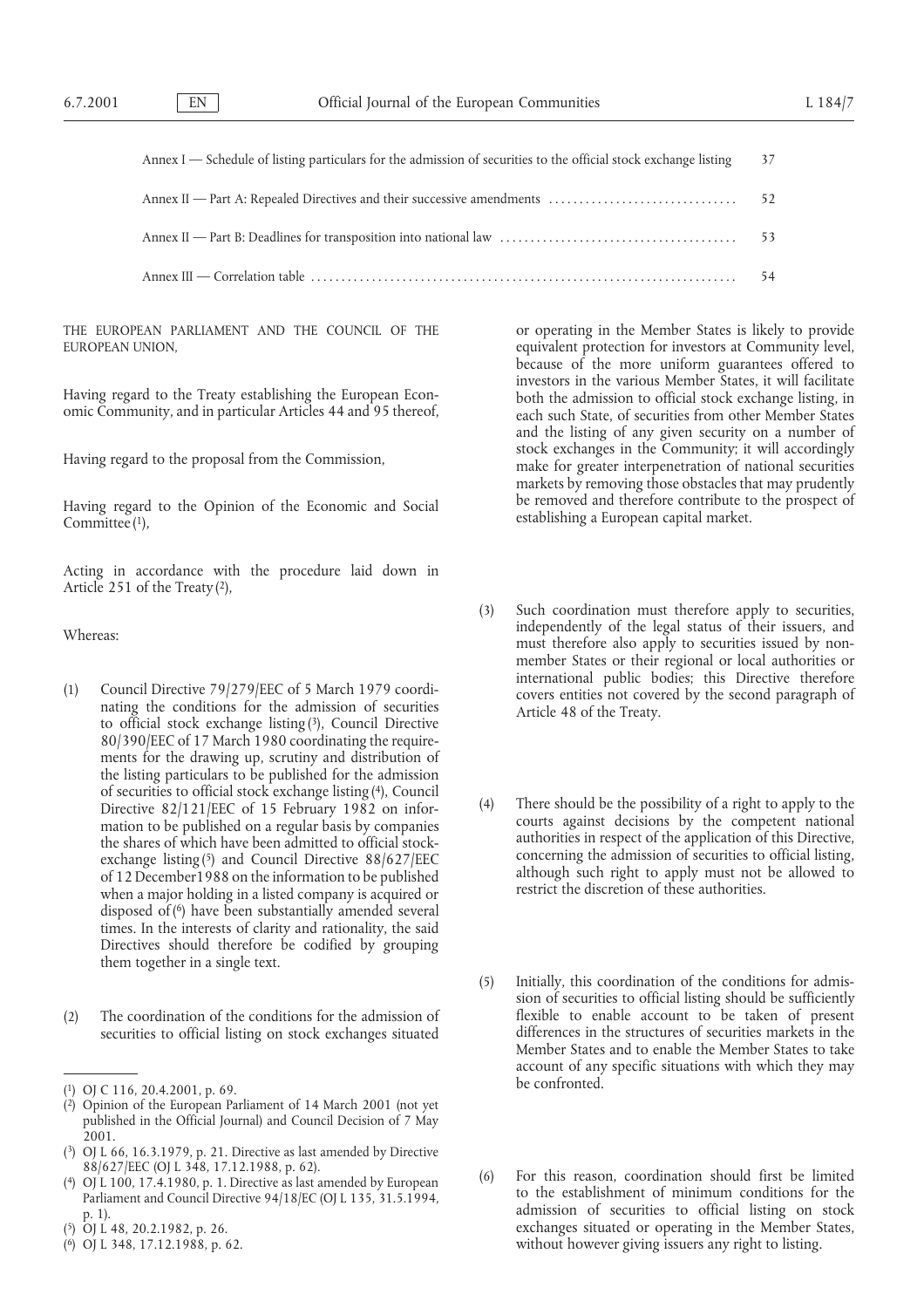- (7) This partial coordination of the conditions for admission (13) Mutual recognition of listing particulars to be published in this field. Community's internal market.
- (8) The market in which undertakings operate has been admission to official listing on stock exchanges of cations for admission to official listing on stock exchanges of cations for administrations Member States of securities issued by undertakings constitutes an important means of access to these capital markets; furthermore exchange restrictions on the purchase of securities traded on the stock exchanges of another Member State have been eliminated as part of (15) Article 21 of Council Directive 89/298/EEC of
- (9) Safeguards for the protection of the interests of actual and potential investors are required in most Member<br>and potential investors are required in most Member<br>States of undertakings offering their securities to the<br>p financial circumstances of the issuer and particulars of the securities for which admission to official listing is requested; the form under which this information is
- (10) The safeguards required differ from Member State to Member State, both as regards the contents and the layout of the listing particulars and the efficacy, methods therein; the effect of these differences is not only admission to official<br>to make it more difficult for undertakings to obtain right to admissions. admission of securities to official listing on stock exchanges of several Member States but also to hinder the acquisition by investors residing in one Member State of securities listed on stock exchanges of other (18) It is advisable to provide for the extension, by means of
- (11) These differences should be eliminated by coordinating the rules and regulations without necessarily making in each Member State to ensure the provision of
- (12) Such coordination must apply to securities independently of the legal status of the issuing undertaking; this Directive applies to entities to which no reference is made in the second paragraph of Article 48 of the Treaty. (1) OJ L 124, 5.5.1989, p. 8.
- to official listing constitutes a first step towards sub-<br>for the admission of securities to official listing repsequent closer alignment of the rules of Member States resents an important step forward in the creation of the
- enlarged to embrace the whole Community and this (14) In this connection, it is necessary to specify which enlargement involves a corresponding increase in their authorities are competent to check and approve listing enlargement involves a corresponding increase in their authorities are competent to check and approve listing<br>financial requirements and extension of the capital particulars to be published for the admission of securities financial requirements and extension of the capital particulars to be published for the admission of securities markets on which they must call to satisfy them: to official listing in the event of simultaneous applimarkets on which they must call to satisfy them; to official listing in the event of simultaneous appli-<br>admission to official listing in two or more
- the liberalisation of capital movements. 17 April 1989 coordinating the requirements for the drawing-up, scrutiny and distribution of the prospectus to be published when transferable securities are offered
- required usually consists of the publication of listing (16) It is also desirable to provide the recognition of a publicparticulars. The prospectus as listing particulars where admission offer prospectus as listing particulars where admission to official stock-exchange listing is requested within a short period of the public offer.
	- (17) The mutual recognition of a public-offer prospectus and admission to official listings does not in itself confer a
- Member States and thus to inhibit the financing of the agreements to be concluded by the Community with undertakings and investment throughout the Com- non-member countries, of the recognition of listing munity. countries on a reciprocal basis.
- them completely uniform, in order to achieve an (19) It seems appropriate to provide for the possibility for adequate degree of equivalence in the safeguards required the Member State in which admission to official listing<br>in each Member State to ensure the provision of is sought in certain cases to grant partial or complete information which is sufficient and as objective as exemption from the obligation to publish listing particupossible for actual or potential security holders. lars for admission to official listings to issuers the securities of which have already been admitted to official stock-exchange listing in another Member State.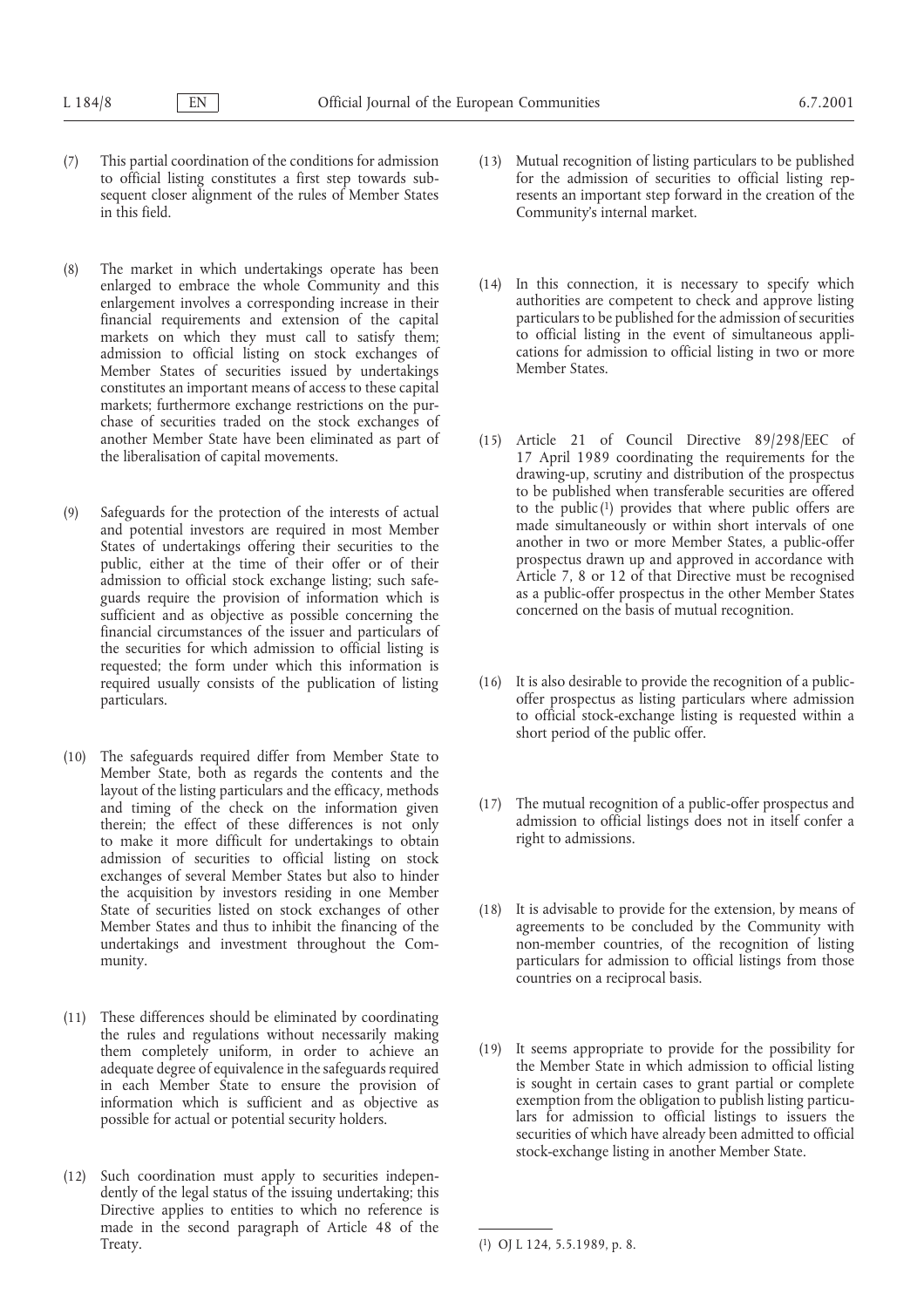- (20) Companies which have already been listed in the Com- this regular information has similar objectives to those
- (21) The aim of this Directive is to ensure that sufficient
- (22) Member States may find it useful to establish nondiscriminatory minimum quantitative criteria, such as<br>the current equity market capitalisation, which issuers<br>must fulfil to be eligible to benefit from the possibilities<br>for exemption provided for in this Directive; given
- 
- competent authorities in the Member State in which admission to official listing is sought; it is for that Member State to decide whether those documents
- (25) In the case of securities admitted to official stockexchange listing, the protection of investors requires that the latter be supplied with appropriate regular the securities are listed; coordination of requirements for

munity for some time and are of high quality and envisaged for the listing particulars, namely to improve international standing are the most likely candidates for such protection and to make it more equivalent, to cross-border listing. Those companies are generally well facilitate the listing of these securities on more than one known in most Member States: information concerning stock exchange in the Community, and in so doing to them is widely circulated and available. contribute towards the establishment of a genuine Community capital market by permitting a fuller interpenetration of securities markets.

- information is provided for investors; therefore, when<br>such a company seeks to have its securities admitted to<br>listing in a host Member State, investors operating on<br>the market in that country may be sufficiently protected Member States concerning the annual accounts of certain types of companies.
	-
- (28) However, in the case of ordinary debentures, because of (23) Furthermore, many stock exchanges have second-tier<br>
markets in order to deal in shares of companies not<br>
investors by means of the publication of a half-yearly<br>
admitted to official listing; in some cases the second-t necessary to form an opinion concerning the value of the shares to which these debentures relate; consequently, regular information needs to be coordinated only for companies whose shares are admitted to official stock- (24) In order to protect investors the documents intended to exchange listing. be made available to the public must first be sent to the
	- should be scrutinised by its competent authorities and<br>to determine, if necessary, the nature and the manner in the manner in the peneral development of the which that scrutiny should be carried out. company's activities during the period covered by the report; however, this report need contain only the essential details on the financial position and general progress of the business of the company in question.

information throughout the entire period during which (1) OJ L 222, 14.8.1978, p. 11. Directive as last amended by Directive the securities are listed; coordination of requirements for 1999/60/EC (OJ L 162, 26.6.1999, p. 6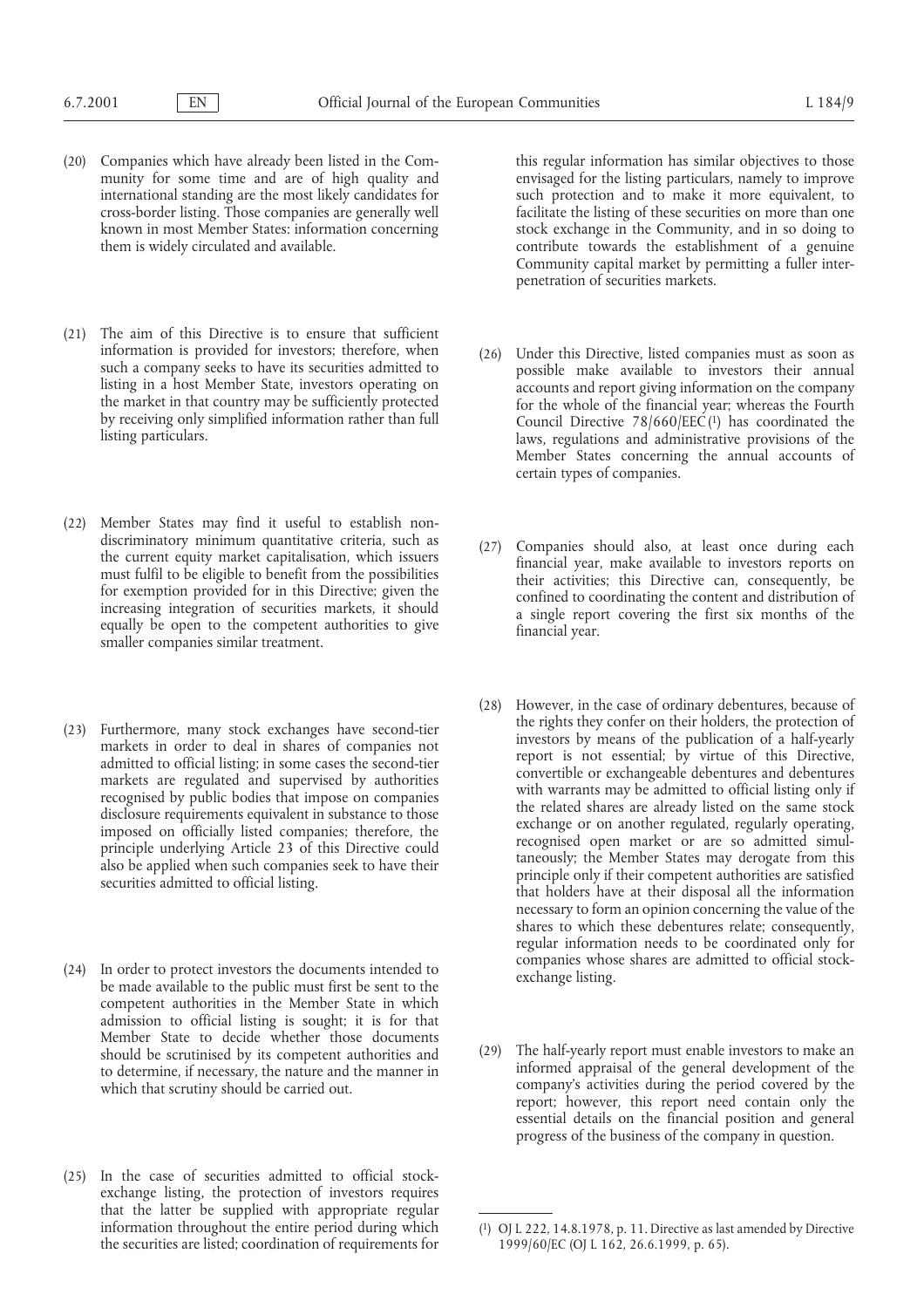- (30) So as to ensure the effective protection of investors and on stock exchanges situated or operating within the the proper operation of stock exchanges, the rules Community. relating to regular information to be published by companies, the shares of which are admitted to official companies, the shares of which are admitted to official (34) Coordinated rules should be laid down concerning the stock-exchange listing within the Community, should apply not only to companies from Member States, but also
- investor protection, to increase investors' confidence in informed securities markets and thus to ensure that securities holdings. securities markets and thus to ensure that securities markets function correctly.
- (32) By making such protection more equivalent, coordi-<br>nation of that policy at Community level is likely to<br>make for greater inter-penetration of the Member States'<br>transferable securities markets and therefore help to
- (33) To that end investors should be informed of major sition set out in Annex II, Part B, holdings and of changes in those holdings in Community companies the shares of which are officially listed HAVE ADOPTED THIS DIRECTIVE:

- 
- (35) Companies, the shares of which are officially listed on a (31) A policy of adequate information of investors in the Community stock exchange, can inform the public of field of transferable securities is likely to improve changes in major holdings only if they have been changes in major holdings only if they have been informed of such changes by the holders of those
	- (36) Most Member States do not subject holders to such a
	- establish a true European capital market. (37) This Directive should not affect the obligations of the Member States concerning the deadlines for transpo-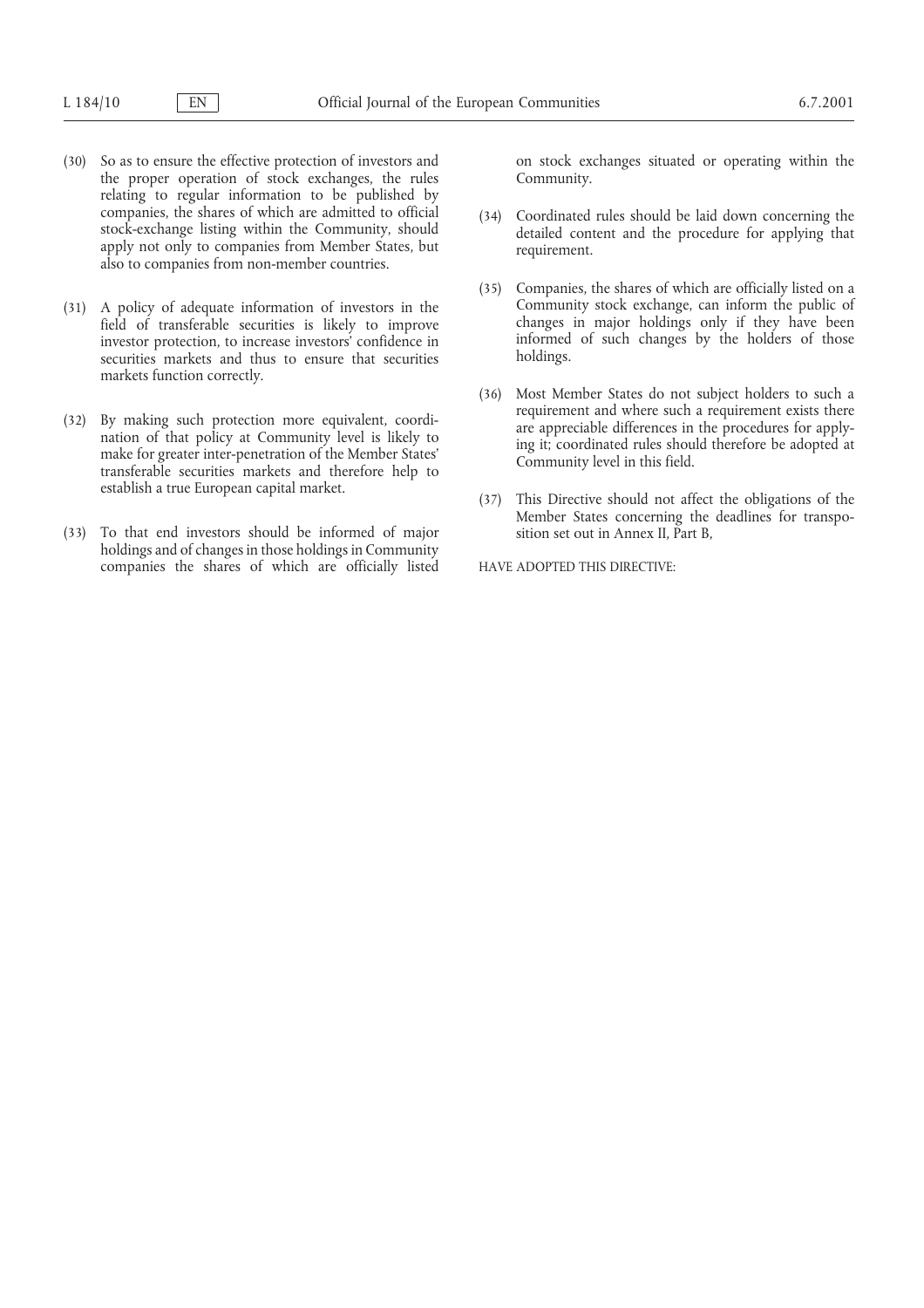For the purposes of this Directive:

- (a) 'issuers' shall mean companies and other legal persons and any undertaking whose securities are the subject of *CHAPTER II* an application for admission to official listing on a stock exchange; *Scope of application*
- (b) 'collective investment undertakings other than the closedend type' shall mean unit trusts and investment com- *Article 2* panies:
	- (i) the object of which is the collective investment of
	- repurchased or redeemed, directly or indirectly, out of the assets of these undertakings. Action taken by such undertakings to ensure that the stock exchange value of its units does not significantly vary from their net asset value shall be regarded as equivalent to such repurchase or redemption; (a) units issued by collective investment undertakings other
- than the closed-end type, (c) For the purposes of this Directive 'investment companies other than those of the closed-end type' shall mean (b) securities issued by a Member State or its regional or local authorities.
	- the object of which is the collective investment of capital provided by the public, and which operate on the principle of risk spreading, and *Article 3*
	- (ii) the shares of which are, at the holders' request, repurchased or redeemed, directly or indirectly, out net asset value shall be regarded as equivalent to such repurchase or redemption;
- from the public and to grant credits for its own account;
- than the closed-end type, (e) 'units of a collective investment undertaking' shall mean securities issued by a collective investment undertaking as representing the rights of participants in the assets of (b) securities issued by a Member State or by its regional or such an undertaking; local authorities.
- TITLE I (f) 'participating interest' shall mean rights in the capital of other undertakings, whether or not represented by certificates, which, by creating a durable link with those **DEFINITIONS AND SCOPE OF APPLICATION** undertakings, are intended to contribute to the activities of the undertaking which holds these rights;
	- (g) 'net turnover' shall comprise the amounts derived from *CHAPTER I* the sale of products and the provision of services falling within the undertaking's ordinary activities, after **Definitions** deduction of sales rebates and of value added tax and **Definitions** other taxes directly linked to the turnover;
		- (h) 'annual accounts' shall comprise the balance sheet, the *profit and loss account and the notes on the accounts*. These documents shall constitute a composite whole.

capital provided by the public, and which operate 1. Articles 5 to 19, 42 to 69, and 78 to 84 shall apply to on the principle of risk spreading, and securities which are admitted to official listing or are the subject of an application for admission to official listing on a stock exchange situated or operating within a Member State. (ii) the units of which are, at the holders' request,

- 
- 

repurchased or redeemed, directly or indirectly, out<br>of those companies' assets. Action taken by such<br>companies to ensure that the stock exchange value<br>of their shares does not significantly vary from their<br>of their shares

(d) 'credit institution' shall mean an undertaking whose 2. The provisions mentioned in paragraph 1 shall not apply business is to receive deposits or other repayable funds to:

- (a) units issued by collective investment undertakings other
-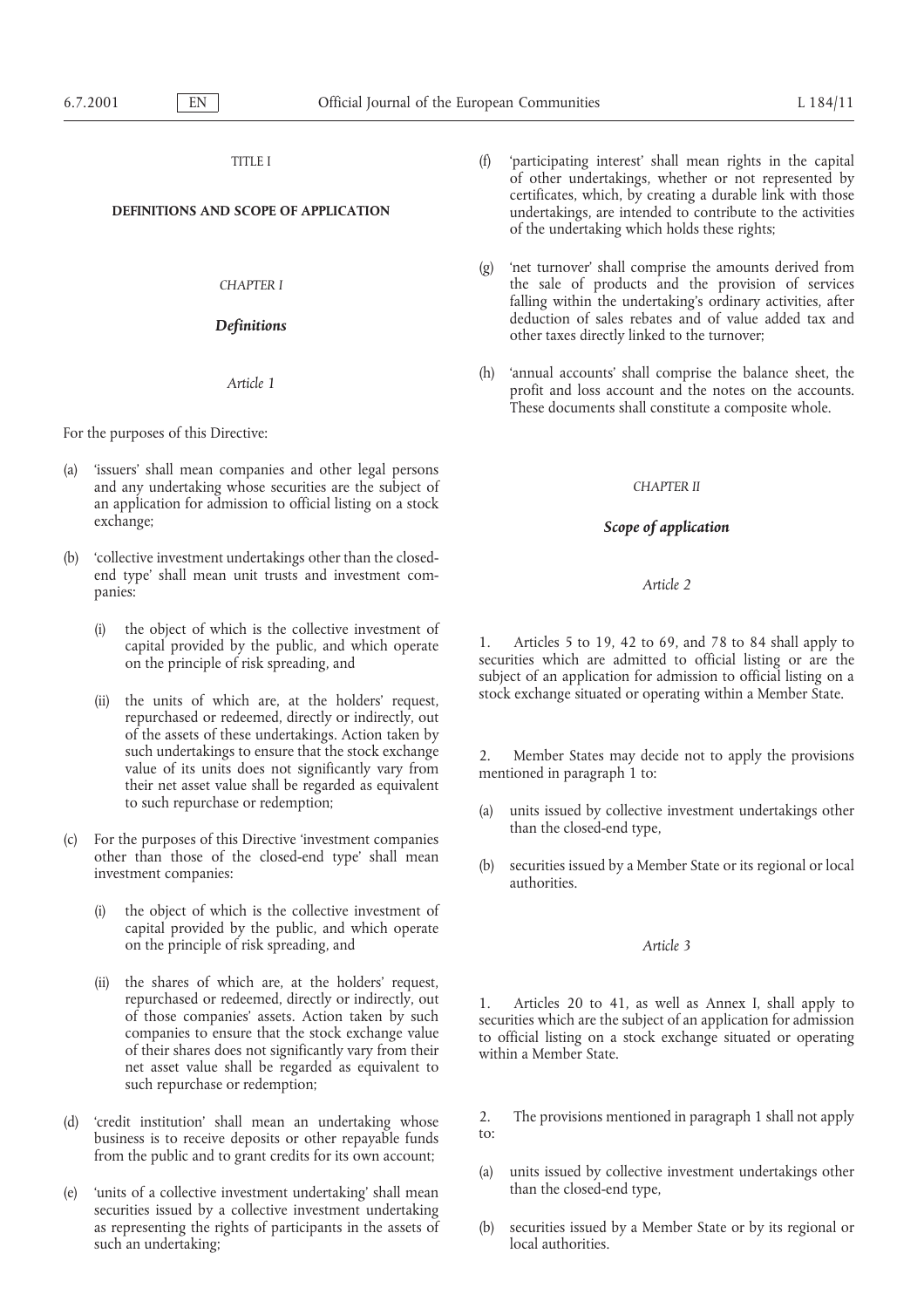1. Articles 70 to 77 shall apply to companies the shares of set out in Articles 64 to 69 and if the 1. which are admitted to official listing on a stock exchange conditions set out in Articles 45 to 50. situated or operating in a Member State, whether the admission is of the shares themselves or of certificates representing them, and whenever the date of this admission occurred.

2. The provisions mentioned in paragraph 1 shall not, however, apply to investment undertakings other than those Member States may not make the admission to official listing of the closed-end type.

## **LISTING OF SECURITIES**

*CHAPTER I*

- (a) securities may not be admitted to official listing on any stock exchange situated or operating within their territory unless the conditions laid down by this Directive are
- 

### *Article 6*

63, relating to shares and debt securities respectively.

fulfil the obligations set out in Articles 64 to 69, or 78 to 84, listing to inform the public on a regular basis of their financial relating to shares and debt securities respectively. position and the general course of their business.

*Article 4* 3. Certificates representing shares may be admitted to official listing only if the issuer of the shares represented fulfils the conditions set out in Articles 42 to 44 and the obligations<br>set out in Articles 64 to 69 and if the certificates fulfil the

*Article 7*

of securities issued by companies or other legal persons which are nationals of another Member State subject to the condition that the securities must already have been admitted to official 3. The Member States may exclude central banks from the listing on a stock exchange situated or operating in one of the scope of the provisions mentioned in paragraph 1.

### TITLE II *CHAPTER II*

**GENERAL PROVISIONS CONCERNING THE OFFICIAL** *More stringent or additional conditions and obligations*

### *Article 8*

**General conditions for admission** 1. Subject to the prohibitions provided for in Article 7 and in Articles 42 to 63, the Member States may make the admission of securities to official listing subject to more *Article 5* stringent conditions than those set out in Articles 42 to 63 or to additional conditions, provided that these more stringent and additional conditions apply generally for all issuers or for Member States shall ensure that: individual classes of issuer and that they have been published before application for admission of such securities is made.

2. Member States may make the issuers of securities admitted to official listing subject to more stringent obligations (b) that issuers of securities admitted to such official listing, than those set out in Articles 64 to 69 and 78 to 84 or to regardless of the date on which this admission takes additional obligations, provided that these regardless of the date on which this admission takes additional obligations, provided that these more stringent and place, are subject to the obligations provided for by this additional obligations apply generally for all place, are subject to the obligations provided for by this additional obligations apply generally for all issuers or for individual classes of issuer.

3. Member States may, under the same conditions as those laid down in Article 9, authorise derogations from the 1. The admission of securities to official listing shall be additional or more stringent conditions and obligations subject to the conditions set out in Articles 42 to 51, or 52 to

Member States may, in accordance with the applicable 2. The issuers of securities admitted to official listing must national rules require issuers of securities admitted to official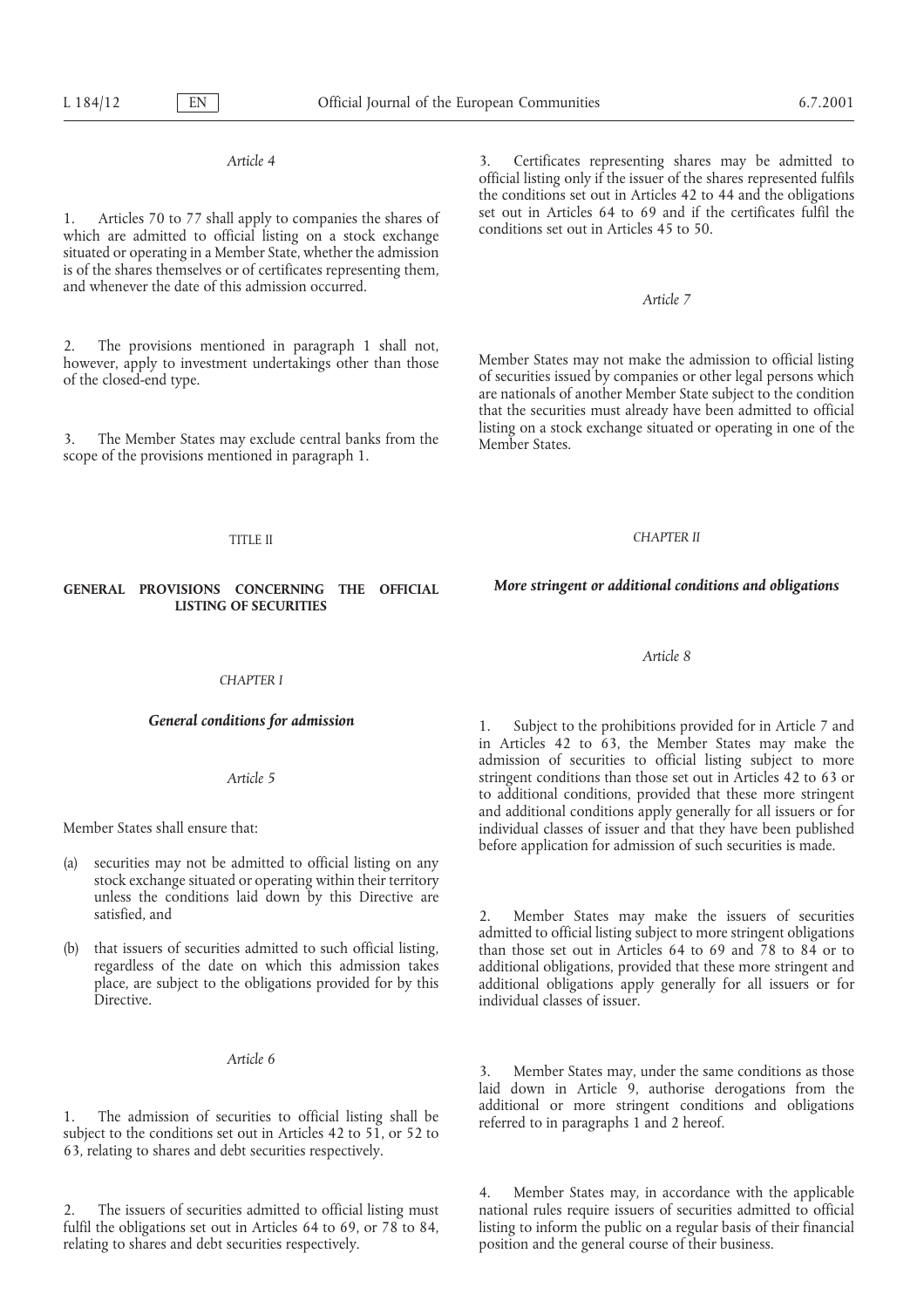### *CHAPTER III Article 13*

### *Article 10*

in Articles 52 to 63 and the obligations set out in Article 81(1) official listing on a stock exchange situated or operating in a<br>and (3) in respect of applications for admission to official Member State must state whether set up by, governed by or managed pursuant to a special law where repayments and interest payments in respect of those where repayments and interest payments in respect of those *Article 14* securities are guaranteed by a Member State or one of its federal states.

### *Powers of the national competent authorities Article 15*

*Article 11*

1. The competent authorities referred to in Article 105<br>
shall decide on the admission of securities to official listing on<br>
a stock exchange situated or operating within their territories.<br> **authorities** 

2. Without prejudice to the other powers conferred upon them, the competent authorities may reject an application for the admission of a security to official listing if, in their 1. An issuer whose securities are admitted to official

### *Article 12*

which they have explicitly informed the applicant.

**Derogations** 1. Where applications are to be made simultaneously or within short intervals of one another for admission of the same securities to official listing on stock exchanges situated same securities to official listing on stock exchanges situated *Article 9* or operating in more than one Member State, or where an application for admission is made in respect of a security already listed on a stock exchange in another Member State, Any derogations from the conditions for the admission of already listed on a stock exchange in another Member State,<br>securities to official listing which may be authorised in and make such arrangements as may be necessary security concerned.

2. In order to facilitate the work of the competent auth-Member States may decide not to apply the conditions set out orities, any application for the admission of a security to in Articles 52 to 63 and the obligations set out in Article 81(1) official listing on a stock exchang

The competent authorities may refuse to admit to official listing a security already officially listed in another Member State where the issuer fails to comply with the obligations *CHAPTER IV* resulting from admission in that Member State.

Section 1 Where an application for admission to official listing relates to certificates representing shares, the application shall be **Decision of admission** considered only if the competent authorities are of the opinion that the issuer of the certificates is offering adequate safeguards for the protection of investors.

### Section 2

### *Article 16*

opinion, the issuer's situation is such that admission would be listing shall provide the competent authorities with all the detrimental to investors' interests. information which the latter consider appropriate in order to protect investors or ensure the smooth operation of the market.

2. Where protection of investors or the smooth operation By way of derogation from Article 8, Member States may, of the market so requires, an issuer may be required by the solely in the interests of protecting the investors, give the competent authorities to publish such information in such a competent authorities power to make the admission of a form and within such time limits as they consider appropriate.<br>
security to official listing subject to any special condition Should the issuer fail to comply with suc Should the issuer fail to comply with such requirement, the which the competent authorities consider appropriate and of competent authorities may themselves publish such infor-<br>which they have explicitly informed the applicant. The mation after having heard the issuer.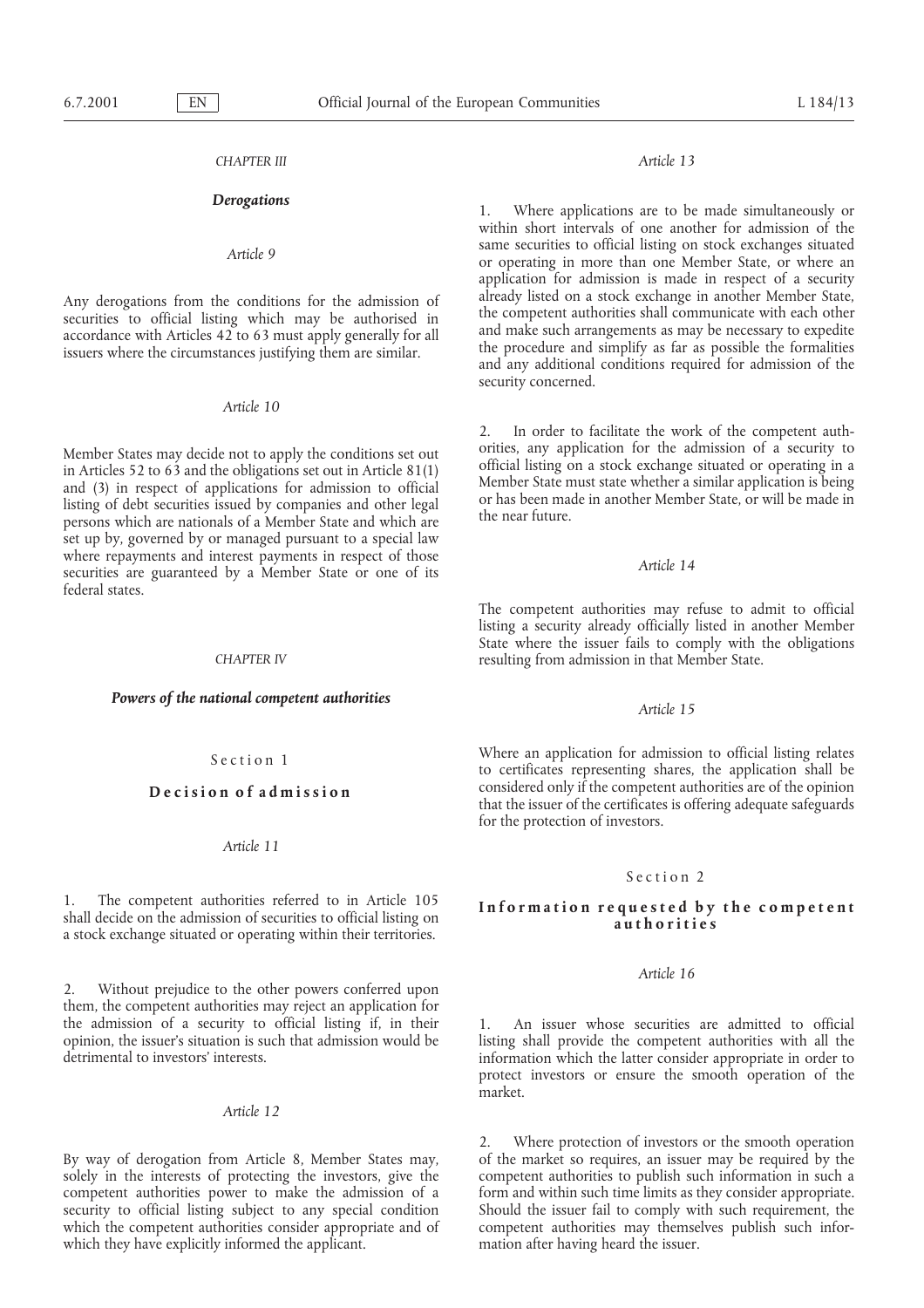### ply with the obligations resulting from provided for in paragraph 1. **admission**

### *Article 17* TITLE III

issuer to comply with the obligations resulting from admission to official listing, the competent authorities may make public the fact that an issuer is failing to comply with those *CHAPTER I* obligations.

### Section 4

### **Suspension and discontinuance General provisions**

### *Article 18 Article 20*

listing of a security where the smooth operation of the market their territories is conditional upon the publication of an is, or may be, temporarily jeopardised or where protection of information sheet, hereinafter referr is, or may be, temporarily jeopardised or where protection of information sheet, hereinafter referred to as 'listing particulars', investors so requires.  $\frac{1}{2}$  in accordance with Chapter I of Title V.

*Article 21* 2. The competent authorities may decide that the listing of the security be discontinued where they are satisfied that,

## **refusal of admission or discontinuance**

1. Member States shall ensure decisions of the competent *Article 22* authorities refusing the admission of a security to official listing or discontinuing such a listing shall be subject to the right to apply to the courts. 1. Without prejudice to the obligation referred to in

application for admission to official listing within six months require any further information within that period, within six months of the applicant's supplying such information. The representing shares are involved.

S e c t i o n 3 3. Failure to give a decision within the time limit specified in paragraph 2 shall be deemed a rejection of the application. **Action against an issuer failing to com-** Such rejection shall give rise to the right to apply to the courts

## Without prejudice to any other action or penalties which they<br>
may contemplate in the event of failure on the part of the<br> **PARTICULAR CONDITIONS RELATING TO OFFICIAL**<br> **LISTINGS OF SECURITIES**

*Publication of listing particulars for admission*

### Section 1

Member States shall ensure that the admission of securities to 1. The competent authorities may decide to suspend the official listing on a stock exchange situated or operating within listing of a security where the smooth operation of the market their territories is conditional upon in accordance with Chapter I of Title V.

owing to special circumstances, normal regular dealings in a 1. The listing particulars shall contain the information security are no longer possible. The issuer and of which, according to the particular nature of the issu the securities for the admission of which application is being made, is necessary to enable investors and their investment Section 5 advisers to make an informed assessment of the assets and liabilities, financial position, profits and losses, and prospects **Right to apply to the courts in case of** of the issuer and of the rights attaching to such securities.

> 2. Member States shall ensure that the obligation referred to in paragraph 1 is incumbent upon the persons responsible *Article 19 Article 19 CO <i>CO CO <i>CO CO CO <i>CO CO CO <i>CO CO CO CO CO CO CO CO CO CO CO CO CO CO CO CO CO CO CO* Schedules A and B of Annex I hereto.

Article 21, Member States shall ensure that, subject to the possibilities for exemptions provided for in Articles 23 and 2. An applicant shall be notified of a decision regarding his 24, listing particulars contain, in as easily analysable and application for admission to official listing within six months comprehensible a form as possible, of receipt of the application or, should the competent authority information provided for in Schedules A, B or C of Annex I,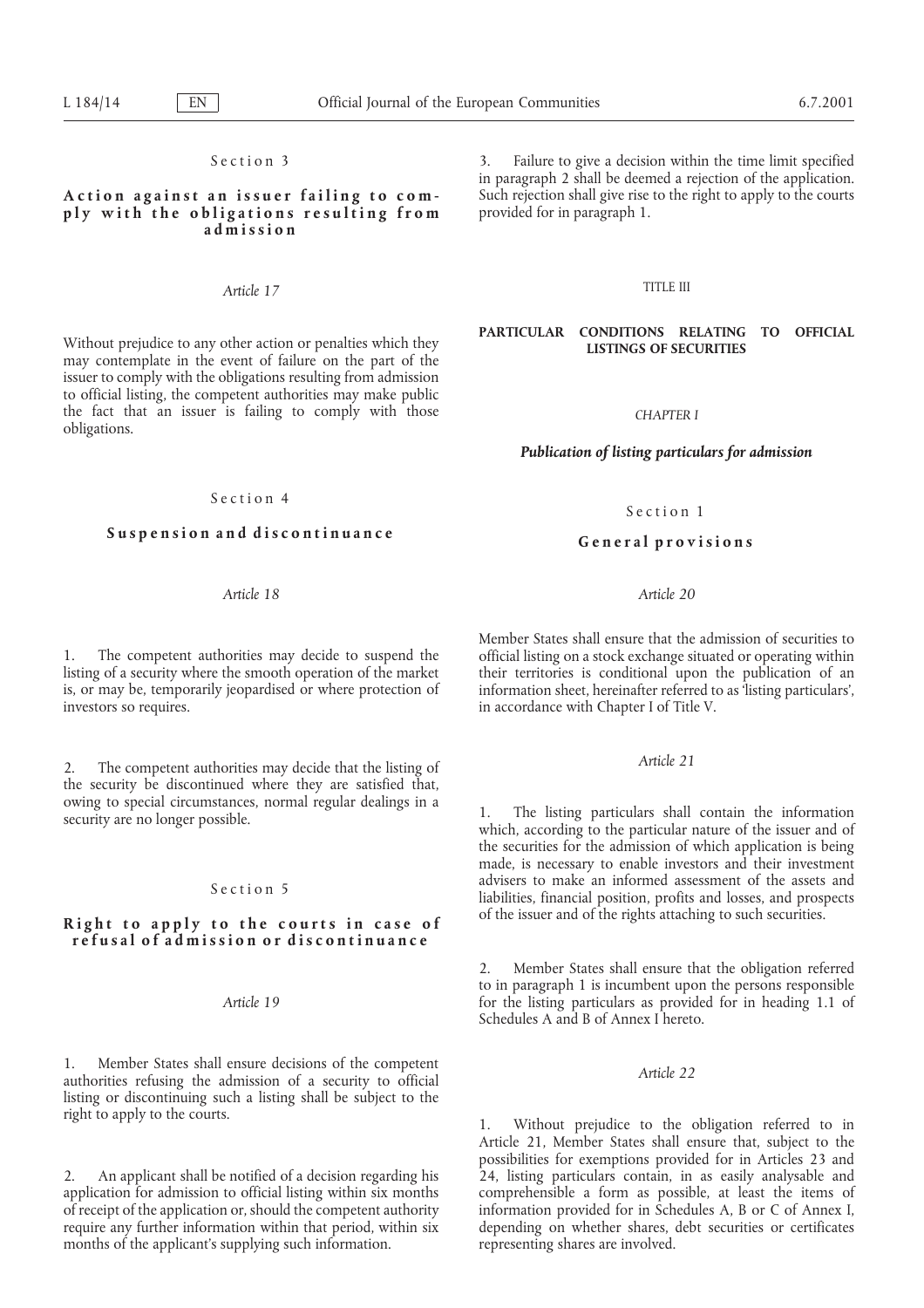2. In the specific cases covered by Articles 25 to 34 the (b) shares resulting from the conversion of convertible listing particulars are to be drawn up in accordance with the debt securities or shares created after an exchange specifications given in those Articles, subject to the possibilities for exchangeable debt securities, if shares of the for exemptions provided for in Articles 23 and 24. company whose shares are offered by way of

3. Where certain headings in Schedules A, B and C of

Without prejudice to Article 39(1), Member States may allow accordance with Articles 98(1) and 99(1); the competent authorities responsible for checking the listing particulars within the meaning of this Directive, to provide for<br>partial or complete exemption from the obligation to publish<br>is applied for are:<br>is applied for are:<br>is applied for are:

- -
	-

which: (c) securities issued in connection with a merger involving the acquisition of another company or the formation of a new company, the division of a<br>
company, the transfer of all or part of an undertak-<br>
ing's assets and liabilities or as consideration for the<br>
entry and the monopolies, and<br>
in carrying on their business, b transfer of assets other than cash;

sion of the securities to official listing, a document, and the unconditionally and irrevocably guaranteed regarded by the competent authorities as containing the by a Member State or one of a Member State's regarded by the competent authorities as containing by a Member State information equivalent to that of the listing particulars federated States; or information equivalent to that of the listing particulars provided for by this Directive, has been published in the same Member State. Particulars shall also be published of any material changes which have occurred since such (c) debt securities issued by legal persons, other than document was prepared. The document must be made document was prepared. The document must be made com<br>available to the public at the registered office of the issuer and and at the offices of the financial organisations retained to act as the latter's paying agents, and any particulars of (i) were set up by special law, and material changes shall be published in accordance with Articles 98(1) and 99(1);

- 2) where the securities for which admission to official listing (ii) whose activities are governed by that law and is applied for are:  $\frac{1}{2}$  is applied for are:
	- (a) shares allotted free of charge to holders of shares  $-$  raising funds under state control through already listed on the same stock exchange; or the issue of debt securities, and
- conversion or exchange are already listed on the same stock exchange; or
- Afflick I appear inappropriate to the issuer's spiret of activity<br>or legal form, listing particulars giving equivalent information<br>shall be drawn up by adapting these headings.<br>whose shares are offered to holders of the wa are already listed on the same stock exchange; or
- Section 2 (d) shares issued in substitution for shares already listed **Partial or complete exemption from the** on the same stock exchange if the issuing of such **obligation to publish listing particulars** company's issued share capital;

*Article 23* and, where appropriate, the information provided for in Chapter 2 of Schedule A of Annex I is published in

- 
- 1) where the securities for which admission to official listing (a) shares of which either the number or the estimated market value or the nominal value or, in the absence of a nominal value, the accounting par value, (a) securities which have been the subject of a public amounts to less than  $10\%$  of the number or of the issue; or corresponding value of shares of the same class already listed on the same stock exchange; or (b) securities issued in connection with a takeover offer;
	- (b) debt securities issued by companies and other legal persons which are nationals of a Member State and
		-
	- (ii) are set up or governed by a special law or and where, not more than 12 months before the admis- pursuant to such a law or whose borrowings
		- -
			- -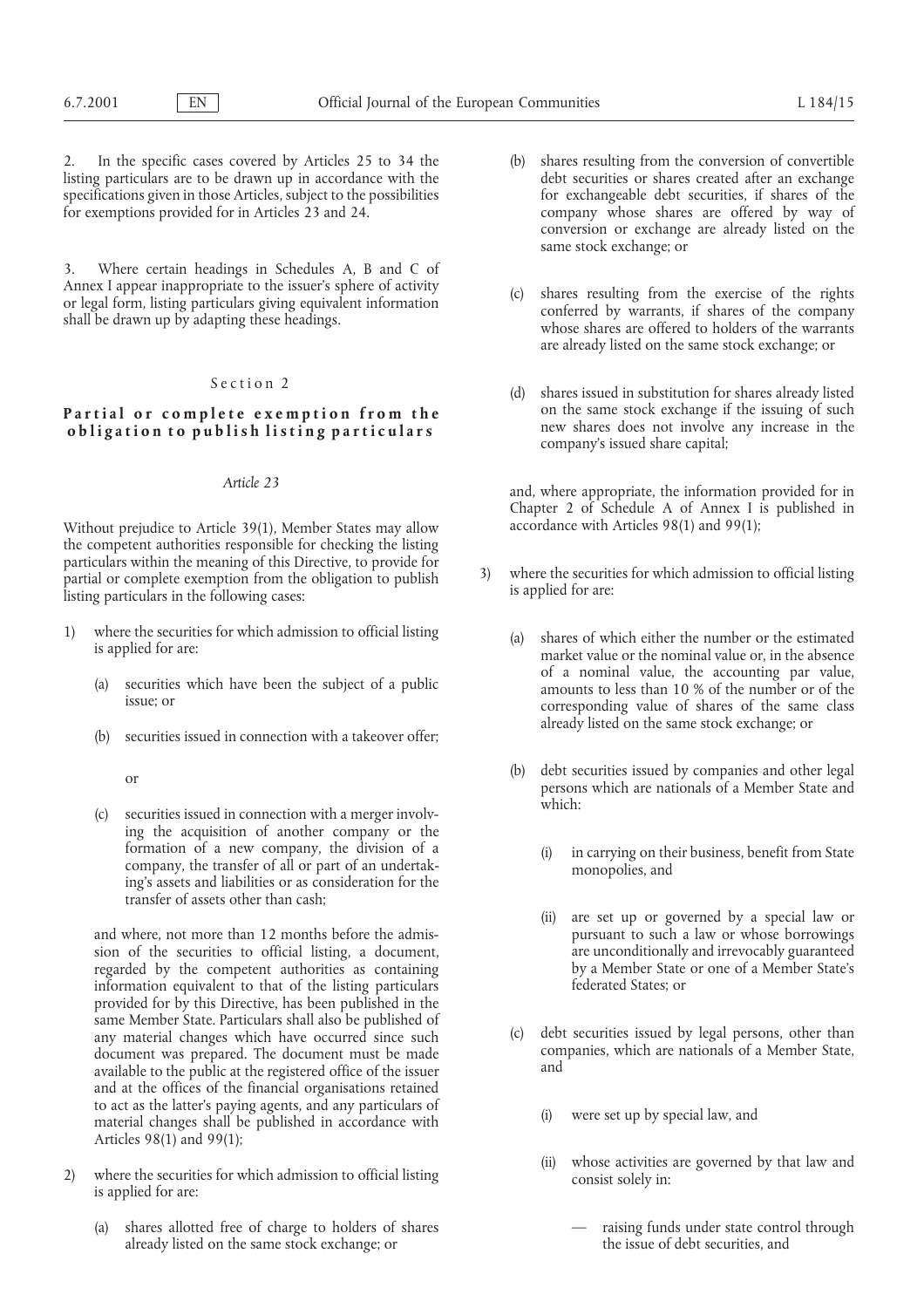- financing production by means of the (b) to the satisfaction of the competent authorities of
- 
- (d) shares allotted to employees, if shares of the same securities of v<br>class have already been admitted to official listing this Directive; on the same stock exchange; shares which differ from each other solely as to the date of first entitlement to dividends shall not be considered as being of different classes; or
- (e) securities already admitted to official listing on another stock exchange in the same Member State; or  $\frac{1}{\pi}$  or  $\frac{1}{\pi}$  and 99(1).
- (f) shares issued in consideration for the partial or total renunciation by the management of a limited partnership with a share capital of its statutory rights over the profits, if shares of the same class have already been admitted to official listing on the same (i) a document containing the following infor-<br>stock exchange; shares which differ from each other mation: solely as to the date of first entitlement to dividends shall not be considered as being of different classes; or
- $(g)$  supplementary certificates representing shares issued in exchange for the original securities, where the official listing. In the case of shares, the issuing of such new certificates has not brought statement shall also specify the number about any increase in the company's issued capital, and provided that certificates representing such give a concise description of the rights shares are already listed on the same stock exchange, attaching thereto. In the case of certifi-

- 
- 
- in all the cases referred to in points (a) to (g),<br>
information concerning the number and type of<br>
securities to be admitted to official listing and the<br>
circumstances in which such securities have been<br>
issued has been
- - (a) the securities or the shares of the issuer or certificates conversion, exchange or subscription, the representing such shares have been officially listed rights attaching thereto, the conditions of in another Member State for not less than three and procedures for conversion, exchange years before the application for admission to official or subscription and details of the circumlisting; stances in which they may be amended;
- resources which they have raised and the Member State in which admission to official resources provided by a Member State, listing is sought, the competent authorities of the and Member State or Member States in which the issuer's securities are officially listed have confirmed that (iii) the debt securities of which are, for the pur- during the preceding three years or during the entire poses of admission to official listing, considered time the issuer's securities have been listed, if that is by national law as debt securities issued or less than three years, the issuer has complied with guaranteed by the State; or all the requirements concerning information and admission to listing imposed on companies the securities of which are officially listed by virtue of
	- -
- a statement that application has been<br>made for admission of the securities to statement shall also specify the number and class of the shares in question and cates representing shares the statement shall also specify the rights attaching to and where: the original securities and give inforin the case of (a), the issuer has complied with the<br>stock exchange publicity requirements imposed by<br>the national authorities and has produced annual<br>accounts and annual and interim reports which<br>these authorities have co in the case of (e), listing particulars complying with<br>this Directive have already been published; and<br>this Directive have already been published; and<br>and terms of the loan; except in the case debt securities with warrants or warrants 4) where: the statement shall also specify the nature of the shares offered by way of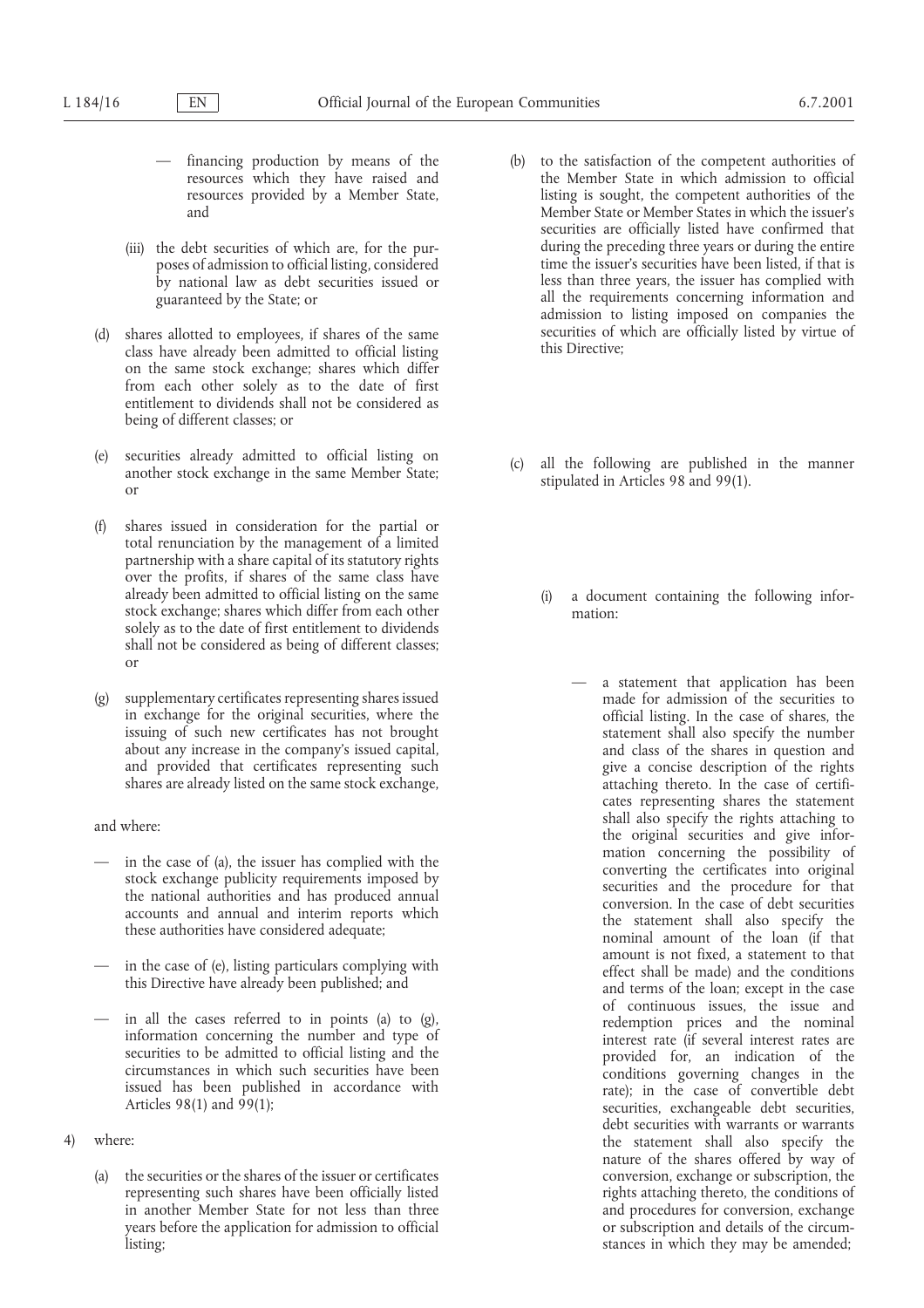- details of any significant change or devel-<br>  $\qquad$  any reports concerning the last published
- 
- a declaration by the persons responsible for the information given in accordance and with the first three indents that such
- issuer's latest half-yearly statement for the year in question where it has already been published;
- (iii) any listing particulars, prospectus or equivalent document published by the issuer in the **Permitted omission from listing particu-** 12 months preceding the application for **lars of certain information**
- (iv) the following information where it is not *Article 24* already given in the documents provided for in  $(i)$ ,  $(ii)$  and  $(iii)$ :
	- the composition of the company's admin-<br>Directive if they consider that: istrative, management and supervisory
	-
	-
- opment which has occurred since the date annual accounts by the official auditors to which the documents referred to in (ii) required by the national law of the Memand (iii) relate; ber State within the territory of which the issuer's registered office is situated;
- information specific to the market in the country in which admission is sought<br>concerning in particular the income tax<br>system, the paying agent for the issuer<br>and the ways in which notices to investors<br>are published; and be published in the manner prescribed in Article 98;

- information is in accordance with the (e) the information referred to in (c) and the notices, facts and includes no omissions likely to bills, posters and documents referred to in (d) have affect the import of the document made available to the public.
- (ii) the latest annual report, the latest audited annual scounts (where the issuer prepares annual accounts (where the issuer prepares both own and consolidated annual accounts both sets of accounts chall be sumplied. The both sets of accounts shall be supplied. The competent authorities may, however, allow the issuer to supply either his own or the in the opinion of the competent authorities, information that in the opinion of the competen

### Section 3

The competent authorities may authorise omission from the listing particulars of certain information provided for by this

- bodies and the functions performed by (a) such information is of minor importance only and is not individual members, such as will influence assessment of the assets and liabilities, financial position, profits and losses and prospects of the issuer; or
- general information about the capital, (b) disclosure of such information would be contrary to the public interest or seriously detrimental to the issuer, provided that, in the latter case, such omission would not the current situation on the basis of the be likely to mislead the public with regard to facts and latest information communicated to the circumstances, knowledge of which is essential for the issuer under Articles 85 to 97, and assessment of the securities in question.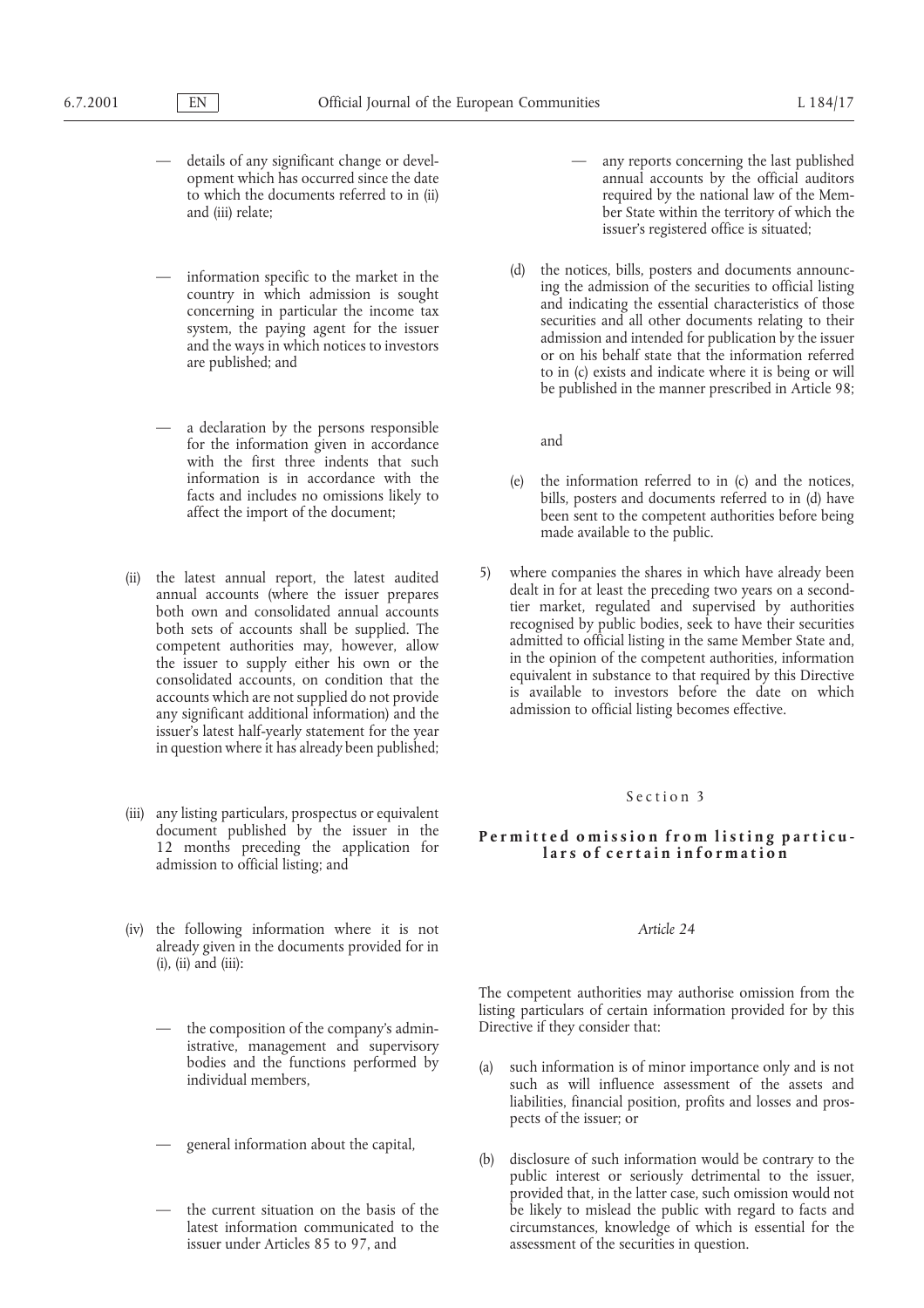provided for by Schedule A of Annex I:

- (a) in Chapter 1, *Article 26*
- (b) in Chapter 2,
- 
- 
- 
- (f) in Chapter 6, headings 6.1, 6.2.0, 6.2.1,6.2.2, 6.2.3, and
- 

Where the shares referred to in the first subparagraph are represented by certificates, the listing particulars shall contain, (c) in Chapter 3, headings 3.1.0, 3.1.5, 3.2.0 and 3.2.2, at least, subject to Article 33(2) and (3), in addition to the information mentioned in that subparagraph, that provided (d) in Chapter 4, heading 4.3, for in Schedule C of Annex I:

relates to convertible debt securities, exchangeable debt securi-<br>ties or debt securities with warrants which are offered on a by the annual accounts for the latest financial year. ties or debt securities with warrants which are offered on a pre-emptive basis to the shareholders of the issuer and where the latter's shares are already listed on the same stock exchange, the competent authorities may provide that the listing particu-<br>lars shall contain only:<br>annual accounts, both sets of accounts must accompany the

- 
- (b) the information provided for in Schedule A of Annex I material additional information. and mentioned in the first subparagraph of paragraph 1, except for that provided for in Chapter 2 of that Schedule,
- (c) the information provided for in Chapter 2 of Schedule B of Annex I, and
- 

S e c t i o n 4 3. When published in accordance with Article 98, listing **Contents of listing of particulars in spec-** particulars as referred to in paragraphs 1 and 2 shall be accompanied by the annual accounts for the latest financial *ific cases year*.

*Article 25* 4. Where the issuer prepares both own and consolidated annual accounts, both sets of accounts shall accompany the 1. Where the application for admission to official listing listing particulars. However, the competent authorities may relates to shares offered to shareholders of the issuer on a pre-<br>emptive basis and shares of the latte

(c) in Chapter 3, headings 3.1.0, 3.1.5, 3.2.0, 3.2.1, 3.2.6,<br>3.2.7, 3.2.8, and 3.2.9,<br>3.2.7, 3.2.8, and 3.2.9,<br>by exchangeable, nor accompanied by warrants and are issued by (d) in Chapter 4, headings 4.2, 4.4, 4.5, 4.7.1, and 4.7.2, and an undertaking which has securities already listed on the same stock exchange, the competent authorities may provide that the listing particulars shall contain only the information (e) in Chapter 5, headings 5.1.4, 5.1.5, and 5.5, provided for by Schedule B of Annex I:

- (a) in Chapter 1, (g) in Chapter 7.
	- (b) in Chapter 2,
	-
	-
- (e) in Chapter 5, headings 5.1.2, 5.1.3, 5.1.4 and 5.4, (a) in Chapter 1, headings 1.1, 1.3, 1.4, 1.6 and 1.8,
	- (f) in Chapter 6, and and
- (b) in Chapter 2. (g) in Chapter 7.

2. Where the application for admission to official listing 2. When published in accordance with Article 98, listing

(a) information concerning the nature of the shares offered<br>by way of conversion, exchange or subscription and the<br>rights attaching thereto,<br>rights attaching thereto,<br>accounts not attached to the listing particulars furnis

### *Article 27*

Where the application for admission to official listing relates (d) the conditions of and procedures for conversion exchange to debt securities nearly all of which, because of their nature, and subscription and the situations in which they may be are normally bought and traded in by a limited number of amended. investors who are particularly knowledgeable in investment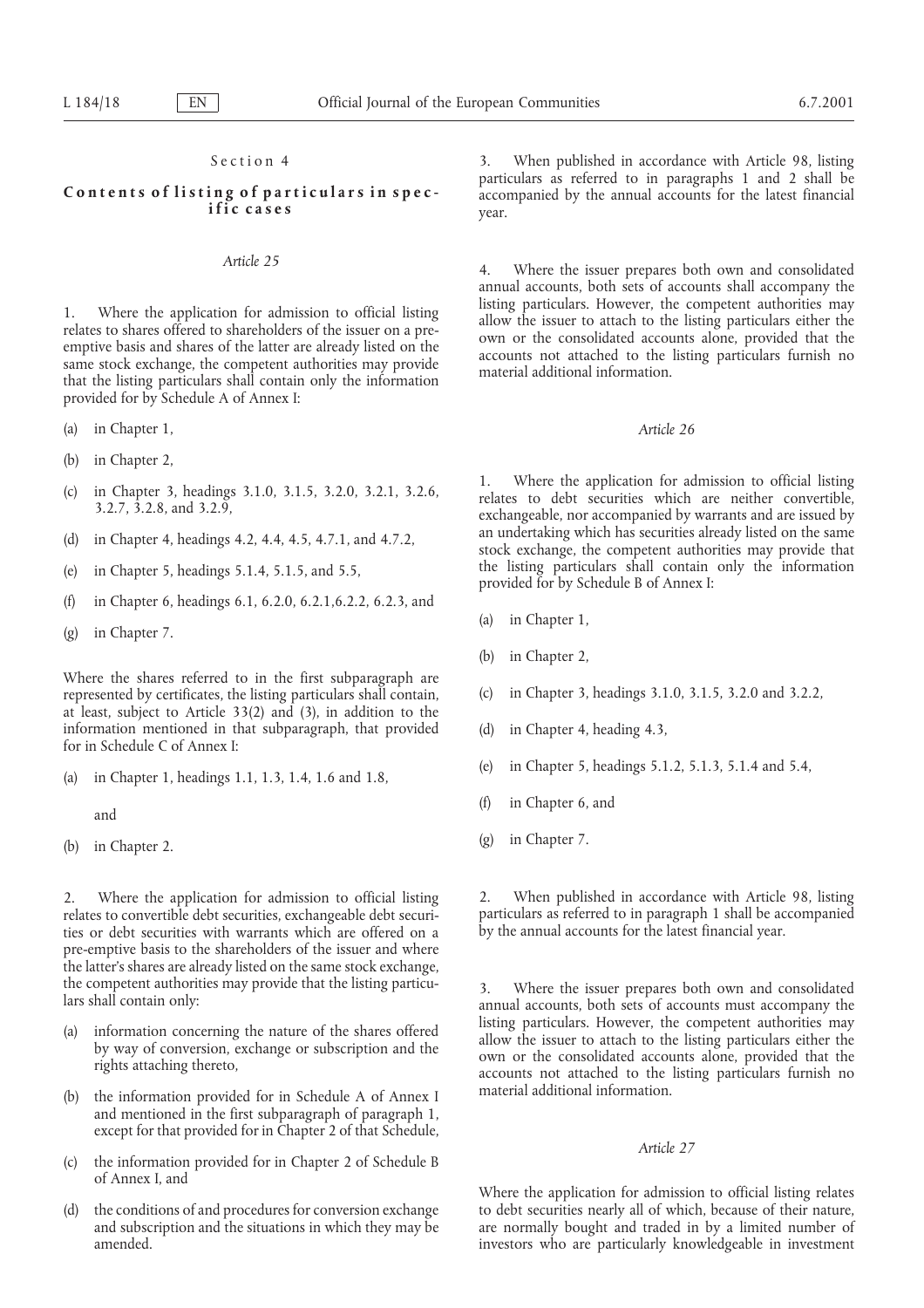matters, the competent authorities may allow the omission (b) information concerning any events of importance for the from the listing particulars of certain information provided for assessment of the securities in question which have form, on condition that such information is not material from the point of view of the investors concerned.

### *Article 28*

1. For the admission of securities, issued by financial

- (a) at least the information specified in Chapters 1, 2, 3, 5<br>and 6 of Schedules A or B of Annex I, according to<br>whether the issue is of shares or debt securities, and<br>in Schedule B of Annex I, and
- (b) with respect to the guarantor, the information provided (b) information adapted, in accordance with the rules laid for in heading 1.3 and Chapters 3 to 7 of that Schedule. down for that purpose by national law or by the competent authorities, to the particular nature of the issuer of the securities in question and at least equivalent<br>to that specified in Chapters 4 and 7 of Schedules A or B<br>of Annex I.<br>The part of the listing particulars relating to that financial insti-<br>tution shall be drawn

2. Member States shall determine the financial institutions

3. The arrangements laid down by this Article may be extended to:  $\overline{\hspace{1cm}}$  (a) with respect to the issuer, the information provided for

- (a) collective investment undertakings whose units are not excluded from the scope of this Directive by Article 3(2)
- (b) finance companies engaging in no activity other than raising capital to make it available to their parent company or to undertakings affiliated to that company, 3. Where there is more than one guarantor, the information
- patents and engaging in no activity other than the management of such portfolios.

debt securities issued in a continuous or repeated manner by credit institutions which regularly publish their annual accounts and which, within the Community, are set up or governed by a special law, or pursuant to such a law, or are *Article 31* subject to public supervision designed to protect savings, the Member States may provide that the listing particulars shall contain only: 1. Where the application for admission to official listing

ter 2 of Schedule B of Annex I, and must include:

by Schedule B of Annex I or allow its inclusion in summary occurred since the end of the financial year in respect of form, on condition that such information is not material from which the last annual accounts were publis accounts must be made available to the public at the issuer's offices or at those of the financial organisations retained to act as the latter's paying agents.

### *Article 30*

institutions, to official listing, the listing particulars must 1. For the admission to official listing of debt securities contain: guaranteed by a legal person, listing particulars must include:

- 
- 

without prejudice to the first subparagraph of this paragraph.

2. When the issuer of the guaranteed debt securities is a finance company as referred to in Article 28(3), the listing particulars must include:

- in Chapters 1, 2 and 3 and in headings  $5.1.0$  to  $5.1.5$  and  $6.1$  of Schedule B of Annex I, and
- (a), and the contract of the guarantor, that provided for in heading 1.3 and Chapters 3 to 7 of that Schedule.

and specified shall be required of each one; however, the competent authorities may allow abridgement of this information with a (c) companies holding portfolios of securities, licences or view to achieving greater comprehensibility of the listing

The guarantee contract must, in the cases referred to in paragraphs 1, 2 and 3, be made available for inspection by the *Article 29* public at the offices of the issuer and at those of the financial organisations retained to act as the latter's paying agents. Where the application for admission to official listing concerns Copies of the contract shall be provided to any person<br>debt securities issued in a continuous or repeated manner by concerned on request.

relates to convertible debt securities, exchangeable debt securi- (a) the information provided for in heading 1.1 and Chap- ties or debt securities with warrants, the listing particulars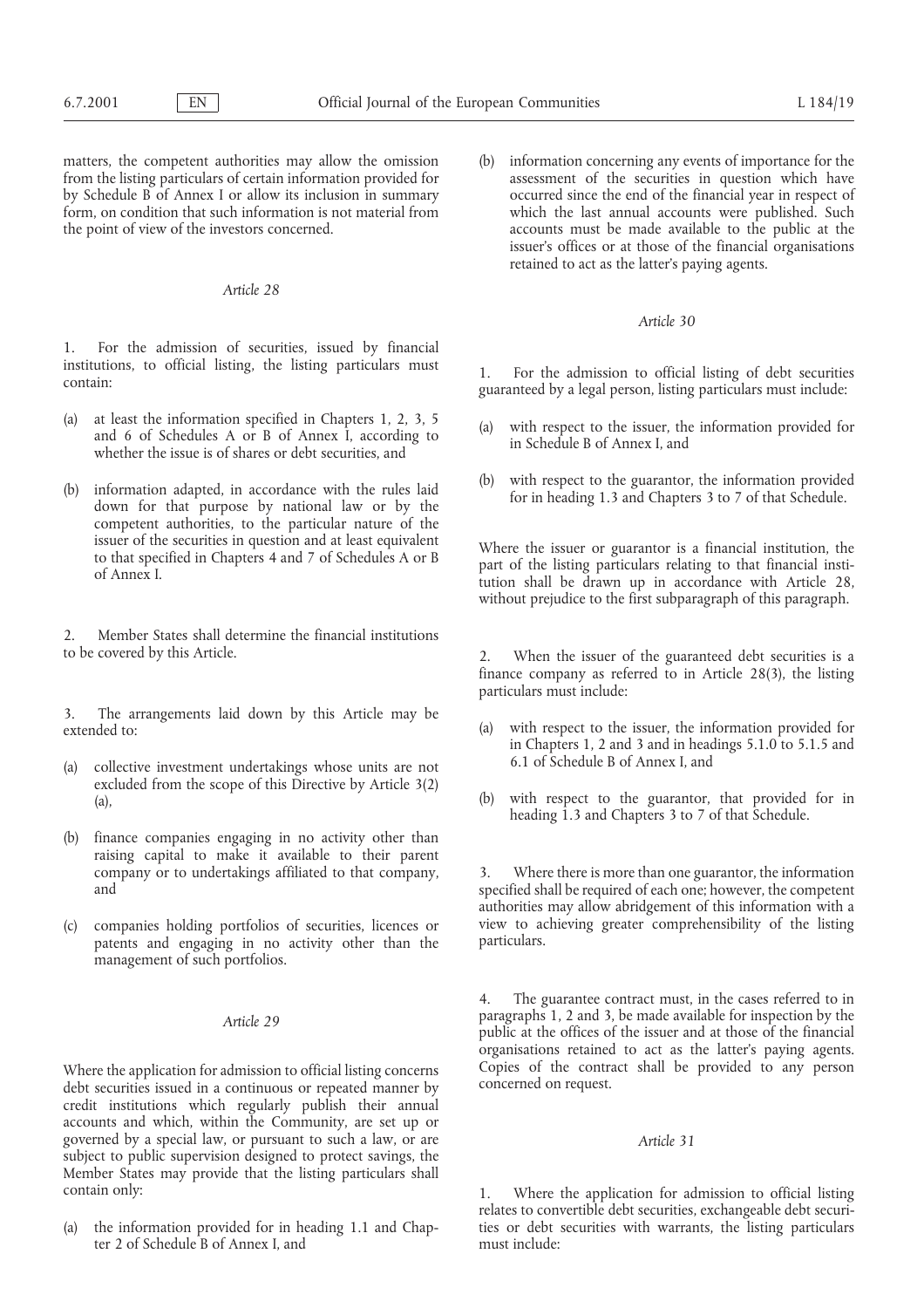- (a) information concerning the nature of the shares offered 2. Where the transaction referred to in paragraph 1 took
- (b) the information provided for in heading 1.3 and Chapters 3 to 7 of Schedule A of Annex I,
- (c) the information provided for in Chapter 2 of Schedule B of Annex I, and
- 

2. When the issuer of the convertible debt securities, the exchangeable debt securities or the debt securities with war-<br>
rants is not the issuer of the shares, listing particulars must<br>
include:<br>
of its own financial position, when the issuer is:<br>
include:

- (a) information concerning the nature of the shares offered (a) a credit institution which is a national of a Member State<br>by way of conversion, exchange or subscription and the and is set up or governed by a special law o
- (b) in respect of the issuer of the securities, the information provided for in Schedule B of Annex I, (b) a subsidiary 95 % or more of which is owned by a credit
- heading 1.3 and Chapters 3 to 7 of Schedule A of Annex I, and is subject, *de jure* or *de facto*, to the same supervision, or
- 

1. Where the application for admission to official listing 1. Where debt securities for which admission to official relates to securities issued in connection with a merger listing is applied for benefit, as regards both r relates to securities issued in connection with a merger<br>involving the acquisition of another company or the formation<br>of a new company, the division of a company, the transfer of<br>all or part of an undertaking's assets and balance sheet, whether or not *pro forma*, if the issuer has not yet prepared its annual accounts, must, without prejudice to the requirement to publish the listing particulars, be made 2. The possibility of abridgement provided for in paraavailable for inspection by the public at the offices of the issuer graph 1 may also be applied to companies set up or governed of the securities and at those of the financial organisations by a special law or pursuant to such law which have the power retained to act as the latter's paying agents. to levy charges on their consumers.

by way of conversion, exchange or subscription, and the place more than two years previously, the competent authrights attaching thereto, orities may dispense with the requirement imposed in that paragraph.

### *Article 33*

(d) the conditions of and procedures for conversion exchange<br>or subscription and details of the situations in which they<br>may be amended.<br>The situations in which they<br>must contain the information, as regards certificates, p the shares represented, provided for in Schedule A of Annex I.

- by way of conversion, exchange or subscription and the and is set up or governed by a special law or pursuant to rights attaching thereto, and such law or is subject to public supervision designed to protect savings, or
- institution as referred to in point (a), the commitments of which towards the holders of certificates are uncon-(c) in respect of the issuer of the shares, that provided for in which towards the holders of certificates are uncon-<br>heading 1.3 and Chapters 3 to 7 of Schedule A of ditionally guaranteed by that credit institution and wh
- (d) the conditions of and procedures for conversion, (c) an 'Administratiekantoor' in the Netherlands governed, for exchange or subscription and details of the situations in which they may be amended. The same explanations regulations laid down by the competent authorities.

However, where the issuer of the debt securities is a finance<br>
company as referred to in Article 28(3), listing particulars need<br>
contain, in relation to that company, only the information<br>
provided for in Chapters 1, 2 an

### *Article 32 Article 34*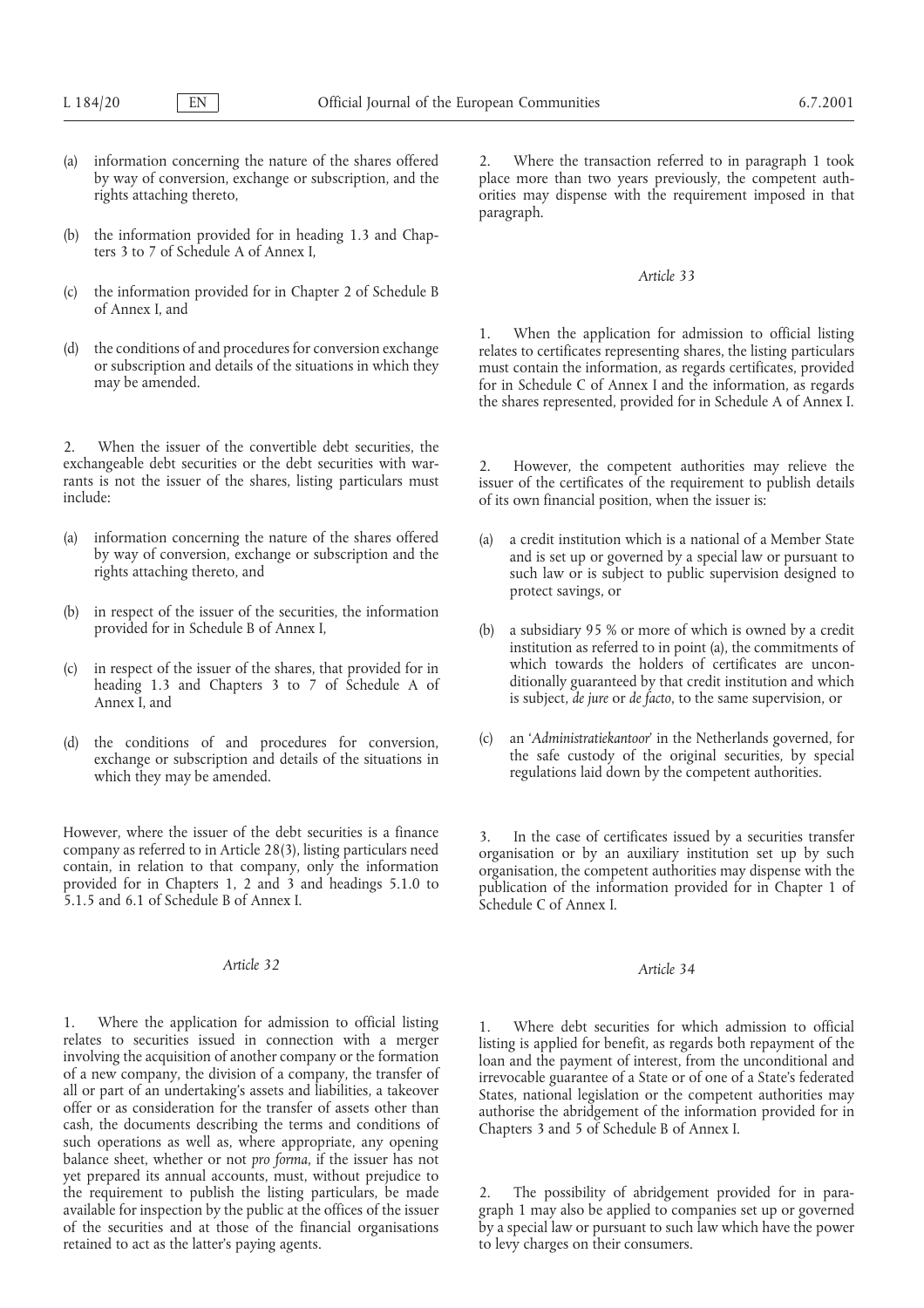2. The competent authorities shall approve the publication<br>of listing particulars approved by the competent authorities<br>of listing particulars only if they are of the opinion that they<br>satisfy all the requirements set out

The competent authorities shall decide whether to accept the (a) the partial exemption or partial derogation in question is audit report of the official auditor provided for in heading 1.3 of a type that is recognised in the rules of the other of Schedules A and B of Annex I or, if necessary, to require an Member State concerned, and additional report.

requirement.

## **ority**

official listing on stock exchanges situated or operating in two approval. If partial exemption or partial derogation has been or more Member States, including the Member State in granted pursuant to this Directive, the certificate state shall state shall state shall state shall state shall state shall state shall state shall state shall state sha which the issuer's registered office is situated, are made simultaneously or within a short interval, listing particulars shall be drawn up in accordance with the rules laid down in this Directive in the Member State in which the issuer has its<br>registered office and approved by the competent authorities of<br>that State if the issuer's registered office is not situated in one<br>of those Member States, the States under the legislation of which the listing particulars will intends to use in that State. be drawn up and approved.

### **Mutual recognition** a Member State.

1. Once approved in accordance with Article 37, listing particulars must, subject to any translation, be recognised by 1. Where application for admission to official listing in one

S e c t i o n 5 has been applied for, without its being necessary to obtain the **Control and circulation of listing par-** approval of the competent authorities of those States and<br>ticulars ticulars ticulars ticulars be included in the listing particulars. The competent authorities may, however, require that listing particulars include information specific to the market of the country of admission *Article 35* concerning in particular the income tax system, the financial organisations retained to act as paying agents for the issuer in 1. No listing particulars may be published until they have that country, and the way in which notices to investors are published.

> official listing is made, even if partial exemption or partial Article 36 **article 36 been** granted pursuant to this Directive, provided that:

- 
- (b) the conditions that justify the partial exemption or partial The requirement for the additional report must be the outcome<br>of an examination of each case on its merits. At the request of<br>the official auditor and/or of the issuer, the competent<br>authority in that Member State to refus

Even if the conditions laid down in (a) and (b) are not fulfilled, the Member State concerned may allow its competent Section 6 authorities to recognise the listing particulars approved by the Determination of the competent auth-<br>
competent within the meaning of Article 37.

3. When approving listing particulars, the competent auth-<br>*Article* 37 orities within the meaning of Article 37 shall provide the competent authorities of the other Member States in which Where, for the same securities, applications for admission to application for official listing is made with a certificate of official listing on stock exchanges situated or operating in two approval. If partial exemption o

Section 7 5. Member States may restrict the application of this Article to listing particulars of issuers having their registered office in

### *Article 38 Article 39*

the other Member States in which admission to official listing or more Member States is made and the securities have been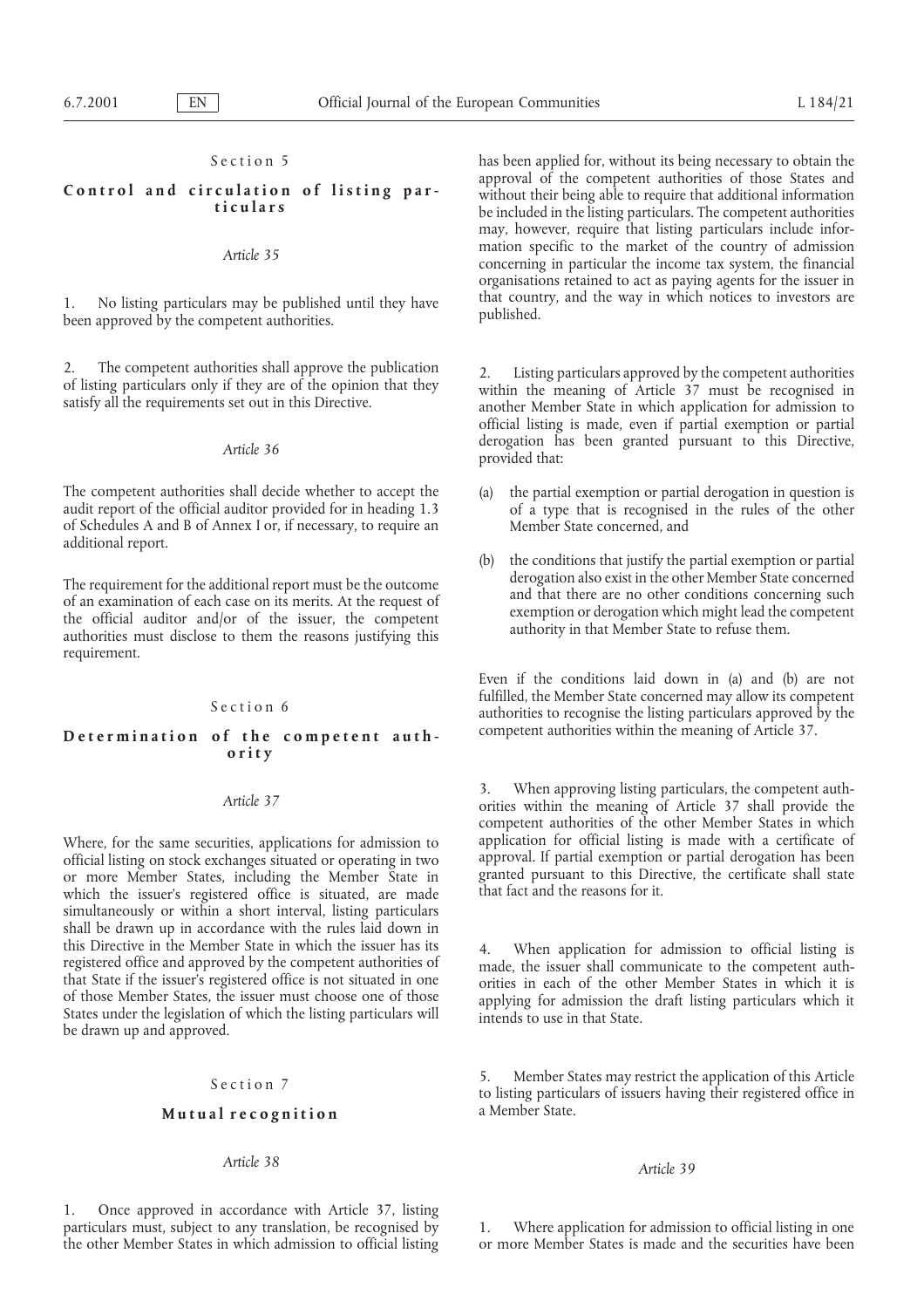the subject of a public-offer prospectus drawn up and approved Section 8 in any Member State in accordance with Articles 7, 8 or 12 of Directive 89/298/EEC in the three months preceding the **Agreements with non-member countries** application for admission, the public-offer prospectus shall be recognised, subject to any translation, as listing particulars in *Article 41* the Member State or States in which application for admission to official listing is made, without its being necessary to obtain the approval of the competent authorities of that Member<br>State or those Member States and without their being able<br>to require that additional information be included in the<br>prospectus. The competent authorities may, howeve

2. Article 38(2) to (5) shall apply in the eventuality referred *Specific conditions for the admission of shares* to in paragraph 1 of this Article.

dealings begin.

1. Where an application for admission to official listing concerning securities giving a right to participate in company capital, either immediately or at the end of the maturity period, 1. The foreseeable market capitalisation of the shares for is made in one or more Member States other than that in which admission to official listing is sought or, if this cannot which the registered office of the issuer of the shares to which be assessed, the company's capital and reserves, including those securities give entitlement is situated, while that issuer's profit or loss, from the last financial year, must be at least one shares have already been admitted to official listing in that million euro. Member State, the competent authorities of the Member State of admission may act only after having consulted the competent authorities of the Member State in which the 2. Member States may provide for admission to official registered office of the issuer of the shares in question is listing, even when this condition is not fulfilled, provided that

made for securities which have been listed in another Member admission to official listing only if another regulated, regularly State less than six months previously, the competent auth-<br>operating, recognised open market e orities to whom application is made shall contact the com- requirements for it are equal to or less than those referred to petent authorities which have already admitted the securities in paragraph 1. to official listing and shall, as far as possible, exempt the issuer of those securities from the preparation of new listing particulars, subject to any need for updating, translation or 4. The condition set out in paragraph 1 shall not be the issue of supplements in accordance with the individual applicable for the admission to official listing of a further requirements of the Member State concerned. block of shares of the same class as those already admitted.

### *CHAPTER II*

### Section 1

# 3. Article 100 shall apply to all changes occurring between<br>the time when the content of the prospectus referred to in<br>paragraph 1 is adopted and the time when stock exchange<br>listing is sought<br>listing is sought

### *Article 42*

The legal position of the company must be in conformity with *Article 40* the laws and Regulations to which it is subject, as regards both its formation and its operation under its statutes.

### *Article 43*

situated. the competent authorities are satisfied that there will be an adequate market for the shares concerned.

3. A higher foreseeable market capitalisation or higher 2. Where an application for admission to official listing is capital and reserves may be required by a Member State for operating, recognised open market exists in that State and the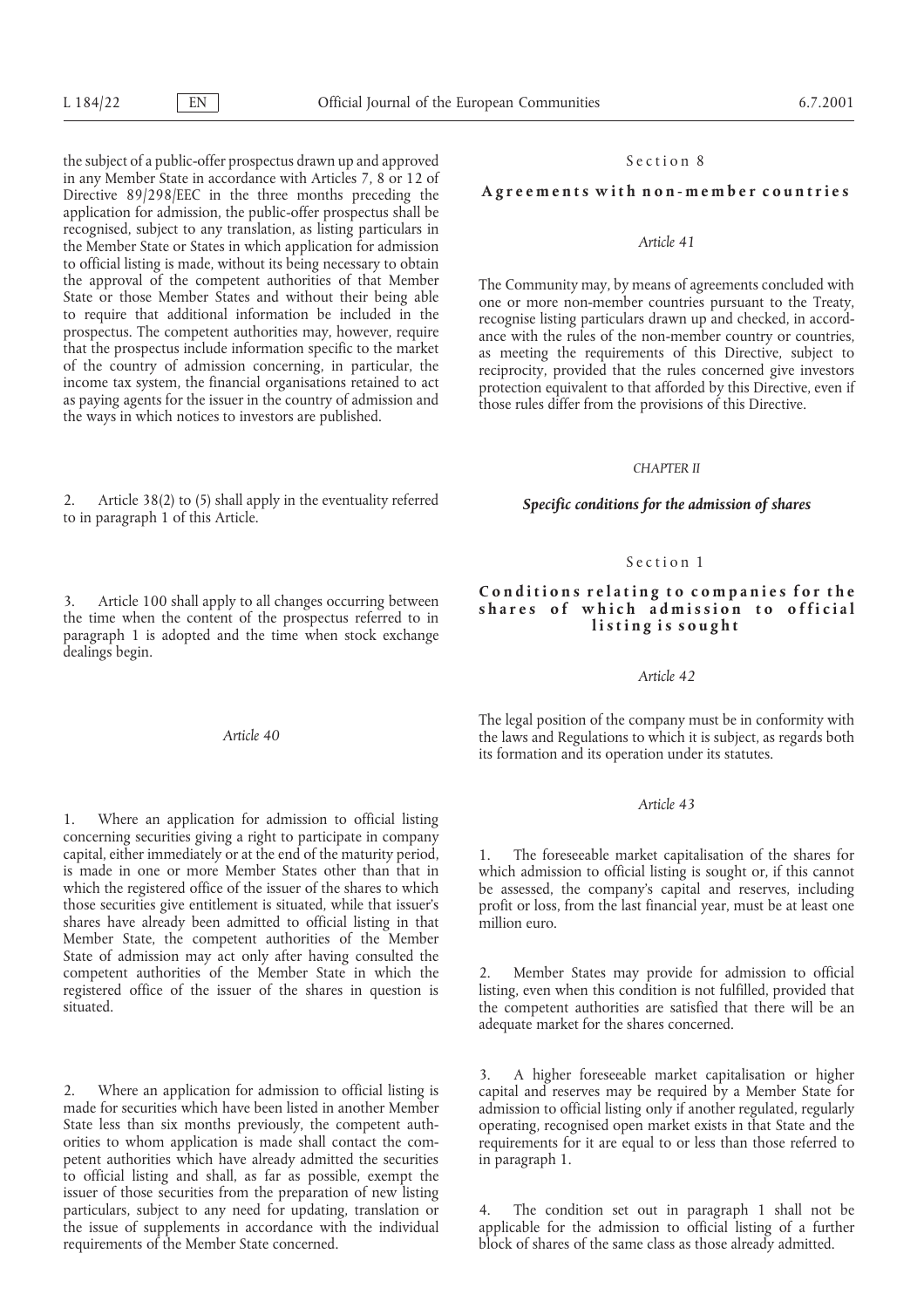5. The equivalent in national currency of one million euro *Article 47* shall initially be the equivalent in national currency of one million European units of account that were applicable on 5 March 1979. Where public issue precedes admission to official listing, the

6. If, as a result of adjustment of the equivalent of the euro in national currency, the market capitalisation expressed in *Article 48* national currency remains for a period of one year at least 10 % more or less than the value of one million euro the Member state must, within the 12 months following the expiry of that period, adjust its laws, regulations or administrative 1. A sufficient number of shares must be distributed to the provisions to comply with paragraph 1.

### *Article 44*

in accordance with national law for the three financial years preceding the application for official listing. By way of exception, the competent authorities may derogate from this condition where such derogation is desirable in the interests of the company or of investors and where the competent

### Section 2

## **Conditions relating to the shares for which admission is sought**

The legal position of the shares must be in conformity with 5. A sufficient number of shares shall be deemed to have the laws and regulations to which they are subject. been distributed either when the shares in respect of which

1. The shares must be freely negotiable.

2. The competent authorities may treat shares which are not fully paid up as freely negotiable, if arrangements have been made to ensure that the negotiability of such shares is <br>not restricted and that dealing is made open and proper by <br>providing the public with all appropriate information.

first listing may be made only after the end of the period during which subscription applications may be submitted.

public in one or more Member States not later than the time of admission.

2. The condition set out in paragraph 1 shall not apply where shares are to be distributed to the public through the A company must have published or filed its annual accounts stock exchange. In that event, admission to official listing may in accordance with national law for the three financial years be granted only if the competent aut a sufficient number of shares will be distributed through the stock exchange within a short period.

authorities are satisfied that investors have the necessary<br>
information available to be able to arrive at an informed<br>
judgement on the company and the shares for which admission<br>
to official listing is sought.<br>
distribut not only in relation to this further block.

> 4. By way of derogation from paragraph 1, if the shares are countries, the competent authorities may provide for their admission to official listing if a sufficient number of shares is distributed to the public in the non-Member State or States where they are listed. *Article 45*

> application for admission has been made are in the hands of the public to the extent of a least 25 % of the subscribed capital represented by the class of shares concerned or when, *Article 46* in view of the large number of shares of the same class and the extent of their distribution to the public, the market will operate properly with a lower percentage.

### *Article 49*

Member States may provide that this condition shall not The competent authorities may, in the case of the apply to applications for admission not covering all the shares admission to official listing of shares which may be acquired of the same class already issued where the shares of that class only subject to approval, derogate from paragraph 1 only if for which admission is not sought belong to blocks serving to the use of the approval clause does not disturb the market. maintain control of the company or are not negotiable for a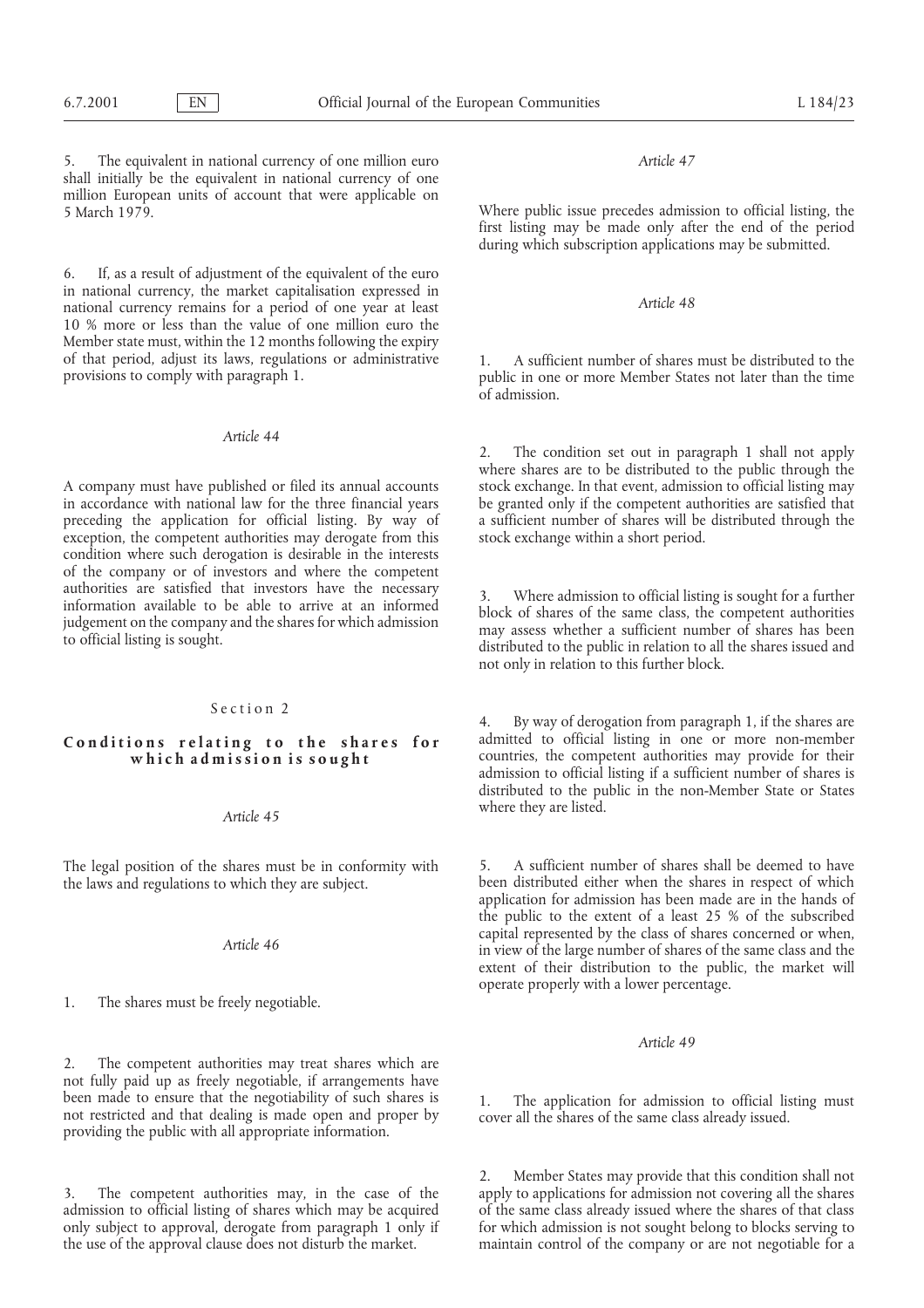certain time under agreements, provided that the public is Section 2 informed of such situations and that there is no danger of such

### *Article 50*

1. For the admission to official listing of shares issued by<br>companies which are nationals of another Member State and<br>with the laws and regulations to which they are subject.<br>which shares have a physical form it is necess that their physical form comply with the standards laid down in that other Member State. Where the physical form does not conform to the standards in force in the Member State in *Article 54* which admission to official listing is applied for, the competent authorities of that state shall make that fact known to the public.

2. The physical form of shares issued by companies which are nationals of a non-member country must afford sufficient 2. The competent authorities may treat debt securities safeguard for the protection of the investors.

If the shares issued by a company which is a national of a nonmember country are not listed in either the country of origin *Article 55* or in the country in which the major proportion of the shares is held, they may not be admitted to official listing unless the competent authorities are satisfied that the absence of a listing

### *CHAPTER III*

### *Particular conditions relating to the admission to official* **listing of debt securities issued by an undertaking** The application for admission to official listing must cover all

### Section 1

### **Conditions relating to undertakings for the debt securities of which admission to**

both its formation and its operation under its statutes. that fact known to the public.

### situations prejudicing the interests of the holders of the shares **Conditions relating to the debt secu-** for which admission to official listing is sought. **rities for which admission to official listing is sought**

### *Article 53*

1. The debt securities must be freely negotiable.

which are not fully paid up as freely negotiable if arrangements. have been made to ensure that the negotiability of these debt securities is not restricted and that dealing is made open and proper by providing the public with all appropriate *Article 51* information.

competent authorities are satisfied that the absence of a listing where public issue precedes admission to official listing, the in the country of origin or in the country in which the major proportion is held is not due t This provision shall not apply in the case of tap issues of debt securities when the closing date for subscription is not fixed.

### *Article 56*

debt securities ranking *pari passu*.

### *Article 57*

**official listing is sought** 1. For the admission to official listing of debt securities issued by undertakings which are nationals of another Member State and which debt securities have a physical form, it is *Article 52* necessary and sufficient that their physical form comply with the standards laid down in that other Member State. Where the physical form does not conform to the standards in force The legal position of the undertaking must be in conformity in the Member State in which admission to official listing is with the laws and regulations to which it is subject, as regards applied for, the competent authorities of that State shall make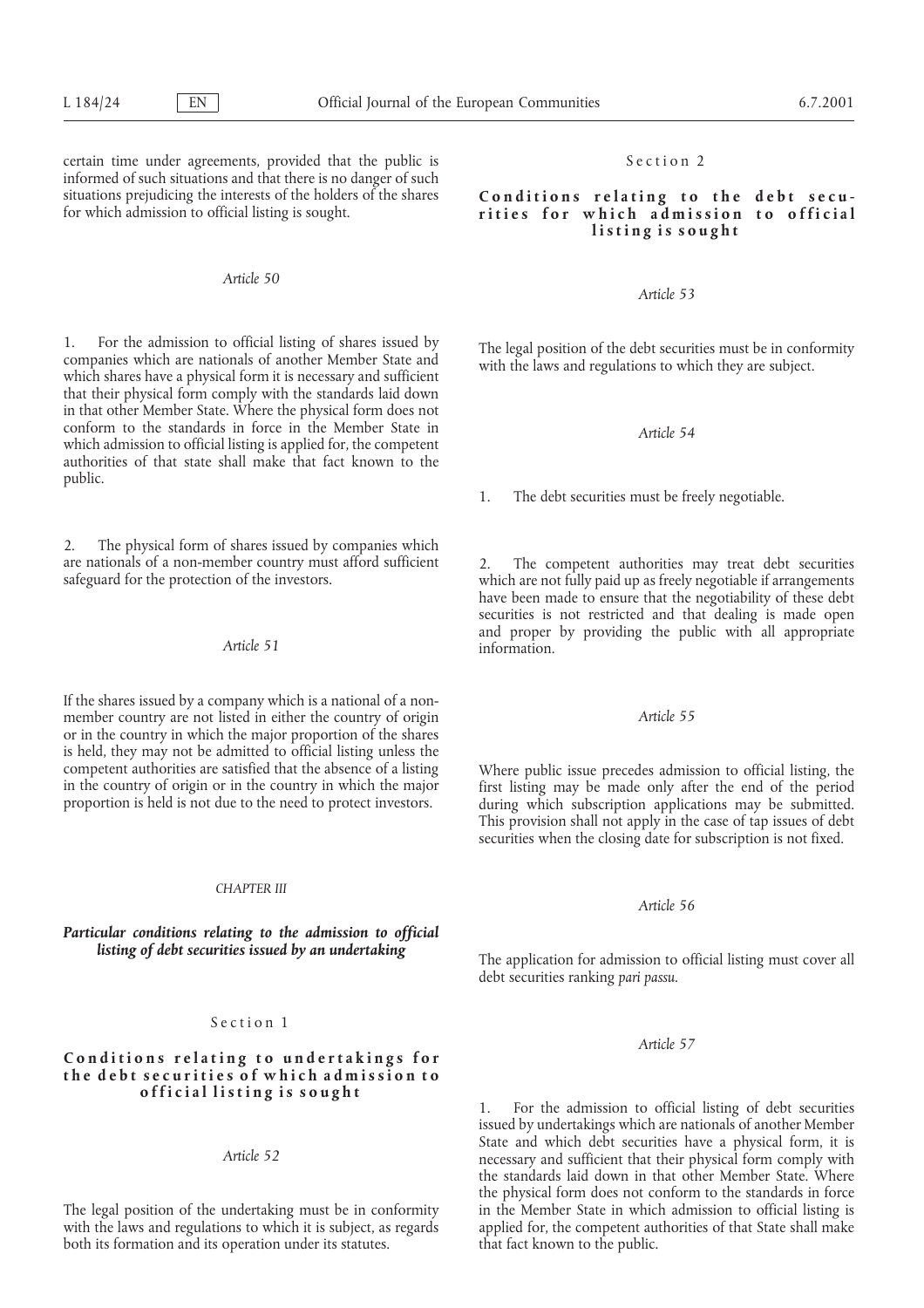2. The physical form of debt securities issued in a single 2. Member States may, by way of derogation from para-Member State must conform to the standards in force in that graph 1, provide for the admission to official listing of State. convertible or exchangeable debentures or debentures with

3. The physical form of debt securities issued by undertakings which are nationals of a non-member country must afford sufficient safeguard for the protection of the investors.

### *Article 60 Article 58*

1. The amount of the loan may not be less than EUR 200 000. This provision shall not be applicable in the case of tap issues where the amount of the loan is not fixed. *Article 61*

3. The equivalent in national currency of *Article 62* EUR 200 000 shall initially be the equivalent in national currency of 200 000 units of account that were applicable on 5 March 1979. The application for admission to official listing must cover all

4. If as a result of adjustment of the equivalent of the euro in national currency the minimum amount of the loan *Article 63* expressed in national currency remains, for a period of one year, at least 10 % less than the value of EUR 200 000 the Member State must, within the 12 months following the expiry

1. Convertible or exchangeable debentures and debentures with warrants may be admitted to official listing only if the 2. The physical form of debt securities issued by nonrelated shares are already listed on the same stock exchange or member countries or their regional or local authorities or by on another regulated, regularly operating, recognised open public international bodies must afford sufficient safeguard for market or are so admitted simultaneously. The protection of the investors.

warrants, if the competent authorities are satisfied that holders have at their disposal all the information necessary to form an opinion concerning the value of the shares to which these debt

### *CHAPTER IV*

Section 3 *Particular conditions relating to the admission to official listing of Debt securities issued by a State, its regional or* **Other conditions** *local authorities or a public international body*

The debt securities must be freely negotiable.

2. Member States may provide for admission to official<br>listing even when this condition is not fulfilled, where the<br>competent authorities are satisfied that there will be a sufficient<br>market for the debt securities concern

the securities ranking *pari passu*.

of that period, amend its laws, regulations and administrative of that period, amend its laws, regulations and administrative provisions to comply with paragraph 1. For the admission to official listing of debt securities such physical form comply with the standards in force in that Member State. Where the physical form does not comply with the standards in force in the Member State where admission to *Article 59* official listing is applied for, the competent authorities of that state shall bring this situation to the attention of the public.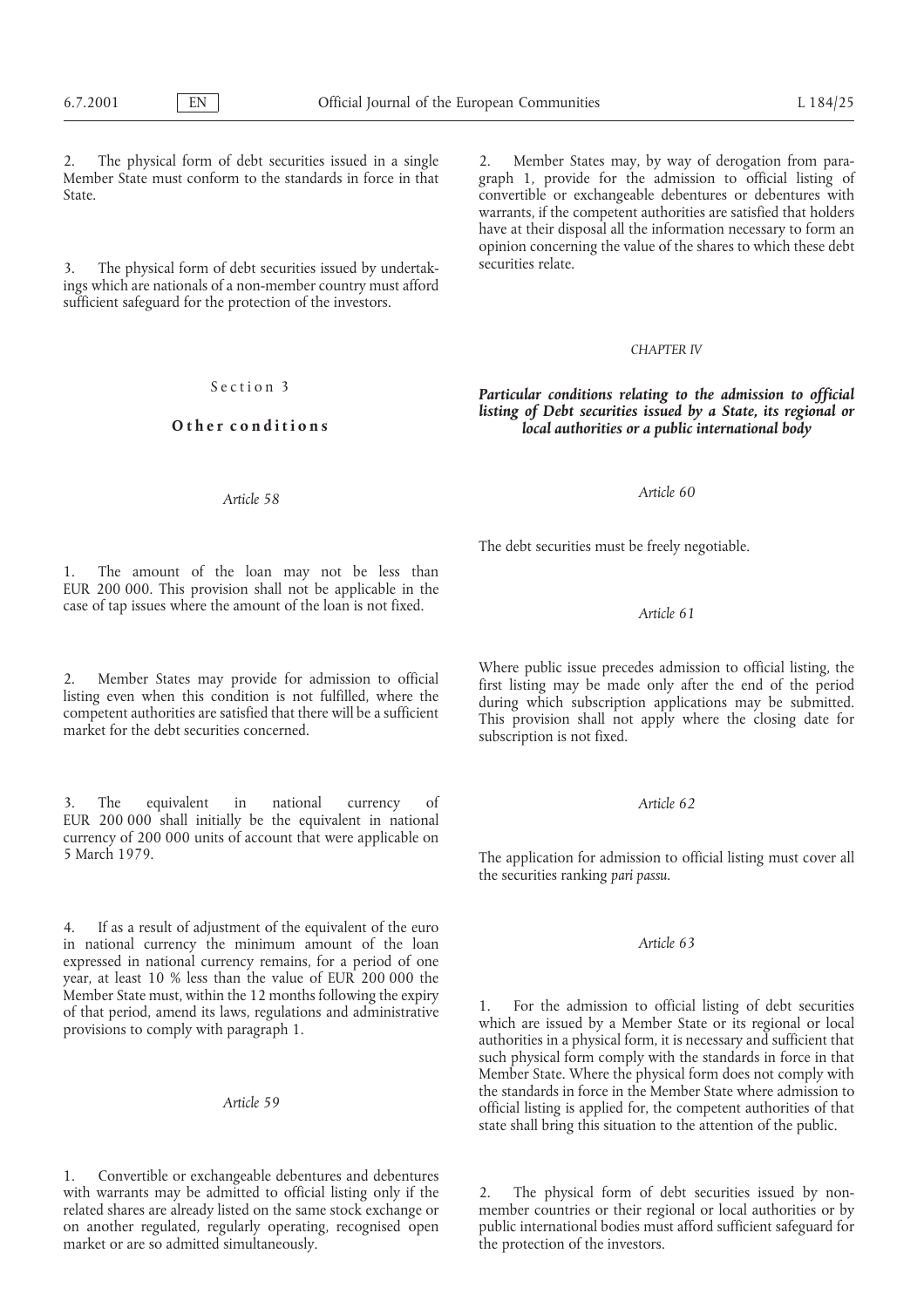### **OBLIGATIONS RELATING TO SECURITIES ADMITTED TO poration or the statutes OFFICIAL LISTING**

### Listing of newly issued shares of the same which is to decide on the proposed amendment. **class**

Without prejudice to Article 49(2), in the case of a new public issue of shares of the same class as those already officially *Article 67* listed, the company shall be required, where the new shares are not automatically admitted, to apply for their admission to the same listing, either not more than a year after their issue 1. The company must make available to the public, as soon

1. The company shall ensure equal treatment for all share-<br>
1. If the annual accounts and reports do not comply with<br>
the provisions of Directives concerning companies' accounts<br>
the provisions of Directives concerning com

detailed and/or additional information must be provided. 2. The company must ensure, at least in each Member State in which its shares are listed, that all the necessary facilities and information are available to enable shareholders to exercise their rights. In particular, it must:  $S$ ection 5

- **Additional information** (a) inform shareholders of the holding of meetings and enable them to exercise their right to vote,
- *Article 68* (b) publish notices or distribute circulars concerning the allocation and payment of dividends, the issue of new
- unless the company itself provides financial services. in the prices of its shares.

### TITLE IV Section 3

## **Amendment of the instrument of incor-**

### *Article 66*

*CHAPTER I* 1. A company planning an amendment to its instrument of **Obligations of companies whose shares are admitted to** to the competent authorities of the Member States in which its official listing of the shares are listed.

Section 1 2. That draft must be communicated to the competent authorities no later than the calling of the general meeting

### Section 4

## *Article 64* **Annual accounts and annual report**

or when they become freely negotiable.  $\overline{\phantom{a}}$  as possible, its most recent annual accounts and its last annual report.

Section 2 2. If the company prepares both annual own and annual consolidated accounts, it must make them available to the **Treatment of shareholders** public. In that event the competent authorities may authorise the company only to make available to the public either the own or the consolidated accounts, provided that the accounts Article 65 which are not made available to the public do not contain any significant additional information.

> and if they do not give a true and fair view of the company's assets and liabilities, financial position and profit or loss, more

shares including allotment, subscription, renunciation 1. The company must inform the public as soon as possible and conversion arrangements,  $\frac{1}{1}$  of any major new developments in its sphere of activity which are not public knowledge and which may, by virtue of their (c) designate as its agent a financial institution through effect on its assets and liabilities or financial position or on the which shareholders may exercise their financial rights, general course of its business, lead to substantial movements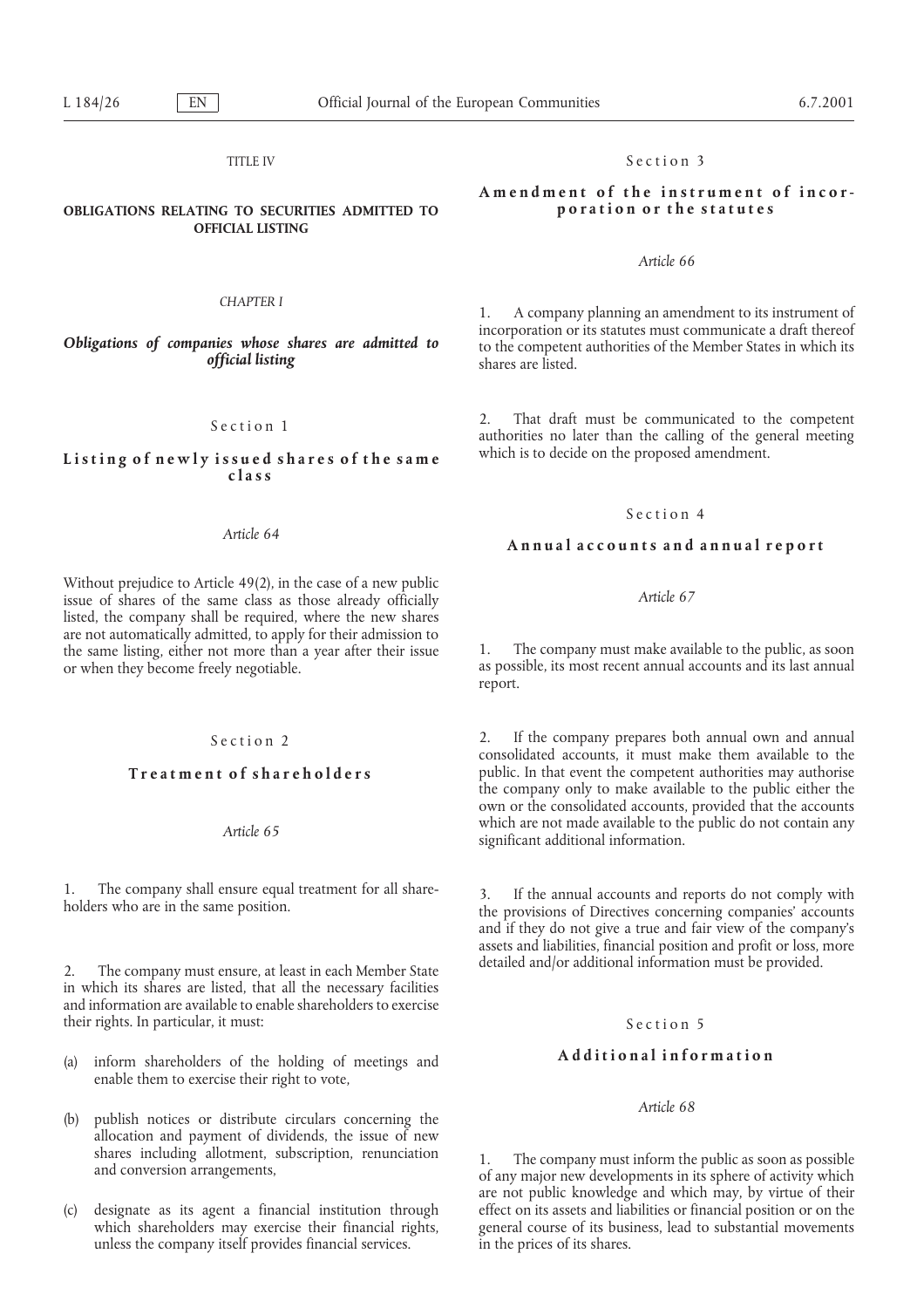The competent authorities may, however, exempt the company *Article 71* from this requirement, if the disclosure of particular information is such as to prejudice the legitimate interests of the With regard to the half-yearly report, the Member States may subject companies to obligations more stringent than those

shares.

Section 8 3. The company must inform the public of any changes in the structure (shareholders and breakdowns of holdings) of the **Publication and contents of the half-**<br>major holdings in its capital as compared with information major holdings in its capital as compared with information **yearly report** previously published on that subject as soon as such changes come to its notice.

In particular, a company which is not subject to Articles 85 to 97 must inform the public within nine calendar days whenever it comes to its notice that a person or entity has acquired or disposed of a number of shares such that his or its holding exceeds or falls below one of the thresholds laid down in Article 89

### Section 6

### *Article 73* **Equivalence of information**

1. A company whose shares are officially listed on stock exchanges situated or operating in different Member States 2. The figures, presented in table form, shall indicate at must ensure that equivalent information is made available to the market at each of these exchanges. (a) the net turnover, and

(b) the profit or loss before or after deduction of tax. 2. A company whose shares are officially listed on stock exchanges situated or operating in one or more Member States and in one or more non-member countries must make These terms shall have the same meanings as in the Directives available to the markets of the Member State or States in which on company accounts. available to the markets of the Member State or States in which its shares are listed information which is at least equivalent to that which it makes available to the markets of the nonmember country or countries in question, if such information 3. The Member States may allow the competent authorities may be of importance for the evaluation of the shares. to authorise companies, exceptionally and on a ca

### **Periodical information to be published**

Member States shall ensure that the companies referred to in Article 4 publish half-yearly reports on their activities and profits and losses during the first six months of each financial 5. Against each figure there must be shown the figure for year. the corresponding period in the preceding financial year.

provided for by Articles 70, and 72 to 76, 102(2) and 2. The company must inform the public without delay of<br>any changes in the rights attaching to the various classes of agives any changes in the rights attaching to the various classes of class.

### *Article 72*

2. In exceptional, duly substantiated cases, the competent authorities shall be permitted to extend the time limit for publication.

1. The half-yearly report shall consist of figures and an explanatory statement relating to the company's activities and  $\epsilon$ profits and losses during the relevant six-month period.

- 
- 

to authorise companies, exceptionally and on a case-by-case basis, to supply estimated figures for profits and losses, provided that the shares of each such company are listed officially in only one Member State. The use of this procedure Section 7 must be indicated by the company in its report and must not mislead investors.

4. Where the company has paid or proposes to pay an *Article 70* interim dividend, the figures must indicate the profit or loss after tax for the six-month period and the interim dividend paid or proposed.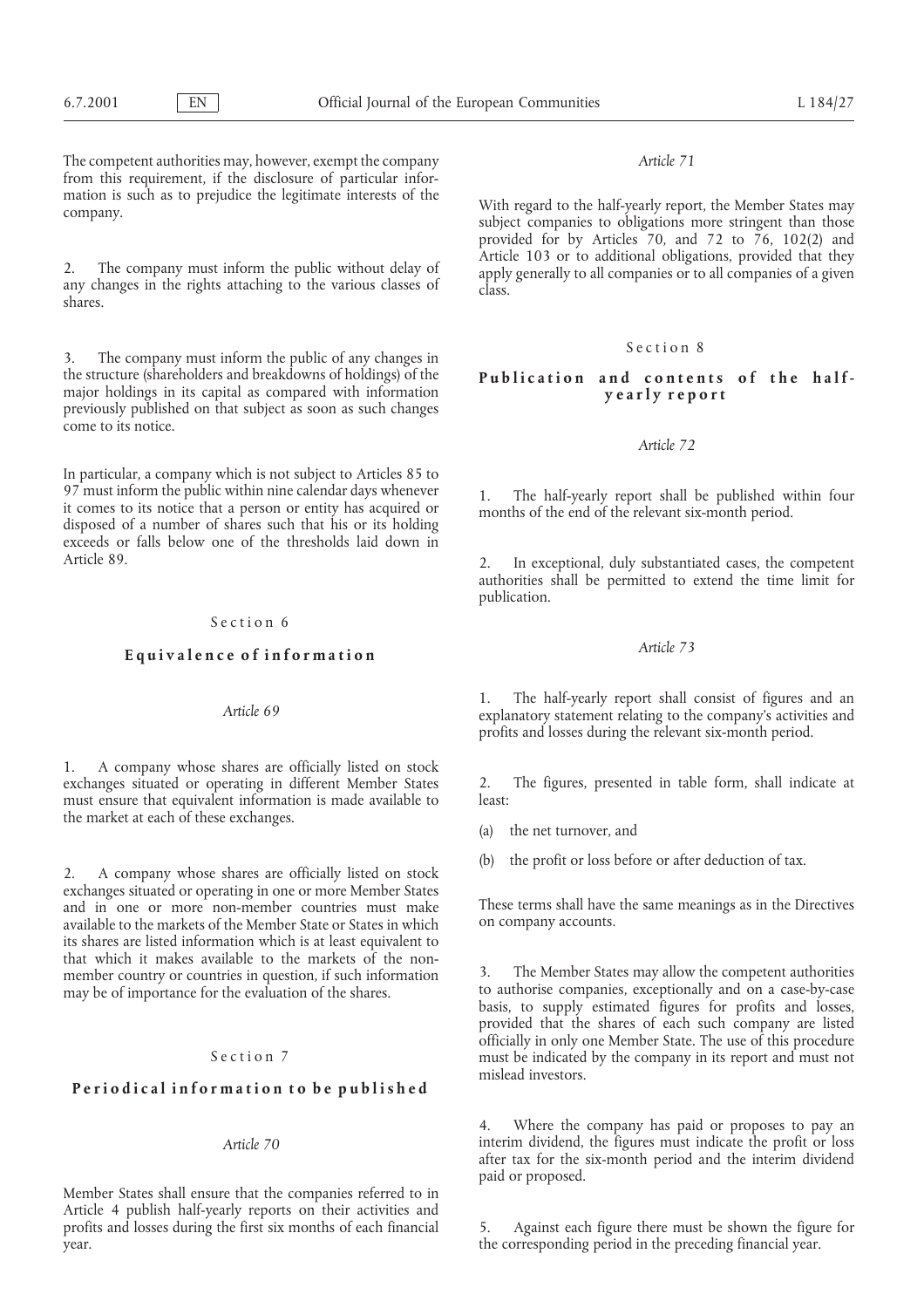6. The explanatory statement must include any significant 3. Paragraphs 1 and 2 shall also apply to the more stringent information enabling investors to make an informed assess- or additional obligations imposed pursuant to Article 71. ment of the trend of the company's activities and profits or losses together with an indication of any special factor which has influenced those activities and those profits or losses<br>during the period in question, and enable a comparison to be<br> $\frac{4}{10}$ . If a company governed by the law of a non-member<br>country publishes a half-yearly report i made with the corresponding period of the preceding financial country publishes a half-yearly report in a non-member<br>country, the competent authorities may authorise it to publish

future development in the current financial year.

7. Where the figures provided for in paragraph 2 are unsuited to the company's activities, the competent authorities<br>shall ensure that appropriate adjustments are made.<br>Where a half-yearly report has to be published in more than<br>one Member State, the competent authorities of

Where the accounting information has been audited by the official auditor of the company's accounts, that auditor's report *CHAPTER II* and any qualifications he may have shall be reproduced in full.

1. Where particular requirements of this Directive are Section 1 unsuited to a company's activities or circumstances, the competent authorities shall ensure that suitable adaptations **Debt securities issued by an undertaking** are made to such requirements.

*Article 78* 2. The competent authorities may authorise the omission from the half-yearly report of certain information provided for in this Directive if they consider that disclosure of such information would be contrary to the public interest or 1. The undertaking must ensure that all holders of debt seriously detrimental to the company, provided that, in the securities ranking *pari passu* are given equal treatment in latter case, such omission would not be likely to mislead the respect of all the rights attaching to latter case, such omission would not be likely to mislead the public with regard to facts and circumstances knowledge of which is essential for the assessment of the shares in question.

correctness and relevance of the facts on which any application derogation from the conditions of issue and in particular in for such exemption is based. accordance with social priorities.

year.<br>
that report instead of the half-yearly report provided for in this Directive, provided that the information given is equivalent to that which would result from the application of this Directive. It must also, as far as possible, refer to the company's likely

### *Article 77*

States shall, by way of derogation from Article 71, use their best endeavours to accept as a single text the text which meets *Article 74* the requirements of the Member State in which the company's shares were admitted to official listing for the first time or the Where a company publishes consolidated accounts it may<br>publish its half-yearly report in either consolidated or uncon-<br>solidated or uncon-<br>solidated form. However, the Member States may allow the<br>competent authorities, whe country, the competent authorities of the Member States concerned shall use their best endeavours to accept a single version of the report. *Article 75*

*Obligation of issuers whose debt securities are admitted to official listing Article 76*

Provided they are made in accordance with national law, this condition shall not prevent offers of early repayment of certain The company or its representatives shall be responsible for the debt securities being made to holders by an undertaking in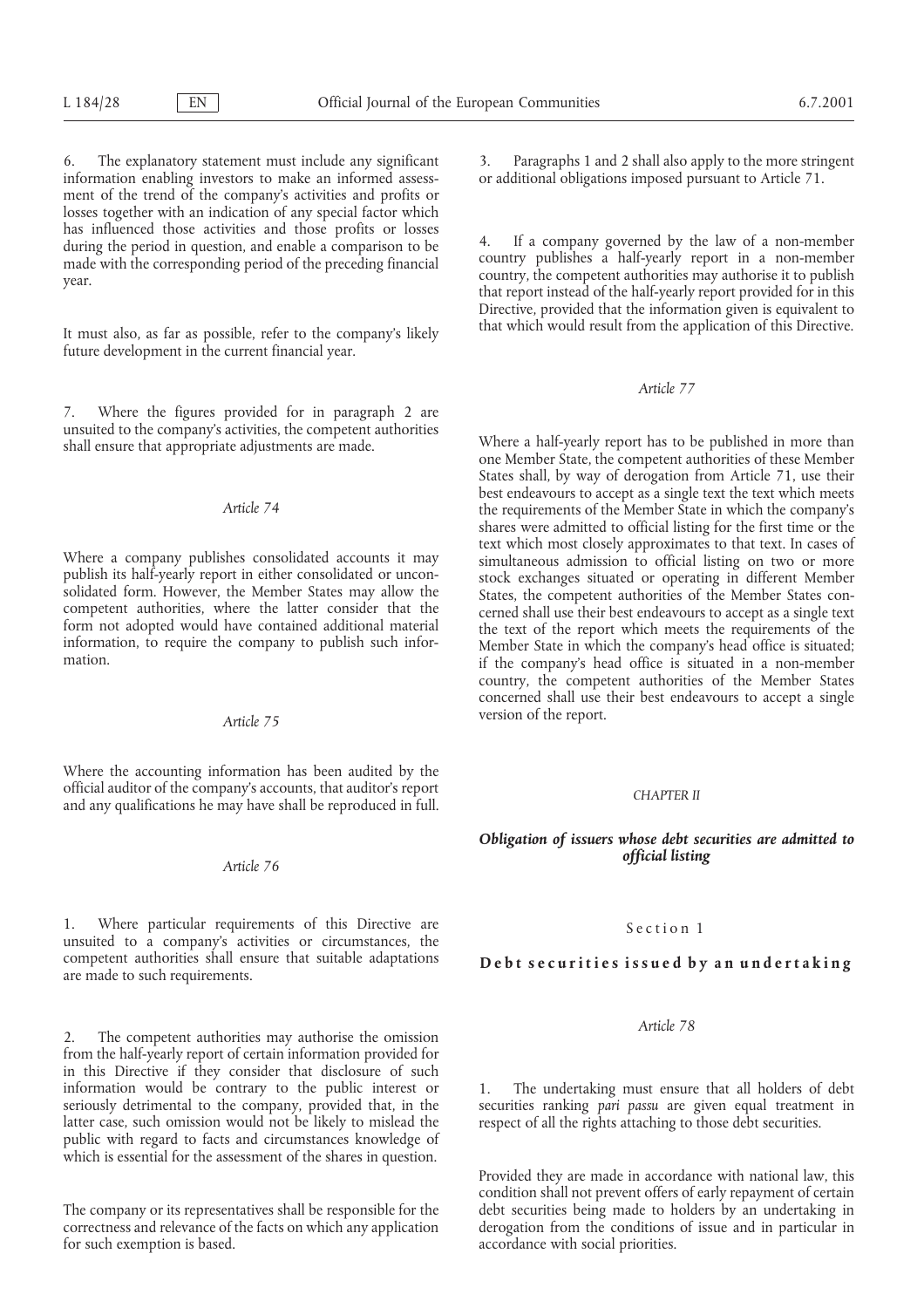2. The undertaking must ensure that at least in each *Article 81* Member State where its debt securities are officially listed all the facilities and information necessary to enable holders to exercise their rights are available. In particular, it must:

- ment,
- 

1. An undertaking planning an amendment to its instru-<br>interest rates. ment of incorporation or its statutes affecting the rights of holders of debt securities must forward a draft thereof to the competent authorities of the Member States in which its debt

2. That draft must be communicated to the competent authorities no later than the calling of the meeting of the body which is to decide on the proposed amendment.<br>4. Where the debt securities officially listed are convertible

1. The undertaking must make available to the public as soon as possible its most recent annual accounts and its last *Article 82* annual report the publication of which is required by national law.

authorise the undertaking only to make available to the public either the own accounts or the consolidated accounts, provided that the accounts which are not made available do not contain any significant additional information. 2. An undertaking the debt securities of which are officially

provisions of Directives concerning companies' accounts and mation which is at least equivalent to that which it makes if they do not give a true and fair view of the undertaking's available to the markets of the non-member country or assets and liabilities, financial position and results, more countries in question, if such information may be of importdetailed and/or additional information must be provided. ance for the evaluation of the debt securities.

(a) publish notices or distribute circulars concerning the holding of meetings of holders of debt securities, the possible of any major new developments in its sphere of payment of interest, the exercise of any conversion,

(b) designate as its agent a financial institution through The competent authorities may, however, exempt the under-<br>which holders of debt securities may exercise their financial rights, unless the undertaking itself provi

*Article 79* 2. The undertaking must inform the public without delay of any change in the rights of holders of debt securities resulting in particular from a change in loan terms or in

> 3. The undertaking must inform the public without delay of new loan issues and in particular of any guarantee or security in respect thereof.

or exchangeable debentures, or debentures with warrants, the undertaking must inform the public without delay of any changes in the rights attaching to the various classes of shares *Article 80* to which they relate.

An undertaking the debt securities of which are officially 2. If the undertaking prepares both annual own and annual listed on stock exchanges situated or operating in different consolidated accounts, it must make them available to the public. In that event, however, the competent

listed on stock exchanges situated or operating in one or more Member States and in one or more non-member countries must make available to the markets of the Member State or 3. If the accounts and reports do not comply with the Member States in which its debt securities are listed infor-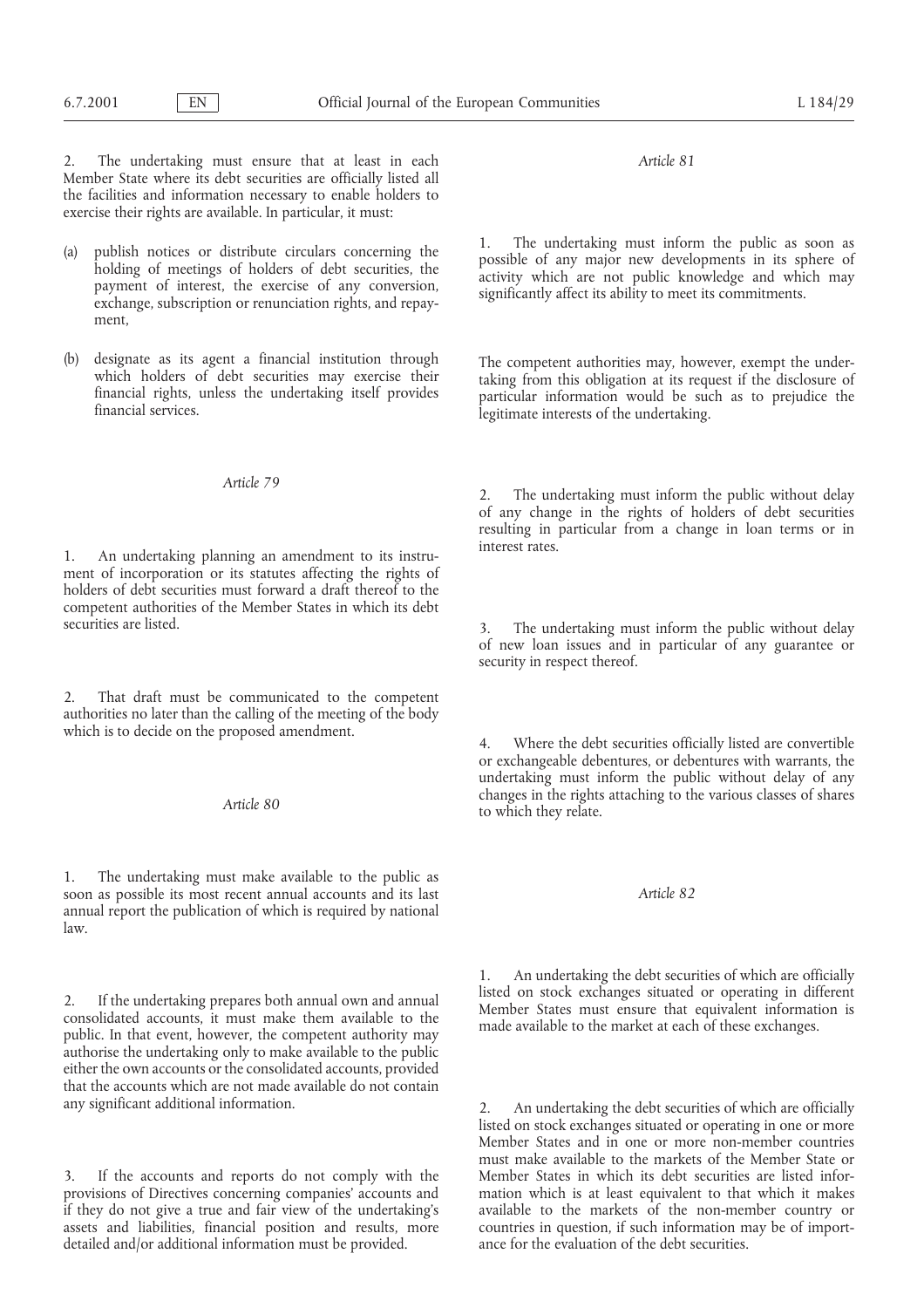1. States, their regional or local authorities and public international bodies must ensure that all holders of debt securities ranking *pari passu* are given equal treatment in respect of all the rights attaching to those debt securities. Section 1

Provided they are made in accordance with national law, this condition shall not prevent offers of early repayment of certain condition shall not prevent offers of early repayment of certain *Article 85* debt securities being made to holders by an issuer in derogation from the conditions of issue and in particular in accordance with social priorities.

2. States, their regional or local authorities and public international bodies must ensure that at least in each Member<br>
State in which their debt securities are officially listed all the<br>
facilities and information necess they must:

- 
- (b) designate as their agents financial institutions through

international bodies the debt securities of which are officially listed on stock exchanges situated or operating in different Member States must ensure that equivalent information is made available to the market at each of these exchanges. *Article 87* 

international bodies the debt securities of which are officially entity: listed on stock exchanges situated or operating in one or more Member States and in one or more non-member countries (a) has a majority of the shareholders' or members' voting must make available to the markets of the Member State rights; or

Section 2 or Member States in which their debt securities are listed information which is at least equivalent to that which they Debt securities issued by a State or its make available to the markets of the non-member country or regional or local authorities or by a pub-<br>lic international body<br>lic international body

### *CHAPTER III Article 83*

*Obligations relating to the information to be published when a major holding in a listed company is acquired or disposed*

### **General provisions**

1. Member States shall make subject to this Chapter natural persons and legal entities in public or private law who acquire or dispose of, directly or through intermediaries, holdings

(a) publish notices or distribute circulars concerning the head is a major holding of meetings of holders of debt securities, the head is a referred to in paragraph 1 is effected by means of payment of interest and redempt

which holders of debt securities may exercise their 3. This Chapter shall not apply to the acquisition or disposal of major holdings in collective investment undertakings.

### *Article 86 Article 84*

For the purposes of this Chapter, 'acquiring a holding' shall mean not only purchasing a holding, but also acquisition by 1. States, their regional or local authorities and public any other means whatsoever, including acquisition in one of international bodies the debt securities of which are officially the situations referred to in Article 9

1. For the purposes of this Chapter, 'controlled undertaking' 2. States, their regional or local authorities and public shall mean any undertaking in which a natural person or legal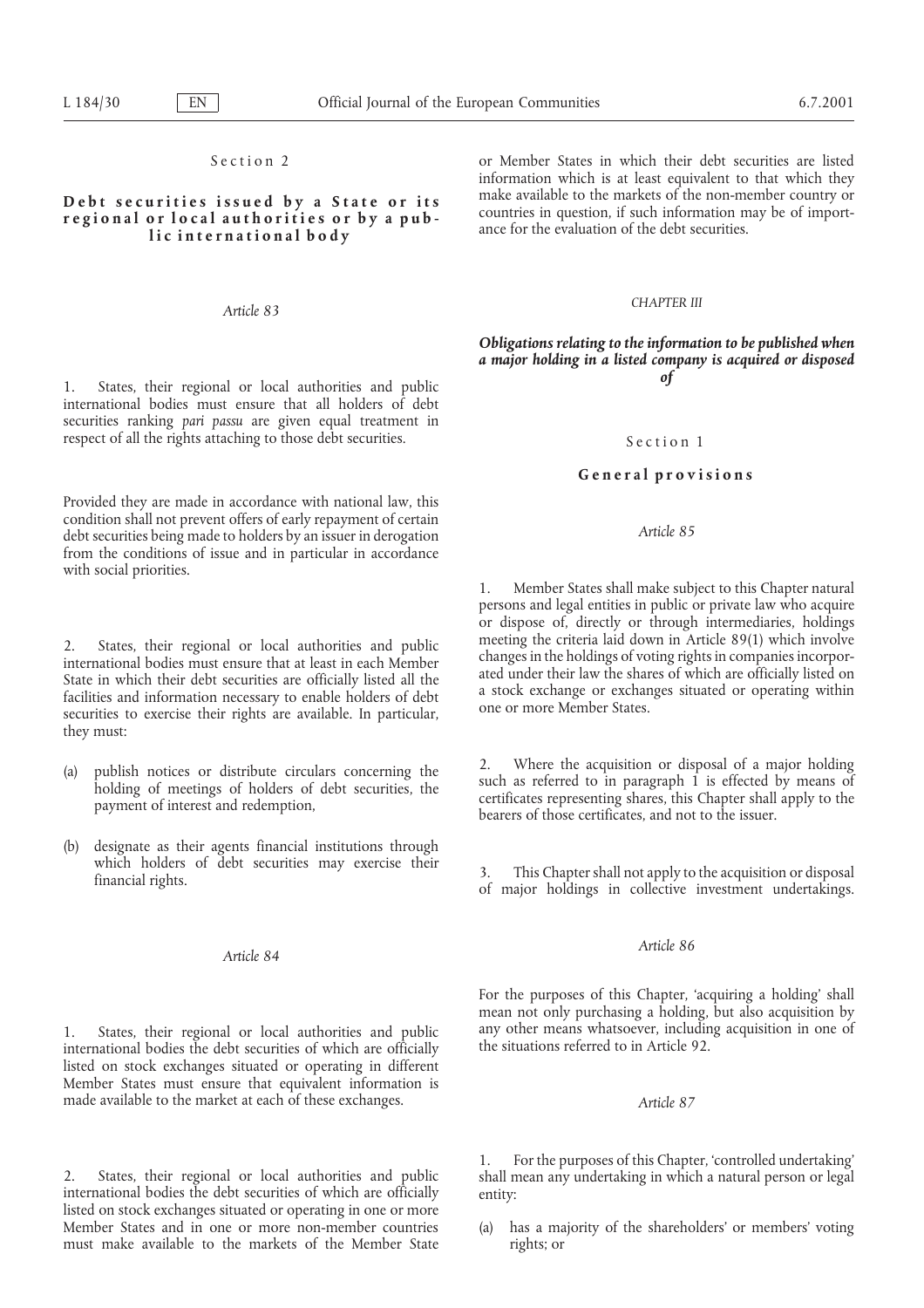- supervisory body and is at the same time a shareholder natural person or legal entity. in, or member of, the undertaking in question; or
- 

2. For the purposes of paragraph 1, a parent undertaking's rights as regards voting, appointment and removal shall *Article 90* include the rights of any other controlled undertaking and those of any person or entity acting in his own name but on<br>behalf of the parent undertaking or of any other controlled<br>undertaking.<br>place, with regard to:<br>place, with regard to:

Member States may subject the natural persons, legal entities Germany, as from 1 April 1995, and companies referred to in Article 85(1) to requirements Greece, as from 1 October 1992, stricter than those provided for in this Chapter or to additional requirements, provided that such requirements apply generally<br>to all those acquiring or disposing of holdings and all<br>companies or to all those falling within a particular category France, as from 1 October 1991. companies or to all those falling within a particular category acquiring or disposing of holdings or of companies. Ireland, as from 1 November 1991,

## **Information when a major holding is** Netherlands, as from 1 May 1992,<br>**acquired or disposed of** Austria, as from 1 April 1995,

1. Where a natural person or legal entity referred to in Sweden, as from 1 April 1996, Article 85(1) acquires or disposes of a holding in a company referred to in Article 85(1) and where, following that acqui- and sition or disposal, the proportion of voting rights held by that person or legal entity reaches, exceeds or falls below one of United Kingdom, as from 18 December 1993, the thresholds of 10 %, 20 %, 1/3, 50 % and 2/3, he shall the thresholds of 10 %, 20 %, 1/3, 50 % and 2/3, he shall<br>notify the company and at the same time the competent<br>authority or authorities referred to in Article 96 within seven<br>calendar days of the proportion of voting righ

- (a) the thresholds of 20 % and  $\frac{1}{3}$  where they apply a single threshold of 25 %,
- (b) the threshold of  $\frac{2}{3}$  where they apply the threshold of Article 91. 75 %.

The period of seven calendar days shall start from the time when the owner of the major holding learns of the acquisition A company which has received a declaration referred to in the or disposal, or from the time when, in view of the circum- first subparagraph of Article 89(1) must in turn disclose it to

(b) has the right to appoint or remove a majority of Member States may further provide that a company must also the members of the administrative, management or be informed in respect of the proportion of capital held by a

(c) is a shareholder or member and alone controls a majority and the States shall, if necessary, establish in their of the shareholders' or members' voting rights pursuant to an agreement entered into with other shareholde members of the undertaking. purposes of applying paragraph 1 are to be brought to the notice of the natural persons and legal entities referred to in Article 85(1).

Belgium, as from 1 October 1993,

*Article 88* Denmark, as from 1 October 1991,

Italy, as from 1 June 1992,

Section 2 Luxembourg, as from 1 June 1993,

Portugal, as from 1 August 1991, *Article 89*

Finland, as from 1 April 1995,

Within one month of that general meeting, the public shall be informed of all holdings of 10 % or more in accordance with

### *Article 91*

stances, he should have learnt of it. the public in each of the Member States in which its shares are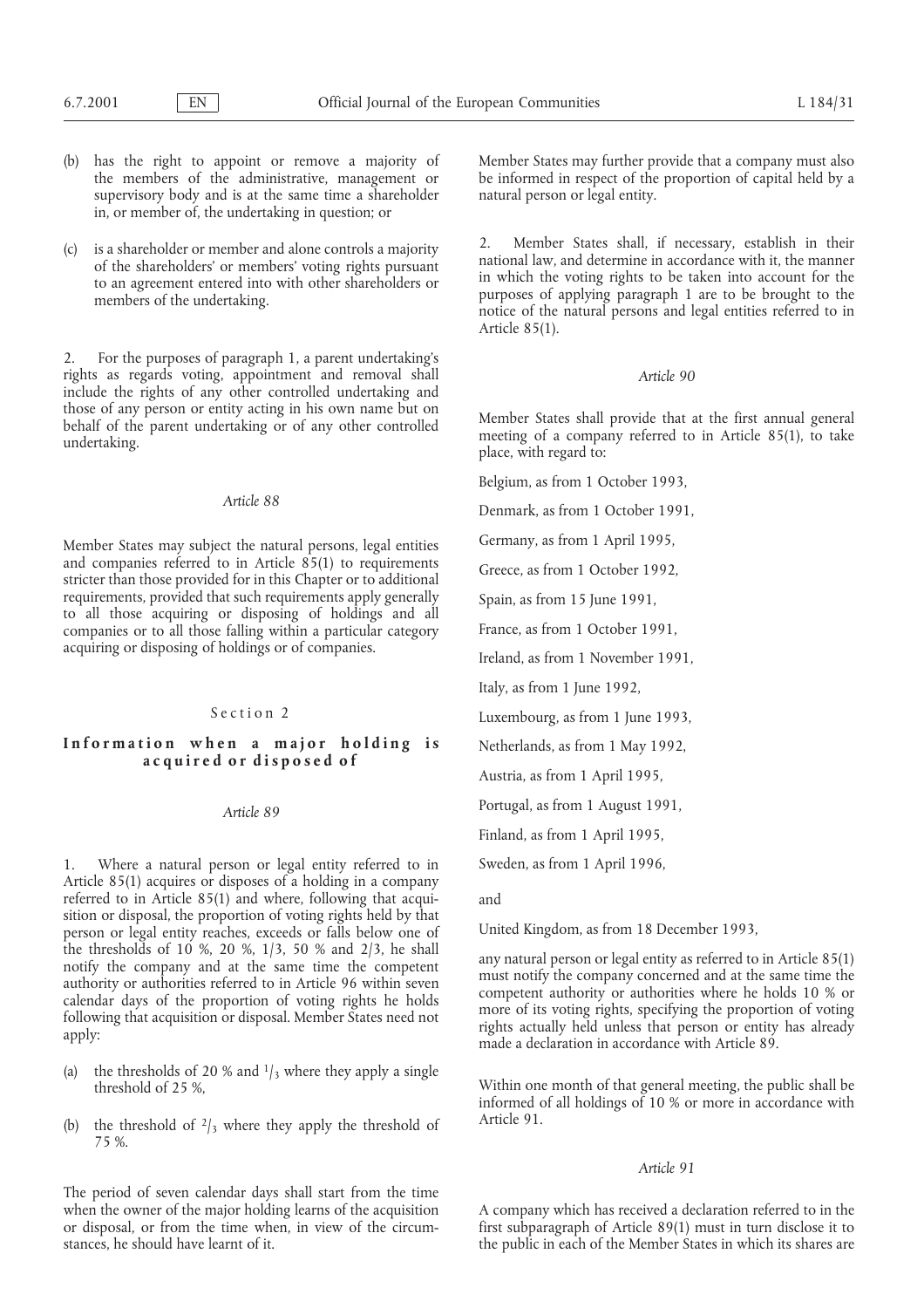officially listed on a stock exchange as soon as possible but By way of derogation from Article 89(1), where a person or not more than nine calendar days after the receipt of that entity may exercise voting rights referred to in point (h) of the declaration. **first paragraph in a company and where the totality of these** 

### Section 3 Section 4

### **Determination of the voting rights Exemptions**

### *Article 92 Article 93*

For the purposes of determining whether a natural person or If the person or entity acquiring or disposing of a major legal entity as referred to in Article 85(1) is required to make a holding as defined in Article 89 is a legal entity as referred to in Article 85(1) is required to make a holding as defined in Article 89 is a member of a group of declaration as provided for in Article 89(1) and in Article 90, undertakings required under Coun declaration as provided for in Article 89(1) and in Article 90, undertakings required under Council Directive 83/349/EEC(1) the following shall be regarded as voting rights held by that to draw up consolidated accounts, th the following shall be regarded as voting rights held by that person or entity:

- 
- (b) voting rights held by an undertaking controlled by that person or entity; *Article 94*
- (c) voting rights held by a third party with whom that person
- agreement concluded with that person or entity or with intervene in the management of the company concerned. an undertaking controlled by that person or entity providing for the temporary transfer for consideration of
- rights and declares his intention of exercising them, in which case they shall be regarded as the latter's voting rights, *Article 95*
- (f) voting rights attaching to shares of which that person or
- 
- (h) voting rights attaching to shares deposited with that person or entity which that person or entity can exercise at its discretion in the absence of specific instructions (1) OJ L 193, 18.7.1983, p. 1. Directive as last amended by the 1994 from the holders. Act of Accession.

voting rights together with the other voting rights held by that A Member State may provide for the disclosure to the public,<br>
referred to in the first subparagraph, to be made not by the may lay down that the said person or entity is only obliged to<br>
company concerned but by the compet

be exempt from the obligation to make the declaration provided for in Article 89(1) and in Article 90 if it is made by (a) voting rights held by other persons or entities in their the parent undertaking or, where the parent undertaking is own names but on behalf of that person or entity, itself a subsidiary undertaking, by its own parent undertaking.

or entity has concluded a written agreement which 1. The competent authorities may exempt from the declar-<br>obliges them to adopt, by concerted exercise of the voting ation provided for in Article 89(1) the acquisition or d obliges them to adopt, by concerted exercise of the voting ation provided for in Article 89(1) the acquisition or disposal rights they hold, a lasting common policy towards the of a major holding, as defined in Article 89, rights they hold, a lasting common policy towards the of a major holding, as defined in Article 89, by a professional dealer in securities, insofar as that acquisition or disposal is dealer in securities, insofar as that acquisition or disposal is effected in his capacity as a professional dealer in securities (d) voting rights held by a third party under a written and insofar as the acquisition is not used by the dealer to

the voting rights in question,  $\begin{array}{c} 2. \end{array}$  The competent authorities shall require the professional dealers in securities referred to in paragraph 1 to be members (e) voting rights attaching to shares owned by that person or<br>entity which are lodged as security, except where the<br>person or entity holding the security controls the voting<br>such as referred to in Article 105.

entity has the life interest, The competent authorities may, exceptionally, exempt the companies referred to in Article 85(1) from the obligation to (g) voting rights which that person or entity or one of the notify the public set out in Article 91 where those authorities other persons or entities mentioned in points (a) to (f) is consider that the disclosure of such information would be entitled to acquire, on his own initiative alone, under a contrary to the public interest or seriously detrimental to the formal agreement; in such cases, the notification pre-<br>
companies concerned, provided that, in the latter case, such scribed in Article 89(1) shall be effected on the date of omission would not be likely to mislead the public with regard the agreement, the agreement, the agreement, the facts and circumstances knowledge of which is essential for the assessment of the transferable securities in question.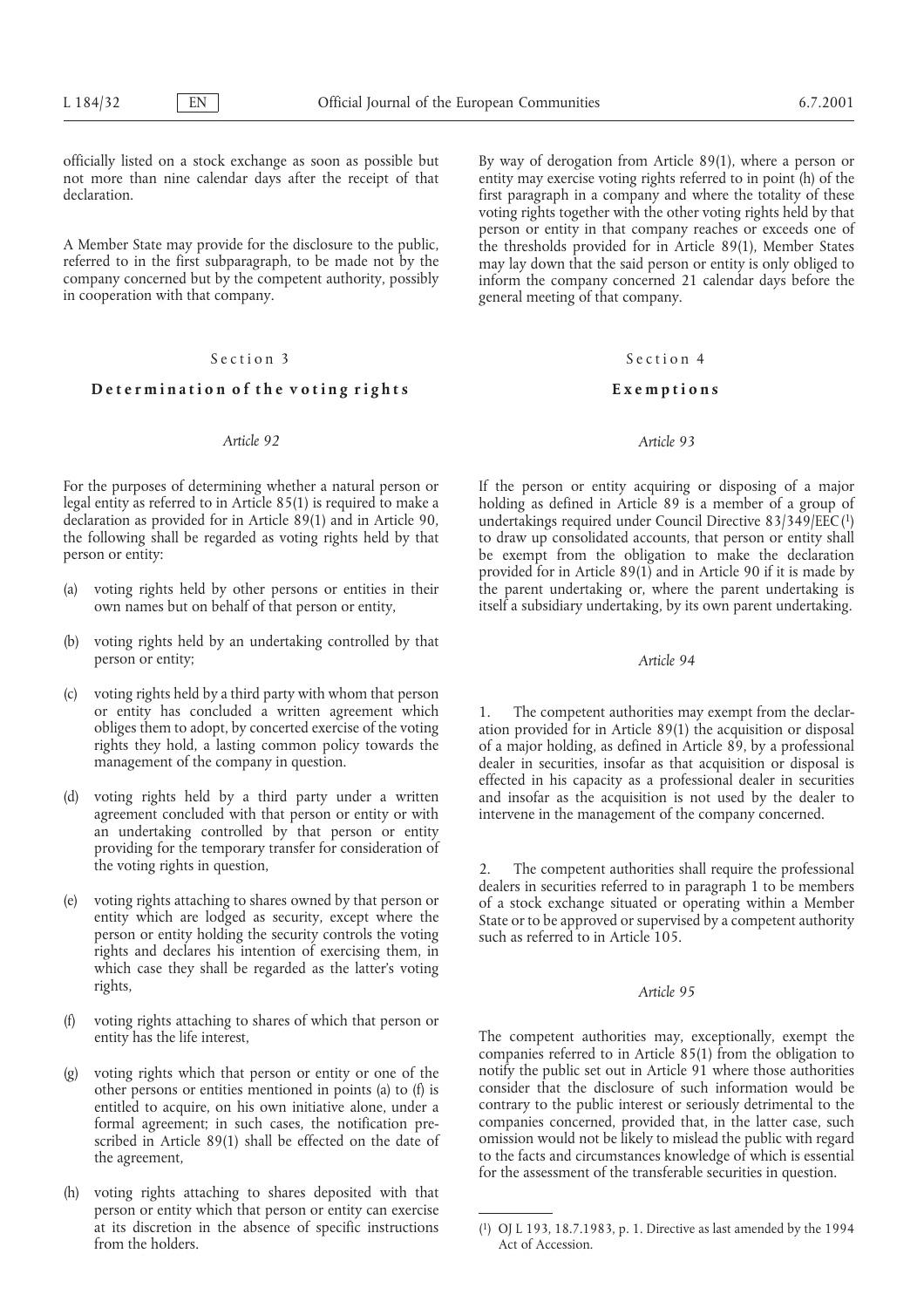For the purpose of this Chapter, the competent authorities *shall be those of the Member State the law of which governs Article 99* the companies referred to in Article 85(1).

### *Article 97*

### the listing particulars until after: **PUBLICATION AND COMMUNICATION OF THE INFOR-MATION**

*Publication and communication of listing particulars for the* (b) the date of the opening of trading in pre-emptive *admission of securities to the official stock exchange listing* (b) the date of the opening of trading i

### Section 1

- 
- (a) by insertion in one or more newspapers circulated throughout the Member State in which the admission to official listing of securities is sought, or widely circulated *Article 100* therein, or
- (b) in the form of a brochure to be made available, free of is sought. the competent authorities.

S e c t i o n 5 2. In addition, either the complete listing particulars or a **Competent authorities** and where the listing particulars have been published and where they may be obtained by the public must be inserted in a publication designated by the Member State in which the admission of securities to official listing is sought. *Article 96*

1. Listing particulars must be published within a reasonable Section 6 **period**, to be laid down in national legislation or by the **Sanctions** competent authorities before the date on which official listing becomes effective.

Moreover, where the admission of securities to official listing Member States shall provide for appropriate sanctions in cases<br>where the natural persons or legal entities and the companies<br>referred to in Article 85(1) do not comply with the provisions<br>of this Chapter.<br>of this Chapter.

> TITLE V 2. In exceptional, properly justified cases, the competent authorities may allow the postponement of the publication of

- (a) the date on which official listing becomes effective, in the case of securities of a class already listed on the same stock exchange issued in consideration of transfers of *CHAPTER I* assets other than cash,
	-

**Procedures and period of publication of** 3. If the admission of debt securities to official listing<br>listing particulars and their supplements<br>listing particulars and their supplements<br>the issue are not finalised until the authorities may merely require the publication, within a reasonable period, of listing particulars omitting information *Article 98* as to these terms but indicating how it will be given. Such information must be published before the date on which 1. Listing particulars must be published either:<br>
a continuous basis at varying prices.

charge, to the public at the offices of the stock exchange Every significant new factor capable of affecting assessment of or stock exchanges on which the securities are being the securities which arises between the time when the listing admitted to official listing, at the registered office of the particulars are adopted and the time when stock exchange issuer and at the offices of the financial organisations dealings begin shall be covered by a supplement to the listing retained to act as the latter's paying agents in the Member particulars, scrutinised in the same way as the latter and State in which the admission of securities to official listing published in accordance with procedures to be laid down by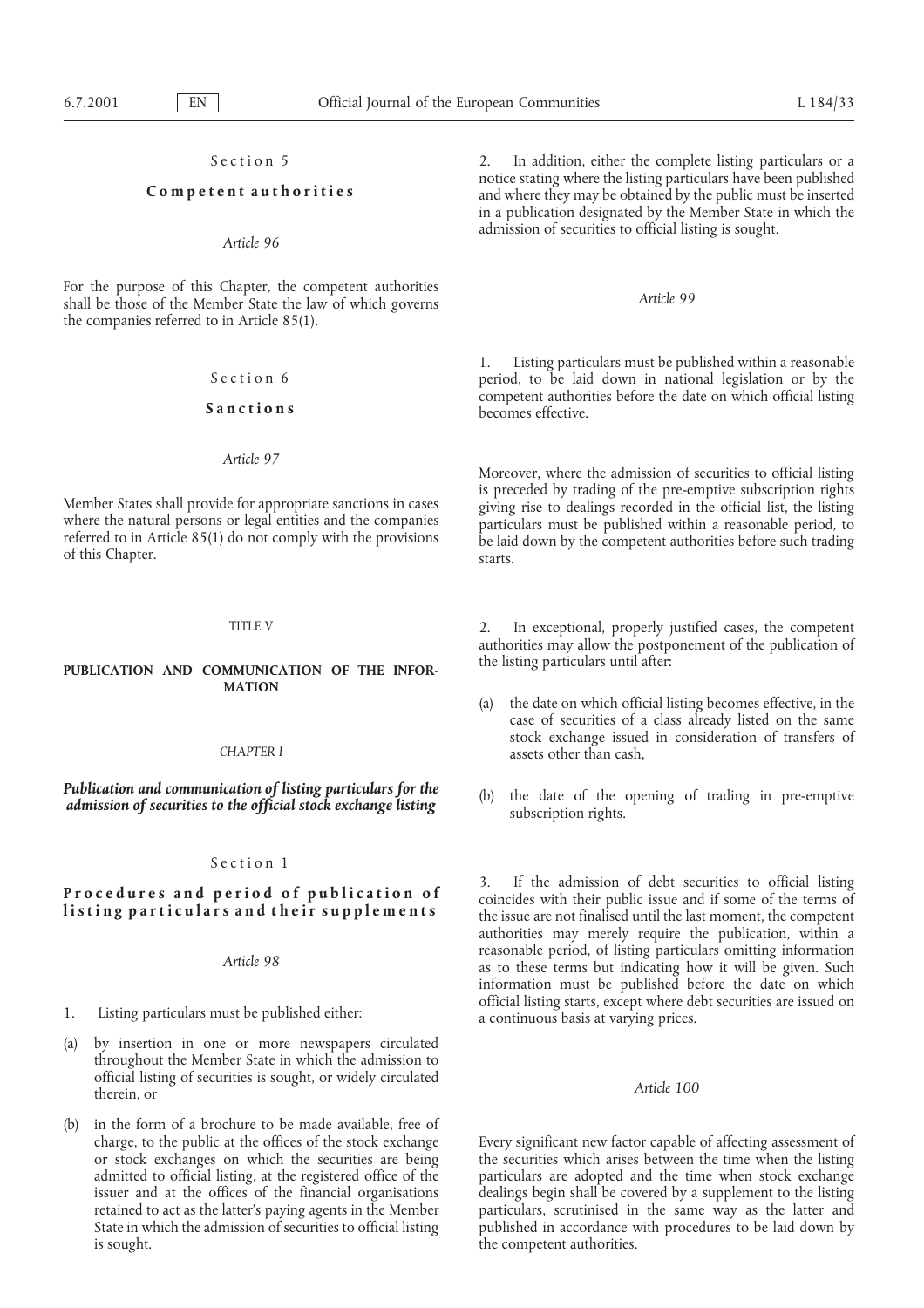### *Article 101*

Where listing particulars are, or will be, published in accordance with Articles 3 and 20 for the admission of securities to *Languages* official listing, the notices, bills, posters and documents announcing this operation and indicating the essential characteristics of these securities, and all other documents relating to *Article 103* their admission and intended for publication by the issuer or on his behalf, must first be communicated to the competent authorities. The latter shall decide whether they should be The information referred to in Articles 67, 68, 80, 81 and 91, submitted to scrutiny before publication.  $\frac{1}{10}$  in addition to the half-vearly report referred

lars exist and indicate where they are being, or will be, published in accordance with Article 98.  $\qquad \qquad$  of finance and are accepted by the competent authorities.

### *CHAPTER II*

1. The information referred to in Articles 67, 68, 80, 81 and 91 which issuers of a security admitted to official listing in one or more Member States are required to make available to the public shall be published in one or more newspapers distributed throughout the Member State or States concerned or widely distributed therein or shall be made available to the public either in writing in places indicated by announcements **COMPETENT AUTHORITIES AND COOPERATION BETWEEN** to be published in one or more newspapers distributed **MEMBER STATES** throughout the Member State or States concerned or widely distributed therein, or by other equivalent means approved by the competent authorities. *Article 105*

The issuers must simultaneously send the information referred<br>to in Articles 67, 68, 80 and 81 to the competent authorities.<br>and shall appoint one or more competent authorities for the

2. The half-yearly report referred to in Article 70 must be published in the Member State or Member States where the<br>
shares are admitted to official listing by insertion in one or and the States shall ensure that the competent auth-<br>
nore newspapers distributed throughout the Stat more newspapers distributed throughout the State or widely oritin<br>distributed them to necessary for the powers of the powers of the powers of them to care<br> $\frac{1}{\sqrt{2}}$ distributed therein or in the national gazette, or shall be made available to the public either in writing in places indicated by announcement to be published in one or more newspapers distributed throughout the State or widely distributed therein,  $\qquad 3.$  This Directive shall not affect the competent authorities' or by other equivalent means approved by the competent liability, which shall continue to be governed solely by national authorities. law.

Section 2 The company shall send a copy of its half-yearly report simultaneously to the competent authorities of each Member **Prior communication to the competent** State in which its shares are admitted to official listing. It shall **authorities of the means of publication** do so not later than the time when the half-yearly report is do so not later than the time when the half-yearly report is published for the first time in a Member State.

### *CHAPTER III*

in addition to the half-yearly report referred to in Article 70, must be drawn up in the official language or languages or in one of the official languages or in another language, provided The abovementioned documents must state that listing particu-<br>
languages or such other language are customary in the sphere<br>
languages or such other language are customary in the sphere

### *Article 104*

The information referred to in Article 23(4)(c) and (d) shall be **Publication and communication of information after listing** published in the official language or one of the official **languages** of the Member State in which admission to official listing is sought or in another language, provided that in the Member State in question that other language is customary in<br>the sphere of finance, accepted by the competent authorities and, where appropriate, such further conditions as they may impose are complied with.

purposes of the Directive. They shall notify the Commission thereof, giving details of any division of powers among them.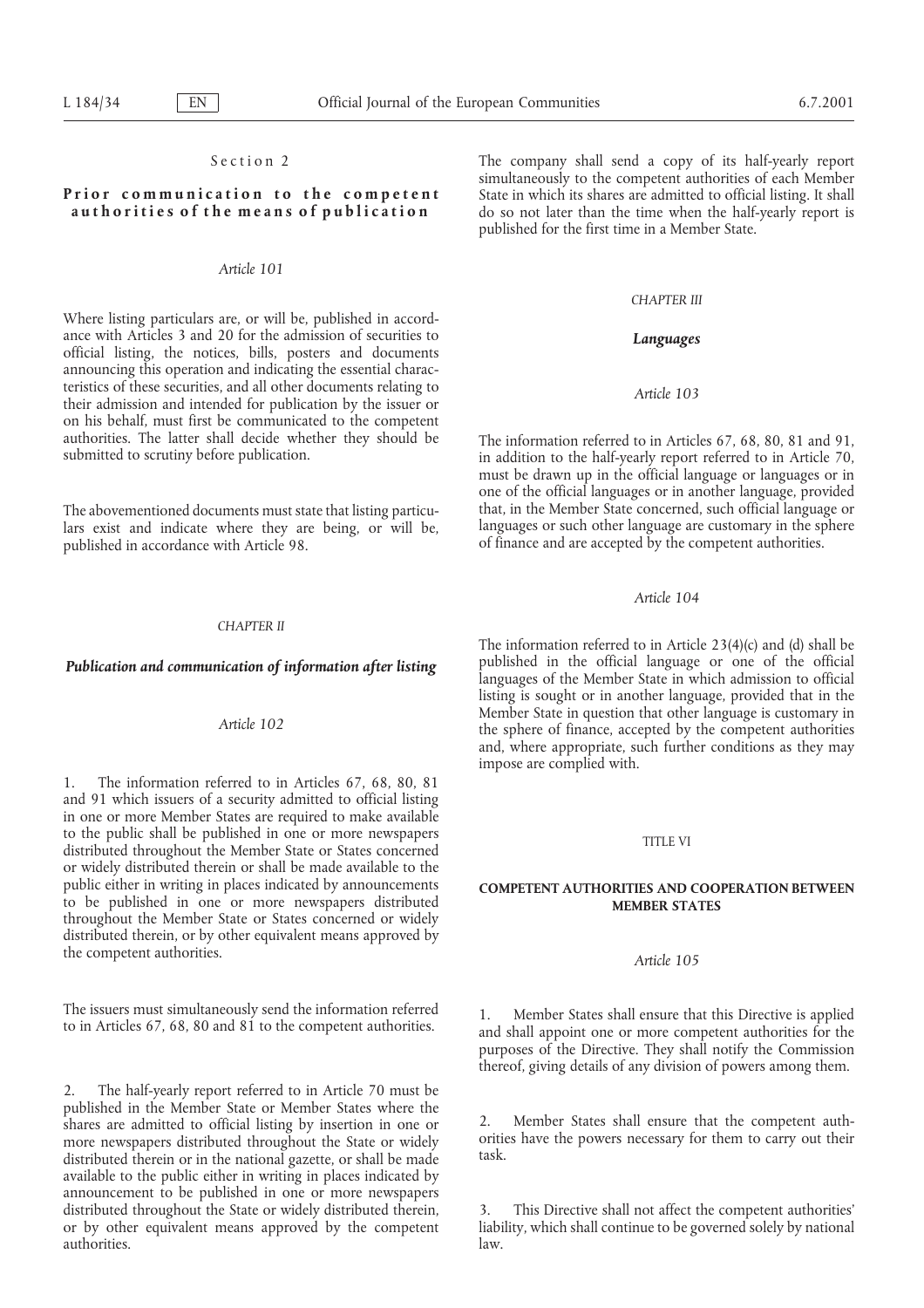1. Member States shall provide that all persons employed<br>or formerly employed by the competent authorities shall be<br>bound by professional secrecy. This means that any confiden-<br>tial information received in the course of th

authorities of the various Member States from exchanging information as provided for in this Directive. Information thus (c) to facilitate the establishment of a concerted attitude<br>exchanged shall be covered by the obligation of professional between the Member States on: exchanged shall be covered by the obligation of professional secrecy to which the persons employed or formerly employed by the competent authorities receiving the information are (i) the more stringent or additional conditions and subject.

3. Without prejudice to cases covered by criminal law, the (ii) the supplements and improvements to the listing competent authorities which, pursuant to Article 106, receive information under Title III, Chapter I, Title V, in the context of administrative appeals or legal proceedings (iii) the stricter or additional requirements which they may lay down in accordance with Articles 71 and

receives confidential information under Title IV, Chapter III, ance with Article  $44(2)(g)$  of the Treaty; may use it solely for the performance of its duties.

### *Article 108*

1. A Contact Committee, hereinafter called 'the Committee', CHAPTER II shall be set up alongside the Commission. *Adaptation of the amount of equity market capitalisation*

The Committee shall be composed of persons appointed by the Member States and of representatives of the Commission. *Article 109* The chairman shall be a representative of the Commission. Secretarial services shall be provided by the Commission.

State delegation. The Committee shall draw up its rules of procedure. The measures to be taken.

- *Article 106* 2. The Committee shall have as its function:
- The competent authorities shall cooperate whenever necessary (a) with regard to conditions for admission of securities to for the purpose of carrying out their duties and shall exchange any information useful for that purp by the companies of which the shares are admitted, *Article 107* without prejudice to Articles 226 and 227 of the Treaty to facilitate the harmonised implementation of this Directive through regular consultations on any practical
- tial information received in the course of their duties may not<br>be divulged to any person or authority except by virtue of<br>provisions laid down by law.<br>of, to permit regular consultations on any practical problems which arise from the application of this Direc-2. Paragraph 1 shall not, however, preclude the competent tive and on which exchanges of view are deemed useful;
	- - lay down at national level;
		-
- 88, so that the requirements imposed in all the A competent authority which, pursuant to paragraph 2, Member States may be brought into line, in accord-
	- (d) to advise the Commission, if necessary, on any additions or amendments to be made to this Directive, and in particular, to consider the possible modification of<br>Articles 71 and 73 in the light of progress towards the convergence of obligations referred to in (c)(iii) above **CONTACT COMMITTEE** or any adjustments to be made in accordance with Article 109.

*CHAPTER I* It shall not be the function of the Committee to appraise the **Composition, working and tasks of the Committee computer individual cases**.

1. For the purpose of adjusting, in the light of the require-Meetings of the Committee shall be convened by its chairman, ments of the economic situation, the minimum amount of the either on his own initiative or at the request of one Member foreseeable market capitalisation laid down in Article 43(1), State delegation. The Committee shall draw up its rules of the Commission shall submit to the Commi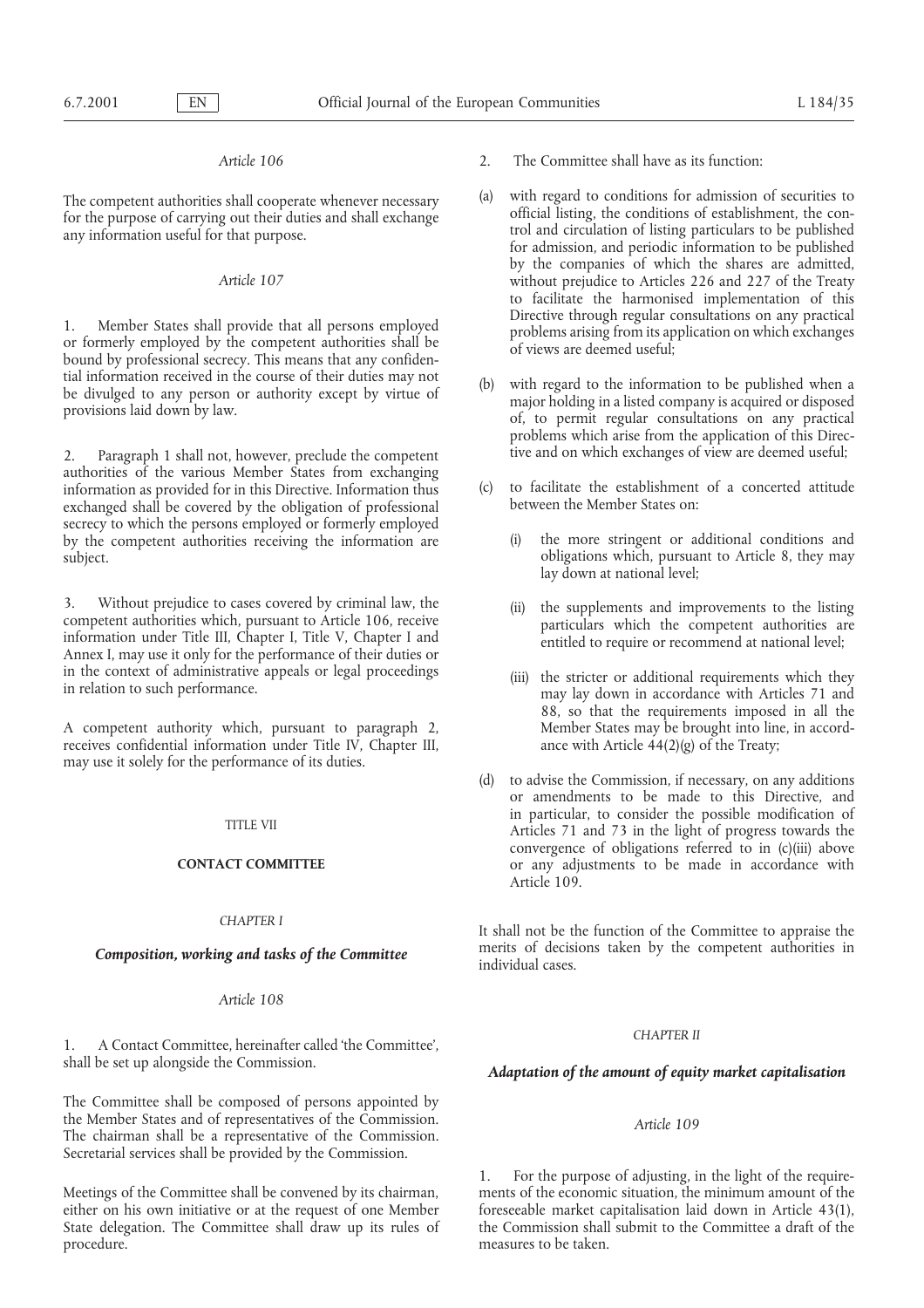2. Articles 5 and 7 of Council Decision 1999/468/EC of *Article 111* 28 June 1999 laying down the procedures for the exercise of implementing powers conferred on the Commission<sup>(1)</sup> shall

3. The period laid down in Article 5(6) of Decision Member States concerning 1999/468/EC shall be set at three months.

### **FINAL PROVISIONS** *Article 112*

The Member States shall communicate to the Commission the texts of the main laws, regulations and administrative provisions which they adopt in the field covered by this *Article 113* Directive.

For the European Parliament **For the Council** For the Council *The President The President* N. FONTAINE T. ÖSTROS

implementing powers conferred on the Commission<sup>(1)</sup> shall  $\frac{1}{88/627/EEC}$ ,  $\frac{39}{279/EEC}$ ,  $\frac{80}{390/EEC}$ ,  $\frac{82}{121/EEC}$  and apply, in compliance with Article 7(3) and Article 8 thereof. are hereby repealed without prejudice to the obligations of the

> 2. References to the repealed Directives shall be construed as references to this Directive and should be read in accordance TITLE VIII with the correlation table shown in Annex III.

*Article 110* This Directive shall enter into force the twentieth day following that of its publication in the *Official Journal of the European*

This Directive is addressed to the Member States.

(1) OJ L 184, 17.7.1999, p. 23. Done at Brussels, 28 May 2001.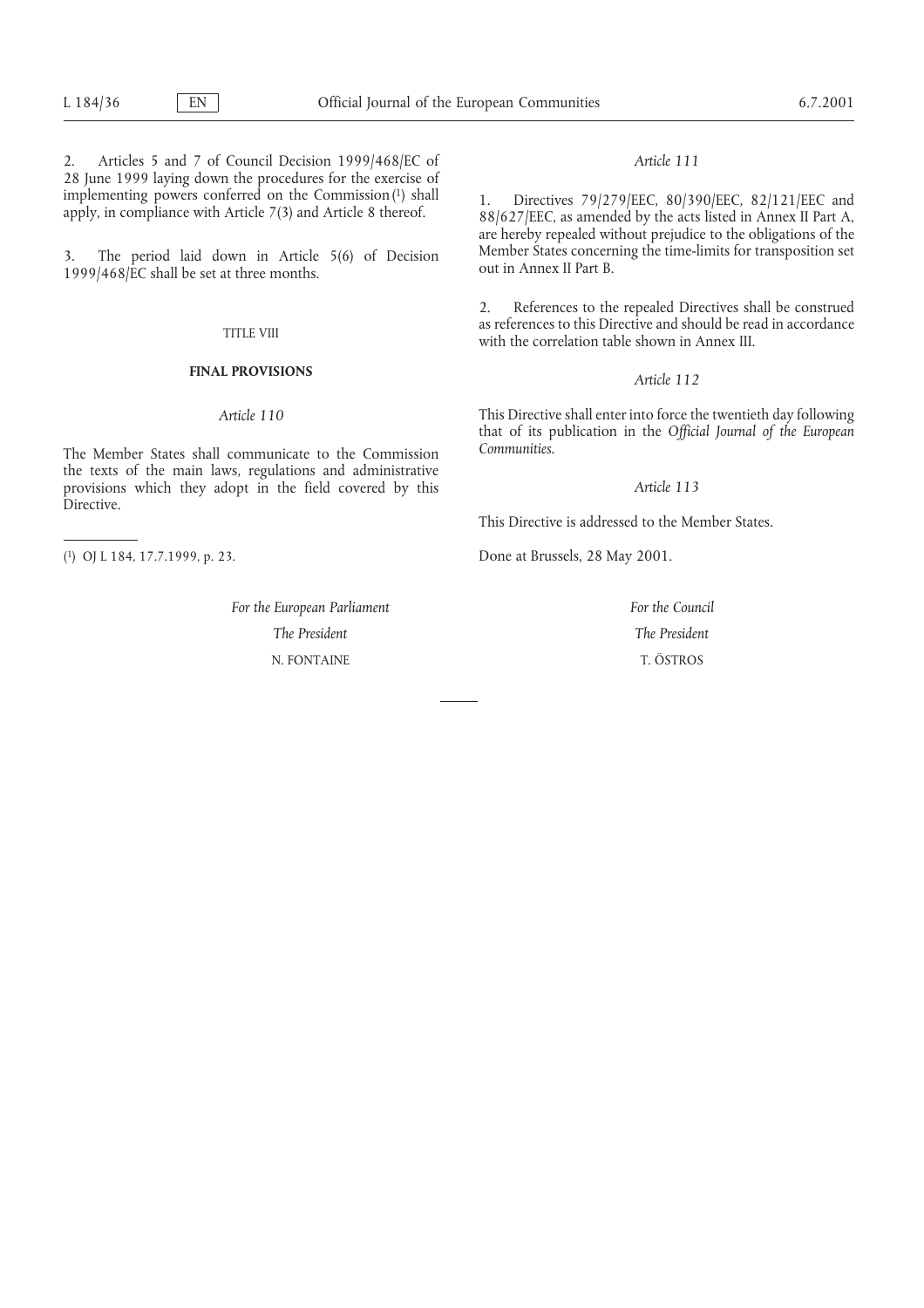### *ANNEX I*

### **SCHEDULE OF LISTING PARTICULARS FOR THE ADMISSION OF SECURITIES TO THE OFFICIAL STOCK EXCHANGE LISTING**

### SCHEDULE A

### **Layout for listing particulars for the admission of shares to official stock exchange listing**

### *Chapter 1*

Information concerning those responsible for listing particulars and the auditing of accounts

- 1.1. Name and function of natural persons and name and registered office of legal persons responsible for the listing particulars or, as the case may be, for certain parts of them, with, in the latter case, an indication of those parts.
- 1.2. Declaration by those responsible referred to in heading 1.1 that, to the best of their knowledge, the information given in that part of the listing particulars for which they are responsible is in accordance with the facts and contains no omissions likely to affect the import of the listing particulars.
- 1.3. Names, addresses and qualifications of the official auditors who have audited the company's annual accounts for the preceding three financial years in accordance with national law.

Statement that the annual accounts have been audited. If audit reports on the annual accounts have been refused by the official auditors or if they contain qualifications, such refusal or such qualifications shall be reproduced in full and the reasons given.

Indication of other information in the listing particulars which has been audited by the auditors.

### *Chapter 2*

Information concerning admission to official listing and the shares for the admission of which application is being made

- 2.1. Indication that the admission applied for is admission to official listing of shares already marketed or admission to listing with a view to stock exchange marketing.
- 2.2. Information concerning the shares in respect of which application for official listing is being made:
- 2.2.0. Indication of the resolutions, authorisations and approvals by virtue of which the shares have been or will be created and/or issued.

Nature of the issue and amount thereof.

Number of shares which have been or will be created and/or issued, if predetermined.

- 2.2.1. In the case of shares issued in connection with a merger, the division of a company, the transfer of all or part of an undertaking's assets and liabilities, a takeover offer, or as consideration for the transfer of assets other than cash, indication of where the documents describing the terms and conditions of such operations are available for inspection by the public.
- 2.2.2. A concise description of the rights attaching to the shares, and in particular the extent of the voting rights, entitlement to share in the profits and to share in any surplus in the event of liquidation and any privileges.

Time limit after which dividend entitlement lapses and indication of the party in whose favour this entitlement operates.

2.2.3. Tax on the income from the shares withheld at source in the country of origin and/or the country of listing.

Indication as to whether the issuer assumes responsibility for the withholding of tax at source.

2.2.4. Arrangements for transfer of the shares and any restrictions on their free negotiability (e.g. clause establishing approval requirement).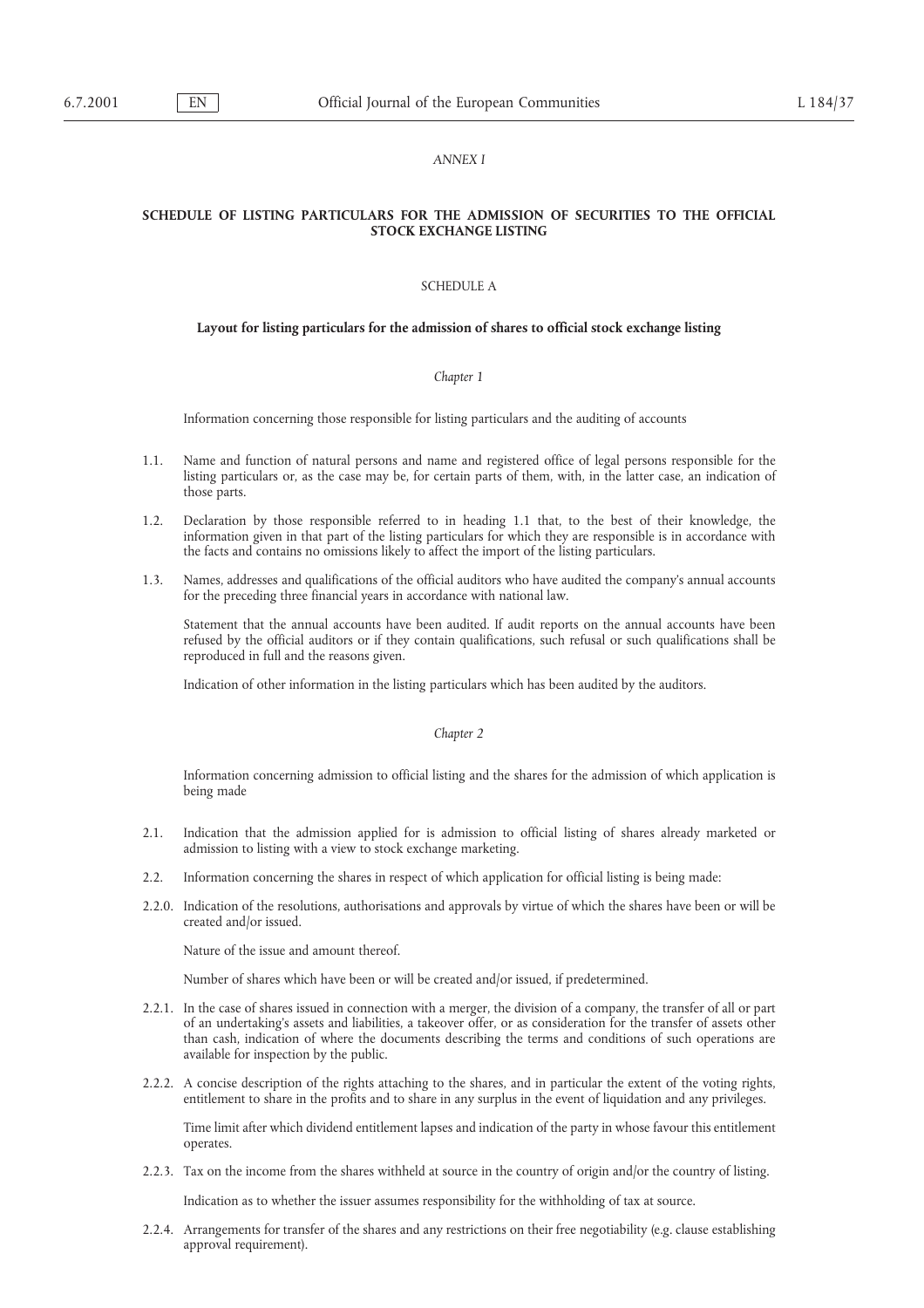- 2.2.5. Date on which entitlement to dividends arises.
- 2.2.6. The stock exchanges where admission to official listing is or will be sought.
- 2.2.7. The financial organisations which, at the time of admission of shares to official listing, are the paying agents of the issuer in the Member States where admission has taken place.
- 2.3. Insofar as it is relevant, information concerning issue and placing, public or private, of the shares in respect of which the application for admission to official listing is made where such issue or placing has been effected within the 12 months preceding admission:
- 2.3.0. Indication of the exercise of the right of pre-emption of shareholders or of the restriction or withdrawal of such right.

Indication, where applicable, of the reasons for restriction or withdrawal of such right; in such cases, justification of the issue price, where an issue is for cash; indication of the beneficiaries if the restriction or withdrawal of the right of pre-emption is intended to benefit specific persons.

- 2.3.1. The total amount of the public or private issue or placing and the number of shares offered, where applicable by category.
- 2.3.2. If the public or private issue or placing were or are being made simultaneously on the markets of two or more States and if a tranche has been or is being reserved for certain of these, indication of any such tranche.
- 2.3.3. The issue price or the offer or placing price, stating the nominal value or, in its absence, the accounting par value or the amount to be capitalised; the issue premium and the amount of any expenses specifically charged to the subscriber or purchaser.

The methods of payment of the price, particularly as regards the paying-up of shares which are not fully paid.

- 2.3.4. The procedure for the exercise of any right of pre-emption; the negotiability of subscription rights; the treatment of subscription rights not exercised.
- 2.3.5. Period of the opening of the issue or offer of shares, and names of the financial organisations responsible for receiving the public's subscriptions.
- 2.3.6. Methods of and time limits for delivery of the shares, possible creation or provisional certificates.
- 2.3.7. Names, addresses and descriptions of the natural or legal persons underwriting or guaranteeing the issue for the issuer. Where not all of the issue is underwritten or guaranteed, a statement of the portion not covered.
- 2.3.8. Indication or estimate of the overall amount and/or of the amount per share of the charges relating to the issue operation, stating the total remuneration of the financial intermediaries, including the underwriting commission or margin, guarantee commission, placing commission or selling agent's commission.
- 2.3.9. Net proceeds accruing to the issuer from the issue and intended application of such proceeds, e.g. to finance the investment programme or to strengthen the issuer's financial position.
- 2.4. Information concerning admission of shares to official listing.
- 2.4.0. Description of the shares for which admission to official listing is applied, and in particular the number of shares and nominal value per share, or, in the absence of nominal value, the accounting par value or the total nominal value, the exact designation or class, and coupons attached.
- 2.4.1. If the shares are to be marketed on the stock exchange and no such shares have previously been sold to the public, a statement of the number of shares made available to the market and of their nominal value, or, in the absence of nominal value, of their accounting par value, or a statement of the total nominal value and, where applicable, a statement of the minimum offer price.
- 2.4.2. If known, the dates on which the new shares will be listed and dealt in.
- 2.4.3. If shares of the same class are already listed on one or more stock exchanges, indication of these stock exchanges.
- 2.4.4. If shares of the same class have not yet been admitted to official listing but are dealt in on one or more other markets which are subject to regulation, are in regular operation and are recognised and open, indication of such markets.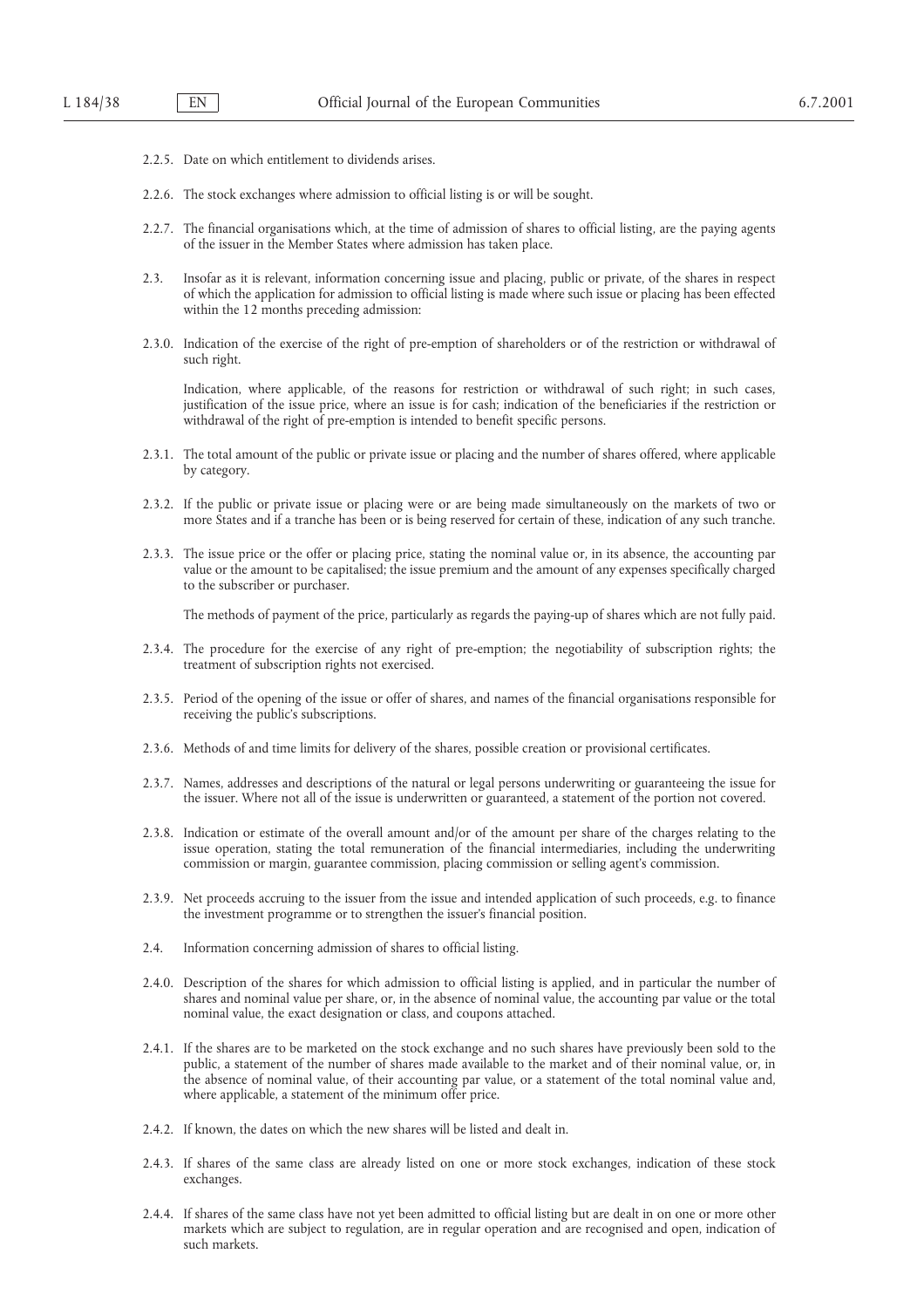- 2.4.5. Indication of any of the following which have occurred during the last financial year and the current financial year:
	- (a) public takeover offers by third parties in respect of the issuer's shares,
	- (b) public takeover offers by the issuer in respect of other companies' shares.

The price or exchange terms attaching to such offers and the outcome thereof are to be stated.

2.5. If, simultaneously or almost simultaneously with the creation of shares for which admission to official listing is being sought, shares of the same class are subscribed for or placed privately or if shares of other classes are created for public or private placing, details are to be given of the nature of such operations and of the number and characteristics of the shares to which they relate.

### *Chapter 3*

General information about the issuer and its capital

- 3.1. General information about the issuer:
- 3.1.0. Name, registered office and principal administrative establishment if different from the registered office.
- 3.1.1. Date of incorporation and the length of life of the issuer, except where indefinite.
- 3.1.2. Legislation under which the issuer operates and legal form which it has adopted under that legislation.
- 3.1.3. Indication of the issuer's objects and reference to the clause of the memorandum of association in which they are described.
- 3.1.4. Indication of the register and of the entry number therein.
- 3.1.5. Indication of where the documents concerning the issuer which are referred to in the listing particulars may be inspected.
- 3.2. General information about the capital:
- 3.2.0. The amount of the issued capital, the number and classes of the shares of which it is composed with details of their principal characteristics;

the part of the issued capital still to be paid up, with an indication of the number, or total nominal value, and the type of the shares not yet fully paid up, broken down where applicable according to the extent to which they have been paid up.

- 3.2.1. Where there is authorised but unissued capital or an undertaking to increase the capital, inter alia in connection with convertible loans issued or subscription options granted, indication of:
	- (a) the amount of such authorised capital or capital increase and, where appropriate, the duration of the authorisation,
	- (b) the categories of persons having preferential subscription rights for such additional portions of capital,
	- the terms and, arrangements for the share issue corresponding to such portions.
- 3.2.2. If there are shares not representing capital, the number and main characteristics of such shares are to be stated.
- 3.2.3. The amount of any convertible debt securities, exchangeable debt securities or debt securities with warrants, with an indication of the conditions governing and the procedures for conversion, exchange or subscription.
- 3.2.4. Conditions imposed by the memorandum and articles of association governing changes in the capital and in the respective rights of the various classes of shares, where such conditions are more stringent than is required by law.
- 3.2.5. Summary description of the operations during the three preceding years which have changed the amount of the issued capital and/or the number and classes of shares of which it is composed.
- 3.2.6. As far as they are known to the issuer, indication of the natural or legal persons who, directly or indirectly, severally or jointly, exercise or could exercise control over the issuer, and particulars of the proportion of the capital held giving a right to vote.

Joint control shall mean control exercised by more than one company or by more than one person having concluded an agreement which may lead to their adopting a common policy in respect of the issuer.

3.2.7. Insofar as they are known to the issuer, indication of the shareholders who, directly or indirectly, hold a proportion of the issuer's capital which the Member States may not fix at more than 20 %.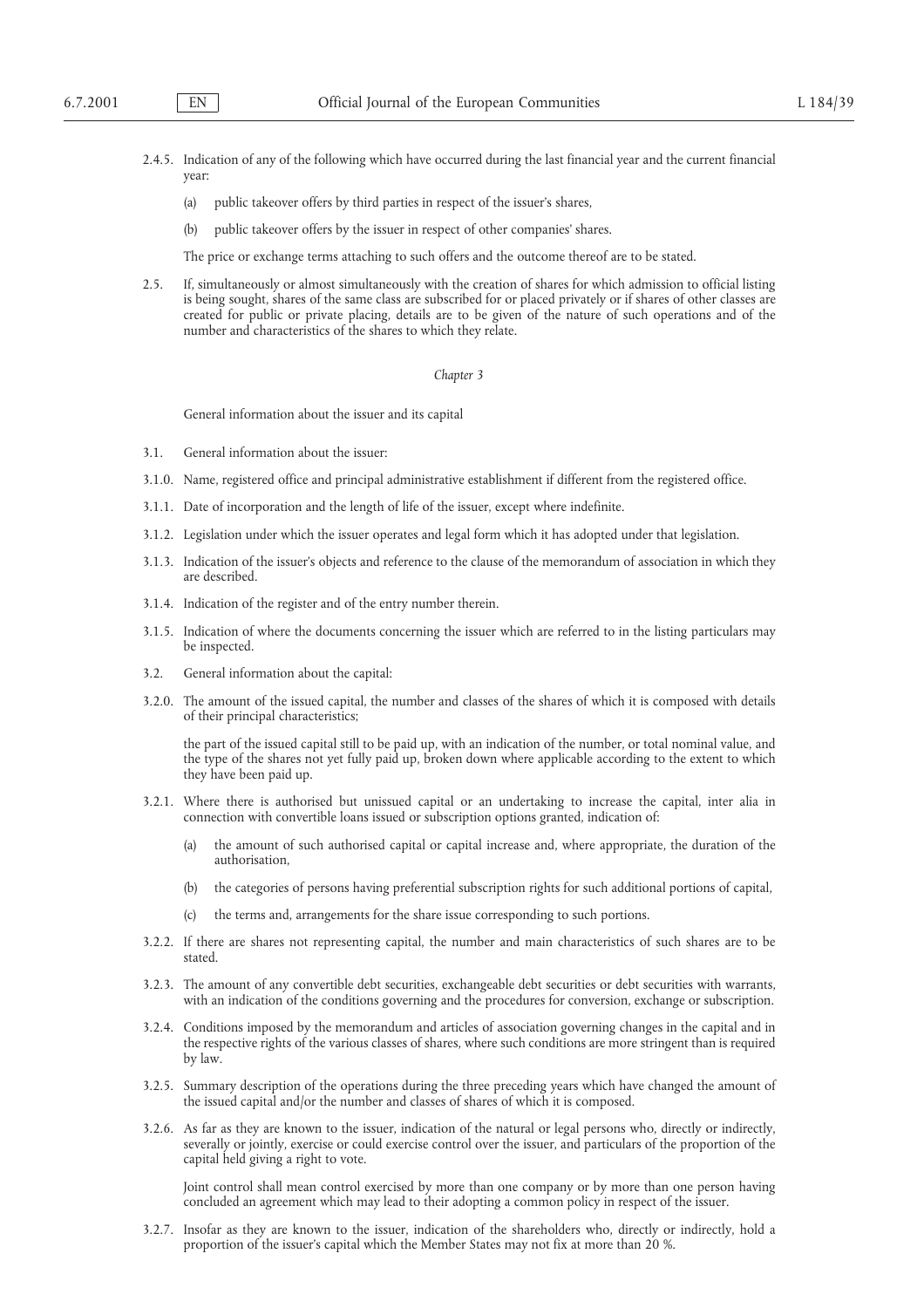- 3.2.8. If the issuer belongs to a group of undertakings, a brief description of the group and of the issuer's position within it.
- 3.2.9. Number, book value and nominal value or, in the absence of a nominal value, the accounting par value of any of its own shares which the issuer or another company in which it has a direct or indirect holding of more than 50 % has acquired and is holding, if such securities do not appear as a separate item on the balance sheet.

### *Chapter 4*

Information concerning the issuer's activities

- 4.1. The issuer's principal activities:
- 4.1.0. Description of the issuer's principal activities, stating the main categories of products sold and/or services performed.

Indication of any significant new products and/or activities.

- 4.1.1. Breakdown of net turnover during the past three financial years by categories of activity and into geographical markets insofar as, taking account of the manner in which the sale of products and the provision of services falling within the issuer's ordinary activities are organised, these categories and markets differ substantially from one another.
- 4.1.2. Location and size of the issuer's principal establishments and summary information about real estate owned. Any establishment which accounts for more than 10 % of turnover or production shall be considered a principal establishment.
- 4.1.3. For mining, extraction of hydrocarbons, quarrying and similar activities insofar as significant, description of deposits, estimate of economically exploitable reserves and expected period of working.

Indication of the periods and main terms of concessions and the economic conditions for working them.

Indication of the progress of actual working.

- 4.1.4. Where the information given pursuant to headings 4.1.0 to 4.1.3 has been influenced by exceptional factors, that fact should be mentioned.
- 4.2. Summary information regarding the extent to which the issuer is dependent, if at all, on patents or licences, industrial, commercial or financial contracts or new manufacturing processes, where such factors are of fundamental importance to the issuer's business or profitability.
- 4.3. Information concerning policy on the research and development of new products and processes over the past three financial years, where significant.
- 4.4. Information on any legal or arbitration proceedings which may have or have had a significant effect on the issuer's financial position in the recent past.
- 4.5. Information on any interruptions in the issuer's business which may have or have had a significant effect on the issuer's financial position in the recent past.
- 4.6. Average numbers employed and changes therein over the past three financial years, if such changes are material, with, if possible, a breakdown of persons employed by main categories of activity.
- 4.7. Investment policy:
- 4.7.0. Description, with figures, of the main investments made, including interests such as shares, debt securities, etc., in other undertakings over the past three financial years and the months already elapsed of the current financial year.
- 4.7.1. Information concerning the principal investments being made with the exception of interests being acquired in other undertakings.

Distribution of these investments geographically (home and abroad).

Method of financing (internal or external).

4.7.2. Information concerning the issuer's principal future investments, with the exception of interests to be acquired in other undertakings on which its management bodies have already made firm commitments.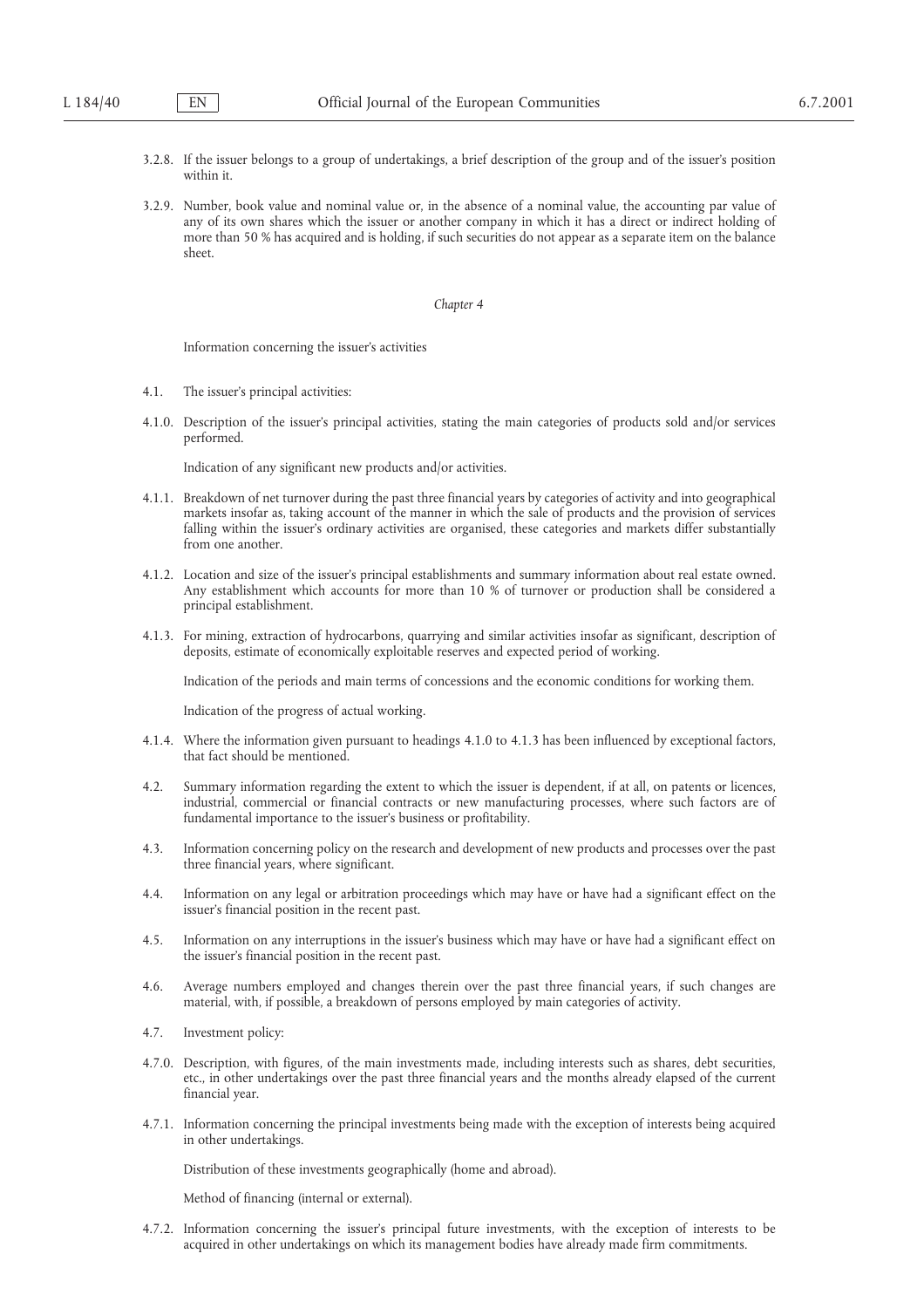### *Chapter 5*

Information concerning the issuer's assets and liabilities, financial position and profits and losses

- 5.1. Accounts of the issuer:
- 5.1.0. The last three balance sheets and profit and loss accounts drawn up by the company set out as a comparative table. The notes on the annual accounts for the last financial year.

The draft listing particulars must be filed with the competent authorities not more than 18 months after the end of the financial year to which the last annual accounts published relate. The competent authorities may extend that period in exceptional cases.

5.1.1. If the issuer prepares consolidated annual accounts only, it shall include those accounts in the listing particulars in accordance with heading 5.1.0.

If the issuer prepares both own and consolidated annual accounts, it shall include both sets of accounts in the listing particulars in accordance with heading 5.1.0.

However, the competent authorities may allow the issuer to include either the own or the consolidated annual accounts, on condition that the accounts which are not included do not provide any significant additional information.

5.1.2. The profit or loss per share of the issuing company, for the financial year, arising out of the company's ordinary activities, after tax, for the last three financial years, where the company includes its own annual accounts in the listing particulars.

Where the issuer includes only consolidated annual accounts in the listing particulars, it shall indicate the consolidated profit or loss per share, for the financial year, for the last three financial years. This information shall appear in addition to that provided in accordance with the preceding subparagraph where the issuer also includes its own annual accounts in the listing particulars.

If in the course of the abovementioned period of three financial years the number of shares in the issuing company has changed as a result, for example, of an increase or decrease in capital or the rearrangement or splitting of shares, the profit or loss per share referred to in the first and second subparagraph above shall be adjusted to make them comparable; in that event the adjustment formulae used shall be disclosed.

- 5.1.3. The amount of the dividend per share for the last three financial years, adjusted, if necessary, to make it comparable in accordance with the third subparagraph of heading 5.1.2.
- 5.1.4. Where more than nine months have elapsed since the end of the financial year to which the last published own annual and/or consolidated annual accounts relate, an interim financial statement covering at least the first six months shall be included in the listing particulars or appended to them. If such an interim financial statement is unaudited, that fact must be stated.

Where the issuer prepares consolidated annual accounts, the competent authorities shall decide whether the interim financial statement to be submitted must be consolidated or not.

Any significant change which has occurred since the end of the last financial year or the preparation of the interim financial statement must be described in a note inserted in the listing particulars or appended thereto.

- 5.1.5. If the own or consolidated annual accounts do not comply with the Directives on companies' annual accounts and do not give a true and fair view of the issuer's assets and liabilities, financial position and profits and losses, more detailed and/or additional information must be given.
- 5.1.6. A table showing the sources and application of funds over the past three financial years.
- 5.2. Individual details listed below relating to the undertakings in which the issuer holds a proportion of the capital likely to have a significant effect on the assessment of its own assets and liabilities, financial position or profits and losses.

The items of information listed below must be given in any event for every undertaking in which the issuer has a direct or indirect participating interest, if the book value of that participating interest represents at least 10 % of the capital and reserves or accounts for at least 10 % of the net profit or loss of the issuer or, in the case of a group, if the book value of that participating interest represents at least 10 % of the consolidated net assets or accounts for at least 10 % of the consolidated net profit or loss of the group.

The items of information listed below need not be given provided that the issuer proves that its holding is of a purely provisional nature.

Similarly, the information required under points (e) and (f) may be omitted where the undertaking in which a participating interest is held does not publish its annual accounts.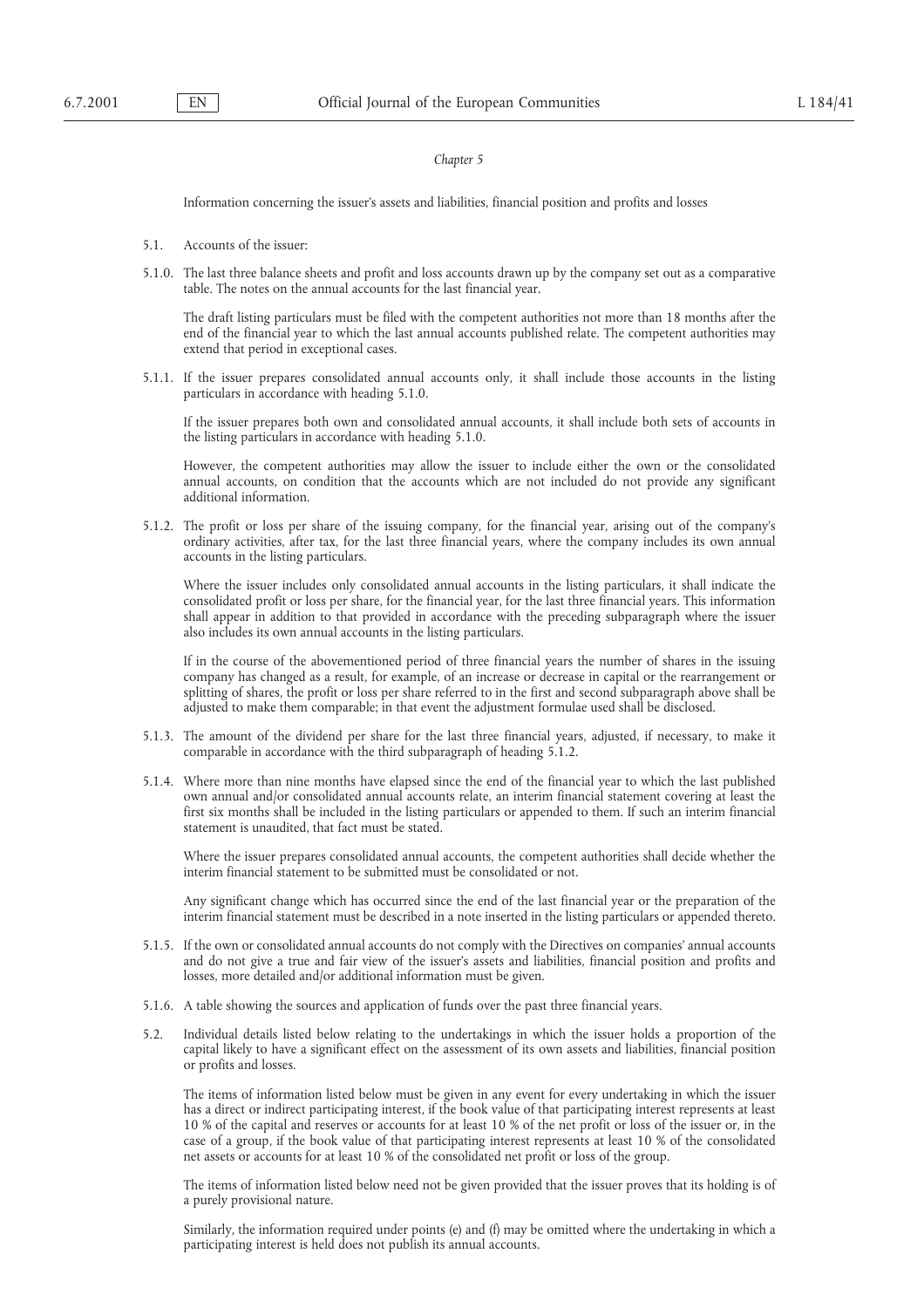The Member States may authorise the competent authorities to permit the omission of the information prescribed in points (d) to (j) if the annual accounts of the undertakings in which the participating interests are held are consolidated into the group annual accounts or if the value attributable to the interest under the equity method is disclosed in the annual accounts, provided that, in the opinion of the competent authorities, the omission of that information is not likely to mislead the public with regard to the facts and circumstances, knowledge of which is essential for the assessment of the security in question.

The information provided for under points  $(q)$  and  $(j)$  may be omitted if, in the opinion of the competent authorities, such omission does not mislead investors.

- (a) Name and registered office of the undertaking.
- (b) Field of activity.
- (c) Proportion of capital held.
- (d) Issued capital.
- (e) Reserves.
- (f) Profit or loss arising out of ordinary activities, after tax, for the last financial year.
- (g) Value at which the issuer obliged to publish listing particulars shows shares held in its accounts.
- (h) Amount still to be paid up on shares held.
- (i) Amount of dividends received in the course of the last financial year in respect of shares held.
- (j) Amount of the debts owed to and by the issuer with regard to the undertaking.
- 5.3. Individual information relating to the undertakings not referred to in heading 5.2 in which the issuer holds at least 10 % of the capital. These details may be omitted when they are of negligible importance for the purpose of the objective set in Article 21:
	- (a) name and registered office of the undertaking;
	- (b) proportion of capital held.
- 5.4. When the listing particulars comprise consolidated annual accounts, disclosure:
	- (a) of the consolidation principles applied. These shall be described explicitly where the Member State has no laws governing the consolidation of annual accounts or where such principles are not in conformity with such laws or with a generally accepted method in use in the Member State in which the stock exchange on which admission to official listing is requested is situated or operates;
	- (b) of the names and registered offices of the undertakings included in the consolidation, where that information is important for the purpose of assessing the assets and liabilities, the financial position and the profits and losses of the issuer. It is sufficient to distinguish them by a sign in the list of undertakings of which details are required in heading 5.2;
	- (c) for each of the undertakings referred to in (b):
		- (i) the total proportion of third-party interests, if annual accounts are consolidated globally;
		- (ii) the proportion of the consolidation calculated on the basis of interests, if consolidation has been effected on a pro rata basis.
- 5.5. Where the issuer is a dominant undertaking forming a group with one or more dependent undertakings, the details provided for in Chapters 4 and 7 shall be given for that issuer and group.

The competent authorities may permit the provision of that information for the issuer alone or for the group alone, provided that the details which are not provided are not material.

5.6. If certain information provided for under this Schedule is given in the annual accounts provided in accordance with this Chapter, it need not be repeated.

### *Chapter 6*

Information concerning administration, management and supervision

6.1. Names, addresses and functions in the issuing company of the following persons and an indication of the principal activities performed by them outside that company where these are significant with respect to that company: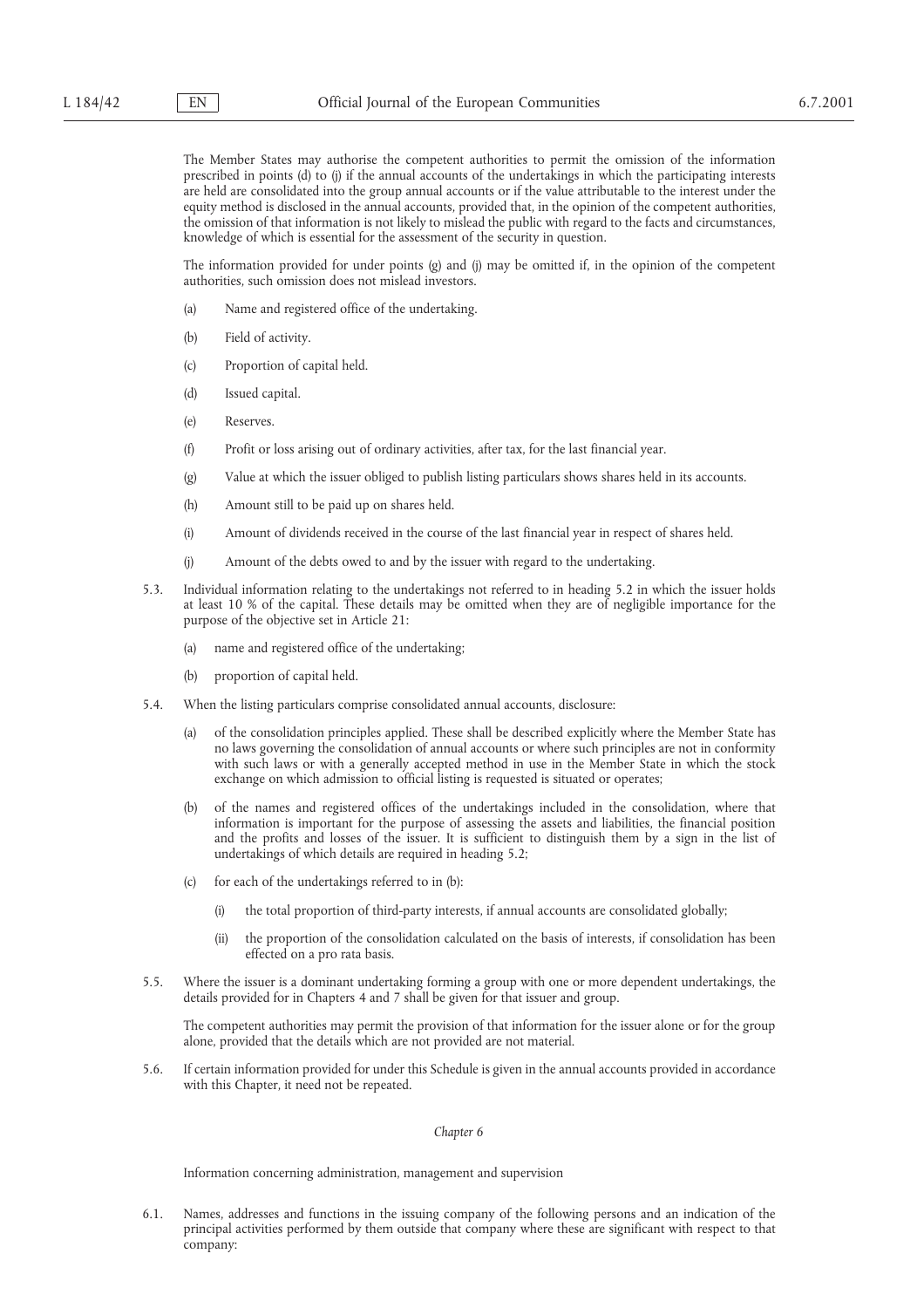- (a) members of the administrative, management or supervisory bodies;
- (b) partners with unlimited liability, in the case of a limited partnership with a share capital;
- (c) founders, if the company has been established for fewer than five years.
- 6.2. Interests of the members of the administrative, management and supervisory bodies in the issuing company:
- 6.2.0. Remuneration paid and benefits in kind granted, during the last completed financial year under any heading whatsoever, and charged to overheads or the profit appropriation account, to members of the administrative, management and supervisory bodies, these being total amounts for each category of body.

The total remuneration paid and benefits in kind granted to all members of the administrative, management and supervisory bodies of the issuer by all the dependent undertakings with which it forms a group must be indicated.

- 6.2.1. Total number of shares in the issuing company held by the members of its administrative, management and supervisory bodies and options granted to them on the company's shares.
- 6.2.2. Information about the nature and extent of the interests of members of the administrative, management and supervisory bodies in transactions effected by the issuer which are unusual in their nature or conditions (such as purchases outside normal activity, acquisition or disposal of fixed asset items) during the preceding financial year and the current financial year. Where such unusual transactions were concluded in the course of previous financial years and have not been definitively concluded, information on those transactions must also be given.
- 6.2.3. Total of all the outstanding loans granted by the issuer to the persons referred to in heading 6.1(a) and also of any guarantees provided by the issuer for their benefit.
- 6.3. Schemes for involving the staff in the capital of the issuer.

### *Chapter 7*

Information concerning the recent development and prospects of the issuer

- 7.1. Except in the event of a derogation granted by the competent authorities, general information on the trend of the issuer's business since the end of the financial year to which the last published annual accounts relate, in particular:
	- (a) the most significant recent trends in production, sales and stocks and the state of the order book, and
	- (b) recent trends in costs and selling prices.
- 7.2. Except in the event of a derogation granted by the competent authorities, information on the issuer's prospects for at least the current financial year.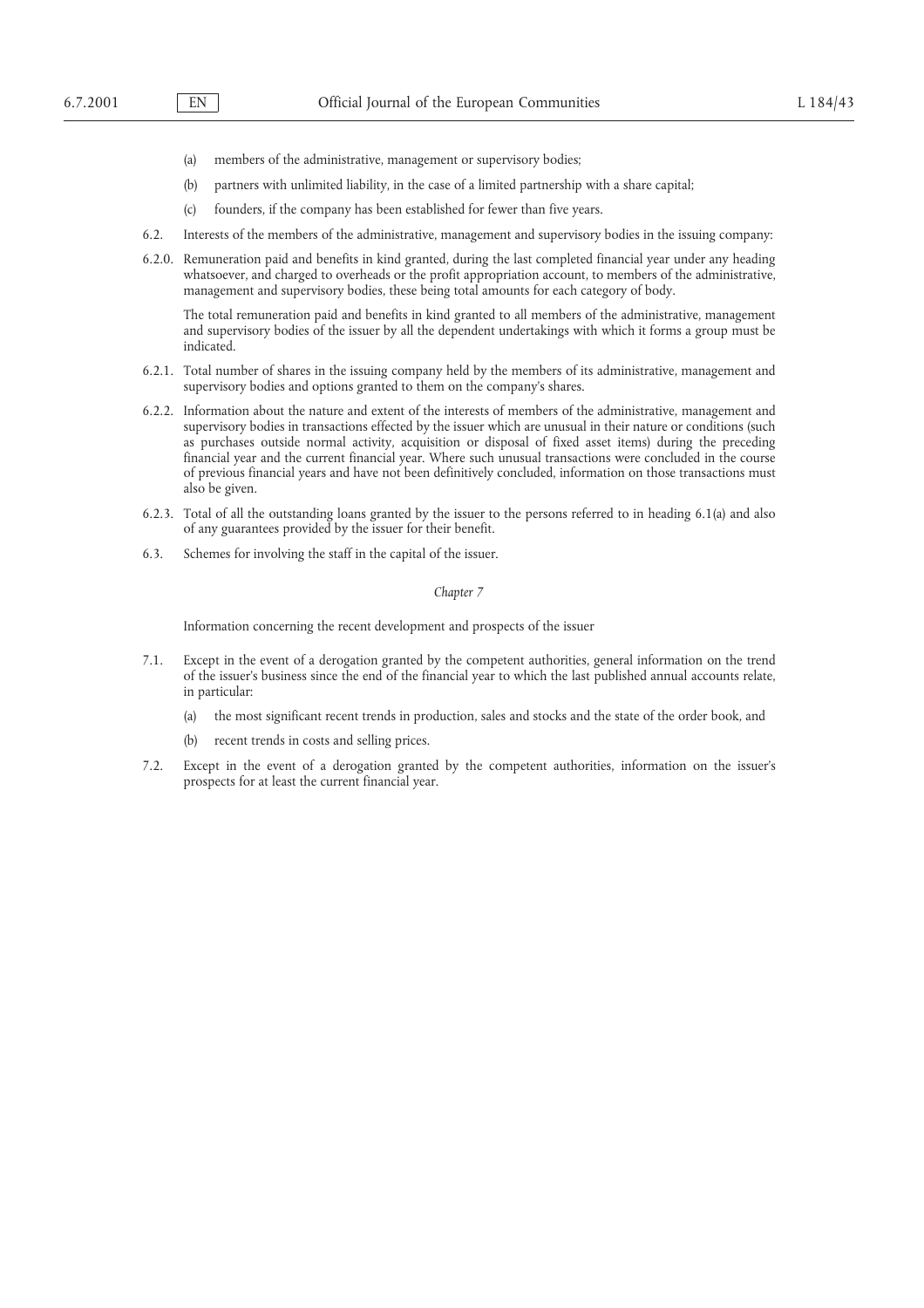### SCHEDULE B

### **Layout for listing particulars for the admission of debt securities to official stock exchange listing**

### *Chapter 1*

Information concerning those responsible for listing particulars and the auditing of accounts

- 1.1. Names and addresses of the natural or legal persons responsible for the listing particulars or, as the case may be, for certain parts of them with, in the latter case, an indication of those parts.
- 1.2. Declaration by those responsible, as referred to in heading 1.1, that, to the best of their knowledge, the information given in that part of the listing particulars for which they are responsible is in accordance with the facts and contains no omissions likely to affect the import of the listing particulars.
- 1.3. Names, addresses and qualifications of the official auditors who have audited the annual accounts for the preceding three financial years in accordance with national law.

Statement that the annual accounts have been audited. If audit reports on the annual accounts have been refused by the official auditors or if they contain qualifications, such refusal or such qualifications must be reproduced in full and the reasons given.

Indication of other information in the listing particulars which has been audited by the auditors.

### *Chapter 2*

Information concerning loans and the admission of debt securities to official listing

- 2.1. Conditions of the loan:
- 2.1.0. The nominal amount of the loan; if this amount is not fixed, a statement to this effect shall be made.

The nature, number and numbering of the debt securities and the denominations.

- 2.1.1. Except in the case of continuous issues, the issue and redemption prices and the nominal interest rate; if several interest rates are provided for, an indication of the conditions for changes in the rate.
- 2.1.2. Procedures for the allocation of any other advantages; the method of calculating such advantages.
- 2.1.3. Tax on the income from the debt securities withheld at source in the country of origin and/or the country of listing.

Indication as to whether the issuer assumes responsibility for the withholding of tax at source.

- 2.1.4. Arrangements for the amortisation of the loan, including the repayment procedures.
- 2.1.5. The financial organisations which, at the time of admission to official listing, are the paying agents of the issuer in the Member State of admission.
- 2.1.6. Currency of the loan; if the loan is denominated in units of account, the contractual status of these; currency option.
- 2.1.7. Time limits:
	- (a) period of the loan and any interim due dates;
	- (b) the date from which interest becomes payable and the due dates for interest;
	- (c) the time limit on the validity of claims to interest and repayment of principal;
	- (d) procedures and time limits for delivery of the debt securities, possible creation of provisional certificates.
- 2.1.8. Except in the case of continuous issues, an indication of yield. The method whereby that yield is calculated shall be described in summary form.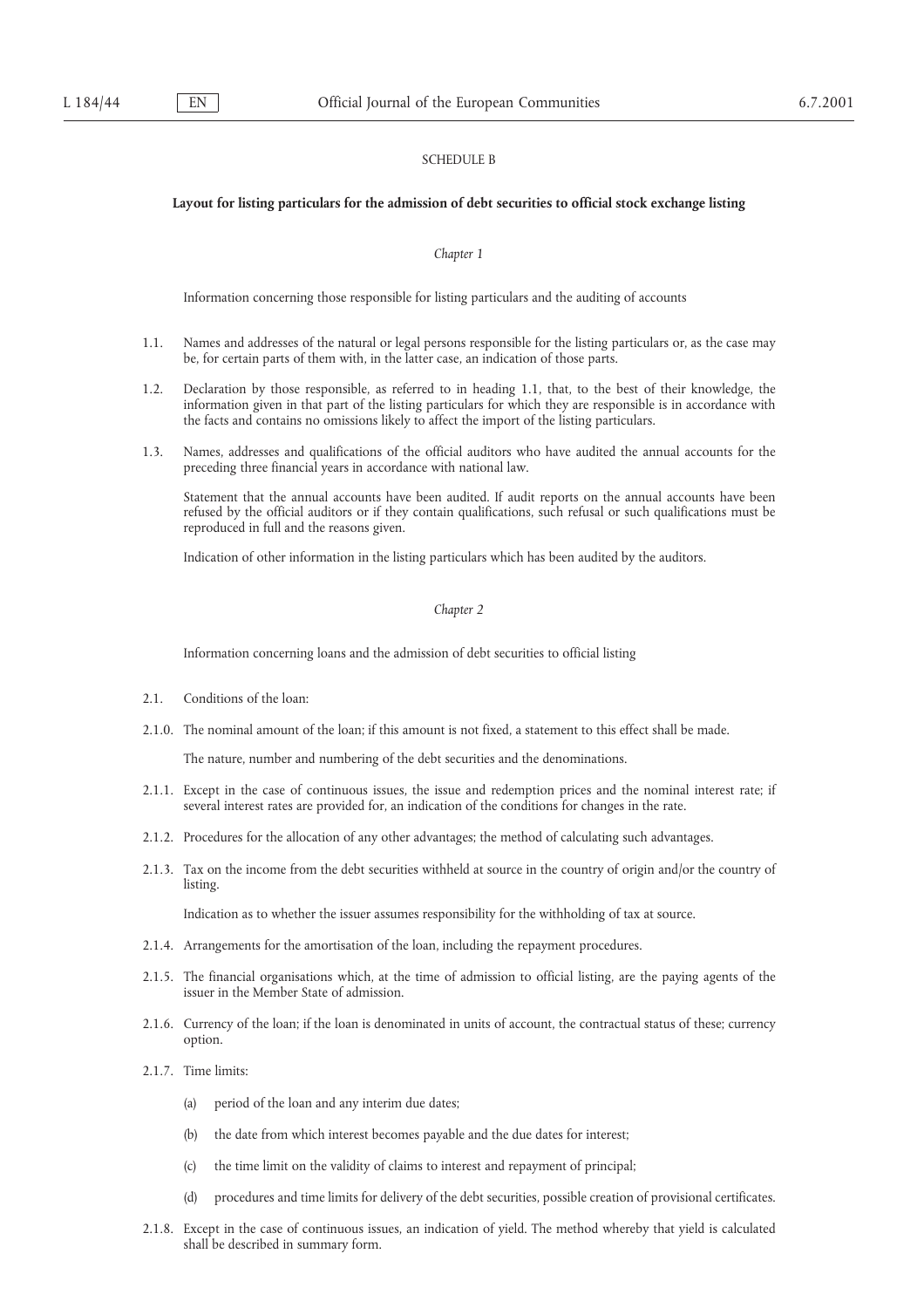- 2.2. Legal information:
- 2.2.0. Indication of the resolutions, authorisations and approvals by virtue of which the debt securities have been or will be created and/or issued.

Type of operation and amount thereof.

Number of debt securities which have been or will be created and/or issued, if predetermined.

2.2.1. Nature and scope of the guarantees, sureties and commitments intended to ensure that the loan will be duly serviced as regards both the repayment of the debt securities and the payment of interest.

Indication of the places where the public may have access to the texts of the contracts relating to these guarantees, sureties and commitments.

2.2.2. Organisation of trustees or of any other representation for the body of debt security holders.

Name and function and description and head office of the representative of the debt security holders, the main conditions of such representation and in particular the conditions under which the representative may be replaced.

Indication of where the public may have access to the contracts relating to these forms of representation.

- 2.2.3. Mention of clauses subordinating the loan to other debts of the issuer already contracted or to be contracted.
- 2.2.4. Indication of the legislation under which the debt securities have been created and of the courts competent in the event of litigation.
- 2.2.5. Indication as to whether the debt securities are registered or bearer.
- 2.2.6. Any restrictions on the free transferability of the debt securities.
- 2.3. Information concerning the admission of the debt securities to official listing.
- 2.3.0. The stock exchanges where admission to official listing is, or will be, sought.
- 2.3.1. Names, addresses and description of the natural or legal persons underwriting or guaranteeing the issue for the issuer. Where not all of the issue is underwritten or guaranteed, a statement of the portion not covered.
- 2.3.2. If the public or private issue or placing were or are being made simultaneously on the markets of two or more States and if a tranche has been or is being reserved for certain of these, indication of any such tranche.
- 2.3.3. If debt securities of the same class are already listed on one or more stock exchanges, indication of these stock exchanges.
- 2.3.4. If debt securities of the same class have not yet been admitted to official listing but are dealt in one or more other markets which are subject to regulation, are in regular operation and are recognised and open, indication of such markets.
- 2.4. Information concerning the issue of it is concomitant with official admission or if it took place within the three months preceding such admission.
- 2.4.0. The procedure for the exercise of any right of pre-emption; the negotiability of subscription rights; the treatment of subscription rights not exercised.
- 2.4.1. Method of payment of the issue or offer price.
- 2.4.2. Except in the case of continuous debt security issues, period of the opening of the issue or offer and any possibilities of early closure.
- 2.4.3. Indication of the financial organisations responsible for receiving the public's subscriptions.
- 2.4.4. Reference, where necessary, to the fact that the subscriptions may be reduced.
- 2.4.5. Except in the case of continuous debt security issues, indication of the net proceeds of the loan.
- 2.4.6. Purpose of the issue and intended application of its proceeds.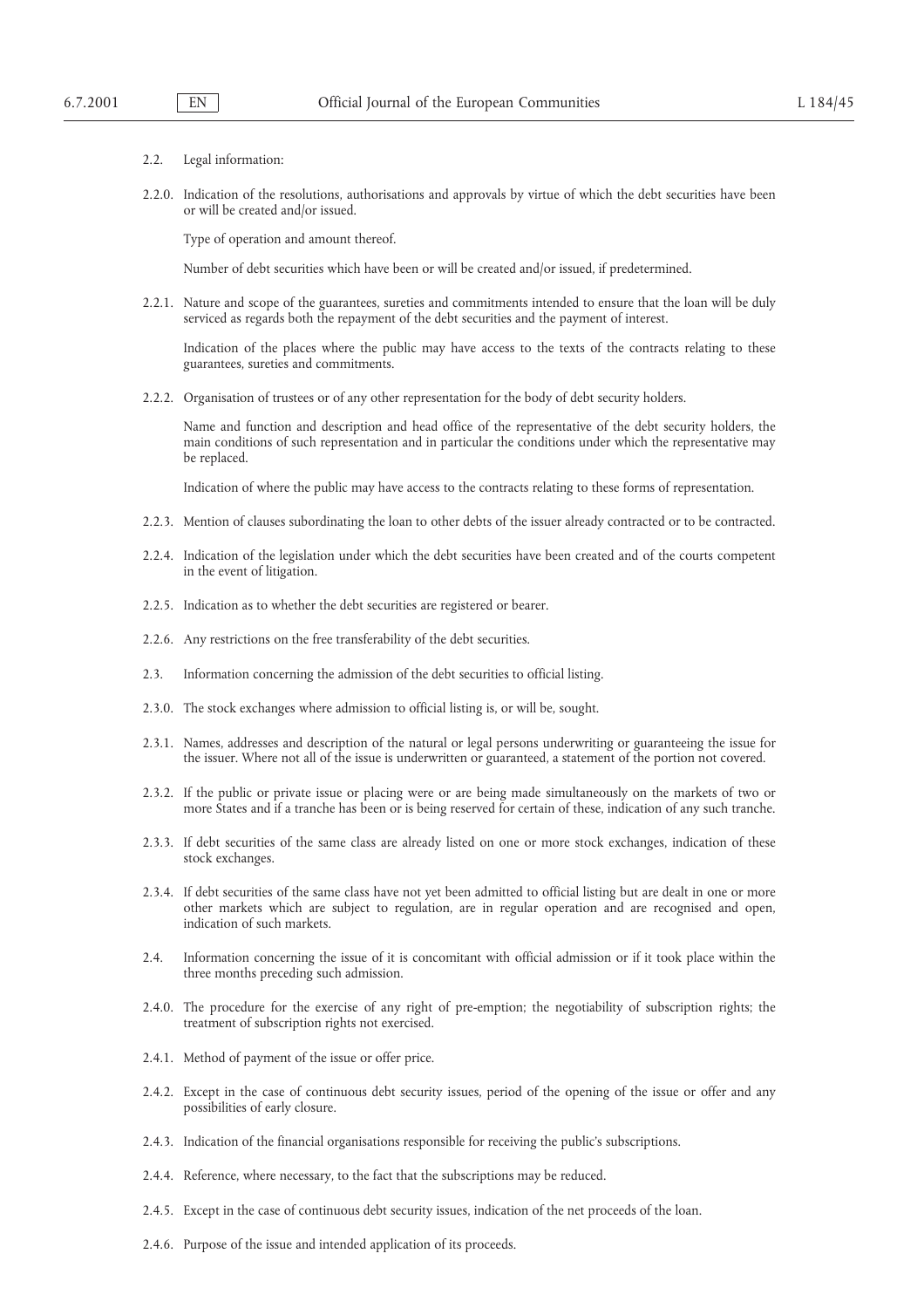### *Chapter 3*

General information about the issuer and its capital

- 3.1. General information about the issuer.
- 3.1.0. Name, registered office and principal administrative establishment if different from the registered office.
- 3.1.1. Date of incorporation and the length of life of the issuer, expect where indefinite.
- 3.1.2. Legislation under which the issuer operates and legal form which it has adopted under that legislation.
- 3.1.3. Indication of the issuer's objects and reference to the clause in the memorandum of association in which they are described.
- 3.1.4. Indication of the register and of the entry number therein.
- 3.1.5. Indication of where the documents concerning the issuer which are referred to in the listing particulars may be inspected.
- 3.2. General information about capital:
- 3.2.0. The amount of the issued capital and the number and classes of the securities of which it is composed with details of their principal characteristics.

The part of the issued capital still to be paid up, with an indication of the number, or total nominal value, and the type of securities not yet fully paid up, broken down where applicable according to the extent to which they have been paid up.

- 3.2.1. The amount of any convertible debt securities, exchangeable debt securities or debt securities with warrants, with an indication of the conditions governing and the procedures for conversion, exchange or subscription.
- 3.2.2. If the issuer belongs to a group of undertakings, a brief description of the group and of the issuer's position within it.
- 3.2.3 Number, book value and nominal value or, in the absence of a nominal value, the accounting par value of any of its own shares which the issuer or another company in which the issuer has a direct or indirect holding of more than 50 % has acquired and is holding, if such securities do not appear as a separate item on the balance sheet, insofar as they represent a significant part of the issued capital.

### *Chapter 4*

Information concerning the issuer's activities

- 4.1. The issuer's principal activities.
- 4.1.0. Description of the issuer's principal activities, stating the main categories of products sold and/or services performed.

Indication of any significant new products and/or activities.

- 4.1.1. Net turnover during the past two financial years.
- 4.1.2. Location and size of the issuer's principal establishments and summary information about real estate owned. Any establishment which accounts for more than 10 % of turnover or production shall be considered a principal establishment.
- 4.1.3. For mining, extraction of hydrocarbons, quarrying and similar activities insofar as significant, description of deposits, estimate of economically exploitable reserves and expected period of working.

Indication of the periods and main terms of concessions and the economic conditions for working them.

Indication of the progress of actual working.

- 4.1.4. Where the information given pursuant to headings 4.1.0 to 4.1.3 has been influenced by exceptional factors, that fact should be mentioned.
- 4.2. Summary information regarding the extent to which the issuer is dependent, if at all, on patents or licences, industrial, commercial or financial contracts or new manufacturing processes, where such factors are of fundamental importance to the issuer's business or profitability.
- 4.3. Information on any legal or arbitration proceedings which may have or have had a significant effect on the issuer's financial position in the recent past.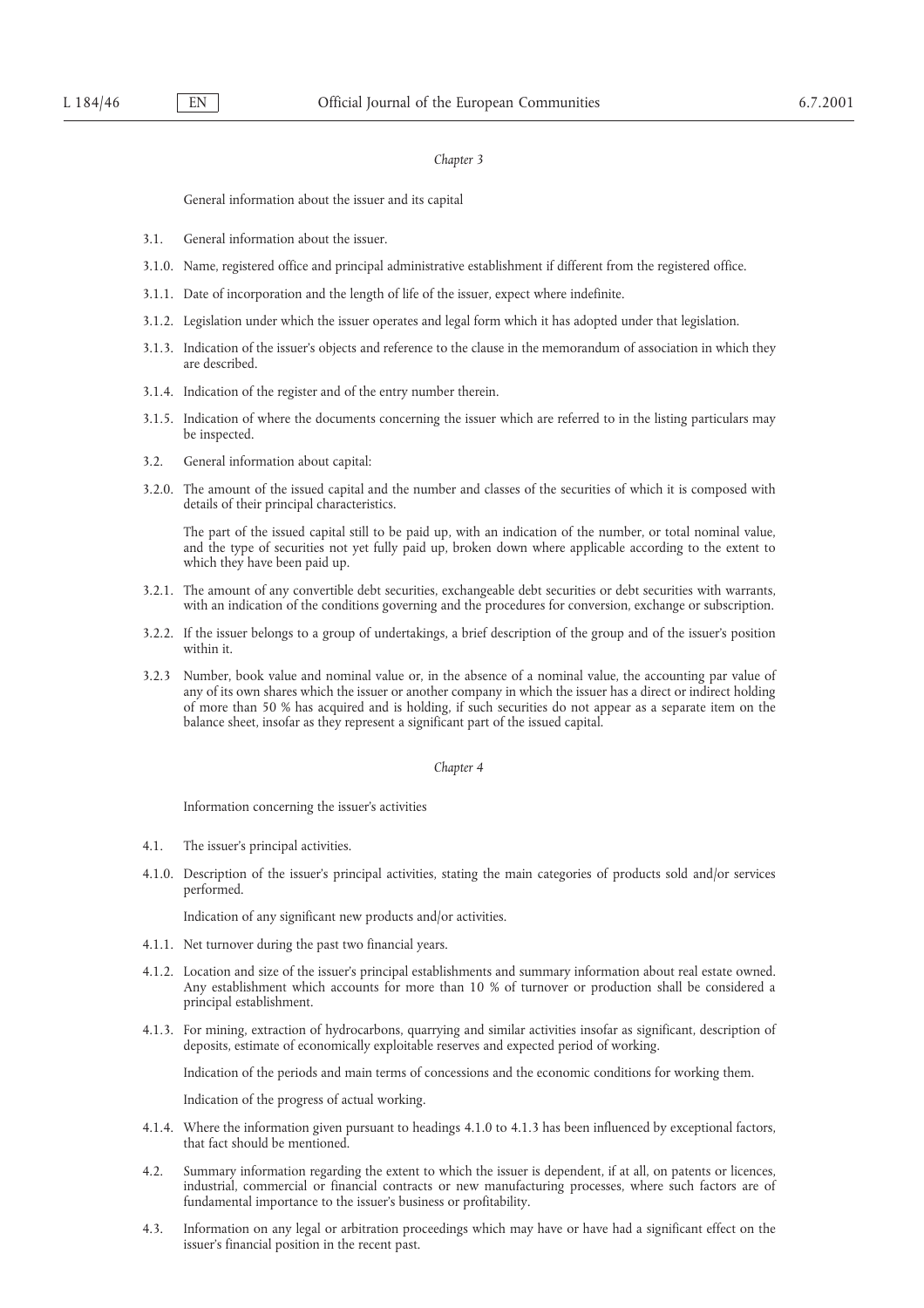- 4.4. Investment policy:
- 4.4.0. Description, with figures, of the main investments made, including interests such as shares, debt securities, etc., in other undertakings, over the past three financial years and the months already elapsed of the current financial year.
- 4.4.1. Information concerning the principal investments being made with the exception of interests being acquired in other undertakings.

Distribution of these investments geographically (home and abroad).

Method of financing (internal or external).

4.4.2. Information concerning the issuer's principal future investments, with the exception of interests to be acquired in other undertakings, on which its management bodies have already made firm commitments.

### *Chapter 5*

Information concerning the issuer's assets and liabilities, financial position and profits and losses

- 5.1. Accounts of the issuer:
- 5.1.0. The last two balance sheets and profit and loss accounts drawn up by the issuer set out as a comparative table. The notes on the annual accounts for the last financial year.

The draft listing particulars must be filed with the competent authorities not more than 18 months after the end of the financial year to which the last annual accounts published relate. The competent authorities may extend that period in exceptional cases.

5.1.1. If the issuer prepares consolidated annual accounts only, it shall include those accounts in the listing particulars in accordance with heading 5.1.0.

If the issuer prepares both own and consolidated annual accounts, it shall include both sets of accounts in the listing particulars in accordance with heading 5.1.0. However, the competent authorities may allow the issuer to include either the own or the consolidated annual accounts, on condition that the accounts which are not included do not provide any significant additional information.

5.1.2. Where more than nine months have elapsed since the end of the financial year to which the last published own annual and/or consolidated annual accounts relate, an interim financial statement covering at least the first six months shall be included in the listing particulars or appended to them. If the interim financial statement is unaudited, that fact must be stated.

Where the issuer prepares consolidated annual accounts, the competent authorities shall decide whether the interim financial statement to be submitted must be consolidated or not.

Any significant change which has occurred since the end of the last financial year or the preparation of the aforementioned interim financial statement must be described in a note inserted in or appended to the listing particulars.

- 5.1.3. If the own annual or consolidated annual accounts do not comply with the Directives on companies' annual accounts and do not give a true and fair view of the issuer's assets and liabilities, financial position and profits and losses, more detailed and/or additional information must be given.
- 5.1.4. Indication as at the most recent date possible (which must be stated) of the following, if material:
	- (a) the total amount of any loan capital outstanding, distinguishing between loans guaranteed (by the provision of security or otherwise, by the issuer or by third parties) and loans not guaranteed,
	- (b) the total amount of all other borrowings and indebtedness in the nature of borrowing, distinguishing between guaranteed and unguaranteed borrowings and debts,
	- (c) the total amount of any contingent liabilities.

An appropriate negative statement shall be given, where relevant, in the absence of any such loan capital, borrowings and indebtedness and contingent liabilities.

If the issuer prepares consolidated annual accounts, the principles laid down in heading 5.1.1 shall apply.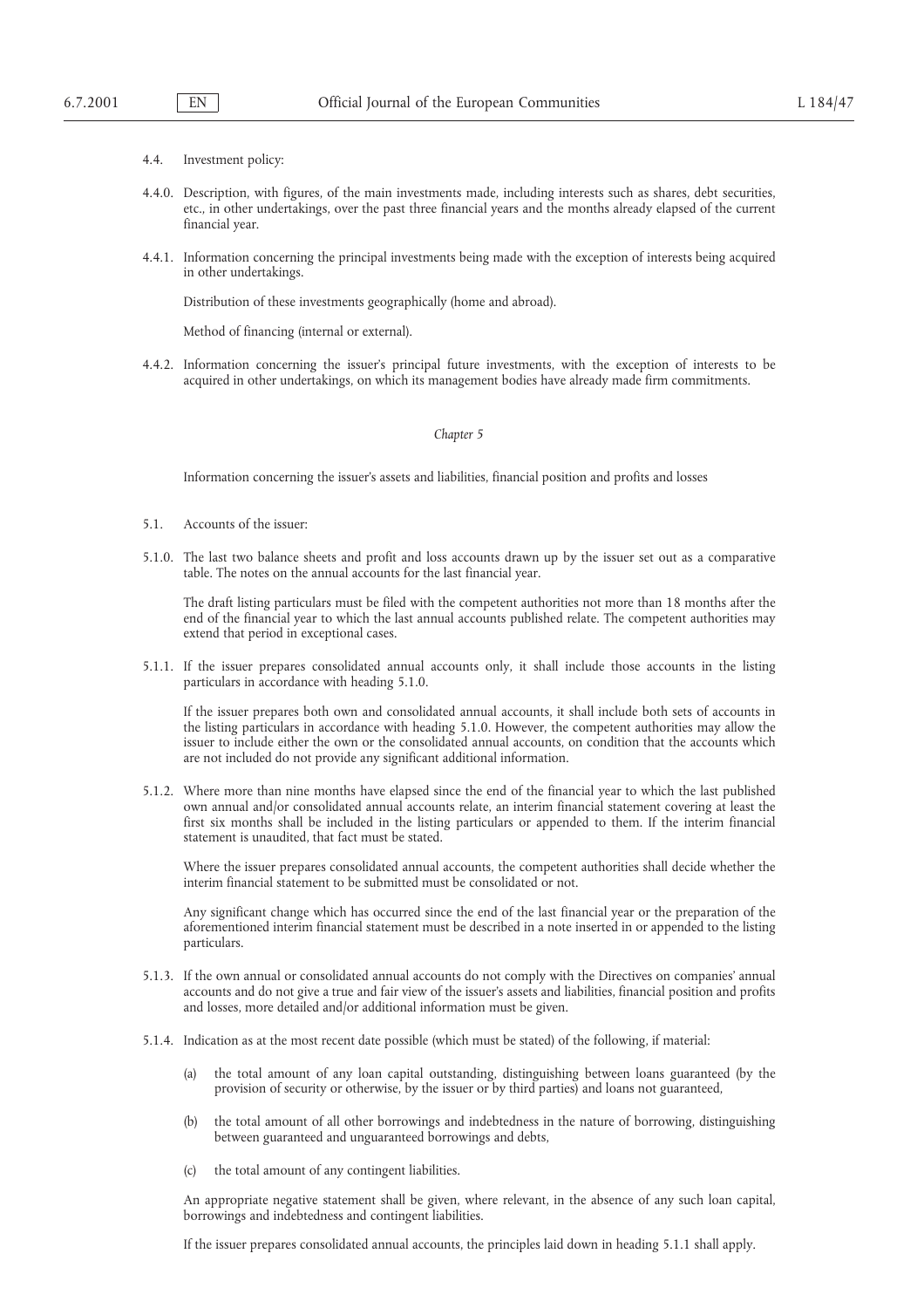As a general rule, no account should be taken of liabilities between undertakings within the same group, a statement to that effect being made if necessary.

- 5.1.5. A table showing the sources and application of funds over the past three financial years.
- 5.2. Individual details listed below relating to the undertakings in which the issuer holds a proportion of the capital likely to have a significant effect on the assessment of its own assets and liabilities, financial position or profits and losses.

The items of information listed below must be given in any event for every undertaking in which the issuer has a direct or indirect participating interest, if the book value of that participating interest represents at least 10 % of the capital and reserves or accounts for at least 10 % of the net profit or loss of the issuer, or in the case of a group, if the book value of that participating interest represents at least 10 % of the consolidated net assets or accounts for at least 10 % of the consolidated net profit or loss of the group.

The items of information listed below need not be given provided that the issuer proves that its holding is of a purely provisional nature.

Similarly, the information required under points (e) and (f) may be omitted where the undertaking in which a participating interest is held does not publish its annual accounts.

The Member States may authorise the competent authorities to permit the omission of the information prescribed in points (d) to (h) if the annual accounts of the undertakings in which the participating interests are held are consolidated into the group annual accounts or if the value attributable to the interest under the equity method is disclosed in the annual accounts, provided that in the opinion of the competent authorities, the omission of that information is not likely to mislead the public with regard to the facts and circumstances knowledge of which is essential for the assessment of the security in question.

- (a) Name and registered office of the undertaking.
- (b) Field of activity.
- (c) Proportion of capital held.
- (d) Issued capital.
- (e) Reserves.
- (f) Profit or loss arising out of ordinary activities, after tax, for the last financial year.
- (g) Amount still to be paid up on shares held.
- (h) Amount of dividends received in the course of the last financial year in respect of shares held.
- 5.3. When the listing particulars comprise consolidated annual accounts, disclosure:
	- (a) of the consolidation principles applied. These shall be described explicitly where the Member State has no laws governing the consolidation of annual accounts or where such principles are not in conformity with such laws or with a generally accepted method in use in the Member State in which the stock exchange on which admission to official listing is requested is situated or operates;
	- (b) of the names and registered offices of the undertakings included in the consolidation, where that information is important for the purpose of assessing the assets and liabilities, the financial position and the profits and losses of the issuer. It is sufficient to distinguish them by a sign in the list of companies for which details are required in heading 5.2;
	- (c) for each of the undertakings referred to in (b):
		- (i) the total proportion of third party interests, if annual accounts are consolidated globally,
		- (ii) the proportion of the consolidation calculated on the basis of interests, if consolidation has been effected on a pro rata basis.
- 5.4. Where the issuer is a dominant undertaking forming a group with one or more dependent undertakings, the details provided for in Chapters 4 and 7 shall be given for that issuer and group.

The competent authorities may permit the provision of that information for the issuer alone or for the group alone, provided that the details which are not provided are not material.

5.5. If certain information provided for under this Schedule is given in the annual accounts provided in accordance with this Chapter, it need not be repeated.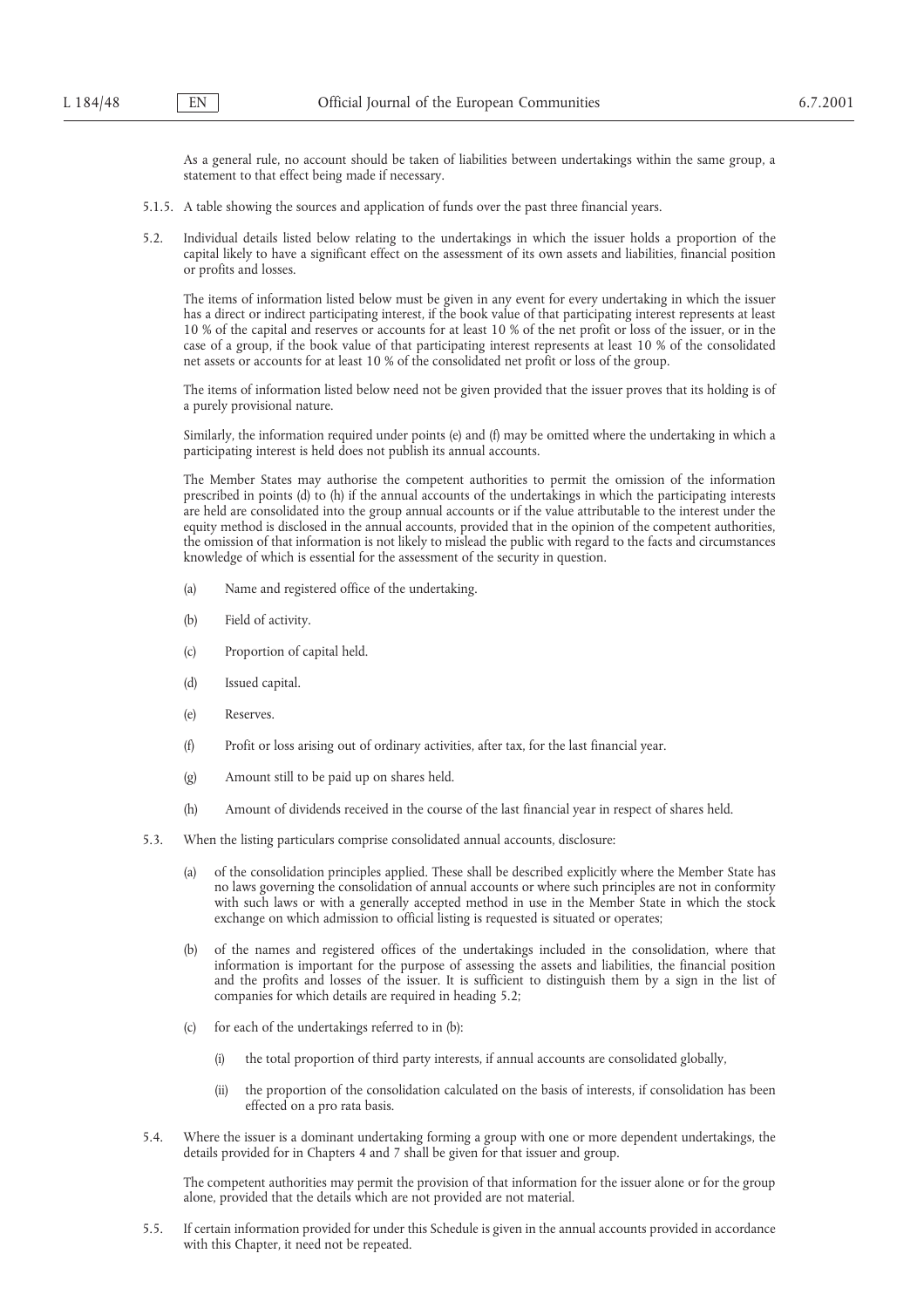### *Chapter 6*

Information concerning administration, management and supervision

- 6.1. Names, addresses and functions in the issuing undertaking of the following persons, and an indication of the principal activities performed by them outside that undertaking where these are significant with respect to that undertaking:
	- (a) members of the administrative, management or supervisory bodies;
	- (b) partners with unlimited liability, in the case of a limited partnership with a share capital.

### *Chapter 7*

Information concerning the recent development and prospects of the issuer

- 7.1. Except in the event of a derogation granted by the competent authorities, general information on the trend of the issuer's business since the end of the financial year to which the last published annual accounts relate, in particular:
	- (a) the most significant recent trends in production, sales and stocks and the state of the order book, and
	- (b) recent trends in costs and selling prices.
- 7.2. Except in the event of a derogation granted by the competent authorities, information on the issuer's prospects for at least the current financial year.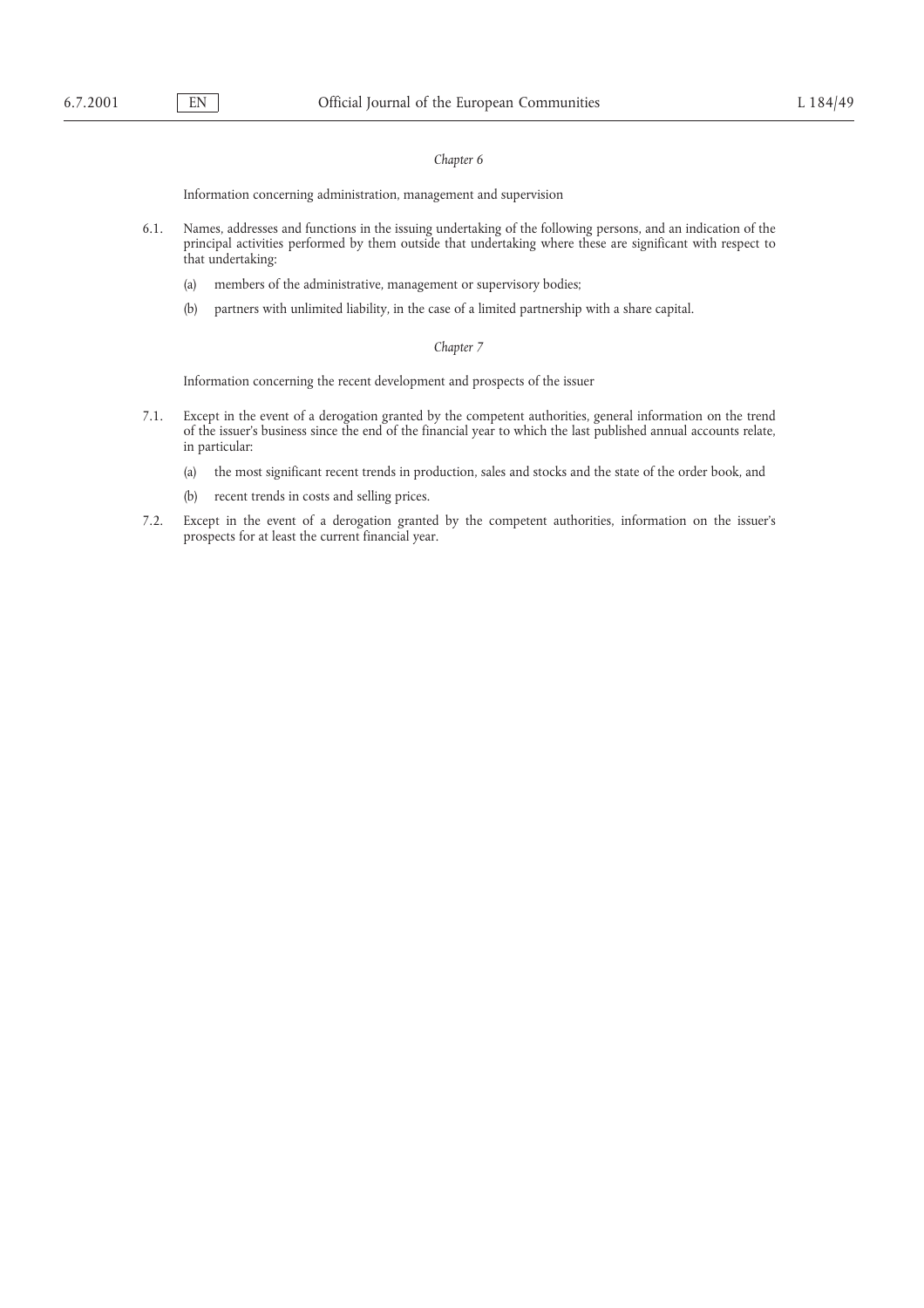### SCHEDULE C

### **Layout for listing particulars for the admission of certificates representing shares to official stock exchange listing**

### *Chapter 1*

General information about the issuer

- 1.1. Name, registered office and principal administrative establishment if different from the registered office.
- 1.2. Date of incorporation and length of life of the issuer, except where indefinite.
- 1.3. Legislation under which the issuer operates and legal form which it has adopted under that legislation.
- 1.4. The amount of the issued capital and the number and classes of the securities of which it is composed with details of their principal characteristics.

The part of the issued capital still to be paid up, with an indication of the number, or total nominal value, and the type of the securities not yet fully paid up, broken down where applicable according to the extent to which they have been paid up.

- 1.5. Indication of the principal holders of the capital.
- 1.6. Names, addresses and functions in the issuing body of the following persons, and an indication of the principal activities performed by them outside that body where these are significant with respect to that body, and also the functions held:
	- (a) members of the administrative, management or supervisory bodies;
	- (b) partners with unlimited liability, in the case of a limited partnership with a share capital.
- 1.7. The company's objects. If the issue of certificates representing shares is not the sole object of the company, the nature of its other activities must be described, those of a purely trustee nature being dealt with separately.
- 1.8. A summary of the annual accounts relating to the last completed financial year.

Where more than nine months have elapsed since the end of the last financial year to which the last published own annual and/or consolidated annual accounts relate, an interim financial statement covering at least the first six months shall be included in the listing particulars or appended to them. If the interim financial statement is unaudited, that fact must be stated.

Where the issuer prepares consolidated annual accounts, the competent authorities shall decide whether the interim financial statement to be submitted must be consolidated or not.

Any significant change which has occurred since the end of the last financial year or the preparation of the interim financial statement must be described in a note inserted in the listing particulars or appended thereto.

### *Chapter 2*

Information on the certificates themselves

2.1. Legal status:

Indication of the rules governing the issue of the certificates and mention of the date and place of their publication.

- 2.1.0. Exercise of and benefit from the rights attaching to the original securities, in particular voting rights conditions on which the issuer of the certificates may exercise such rights, and measures envisaged to obtain the instructions of the certificate holders – and the right to share in profits and any liquidation surplus.
- 2.1.1. Bank or other guarantees attached to the certificates and intended to underwrite the issuer's obligations.
- 2.1.2. Possibility of obtaining the conversion of the certificates into original securities and procedure for such conversion.
- 2.2. The amount of the commissions and costs to be borne by the holder in connection with:
	- (a) the issue of the certificate,
	- (b) the payment of the coupons,
	- (c) the creation of additional certificates,
	- (d) the exchange of the certificates for original securities.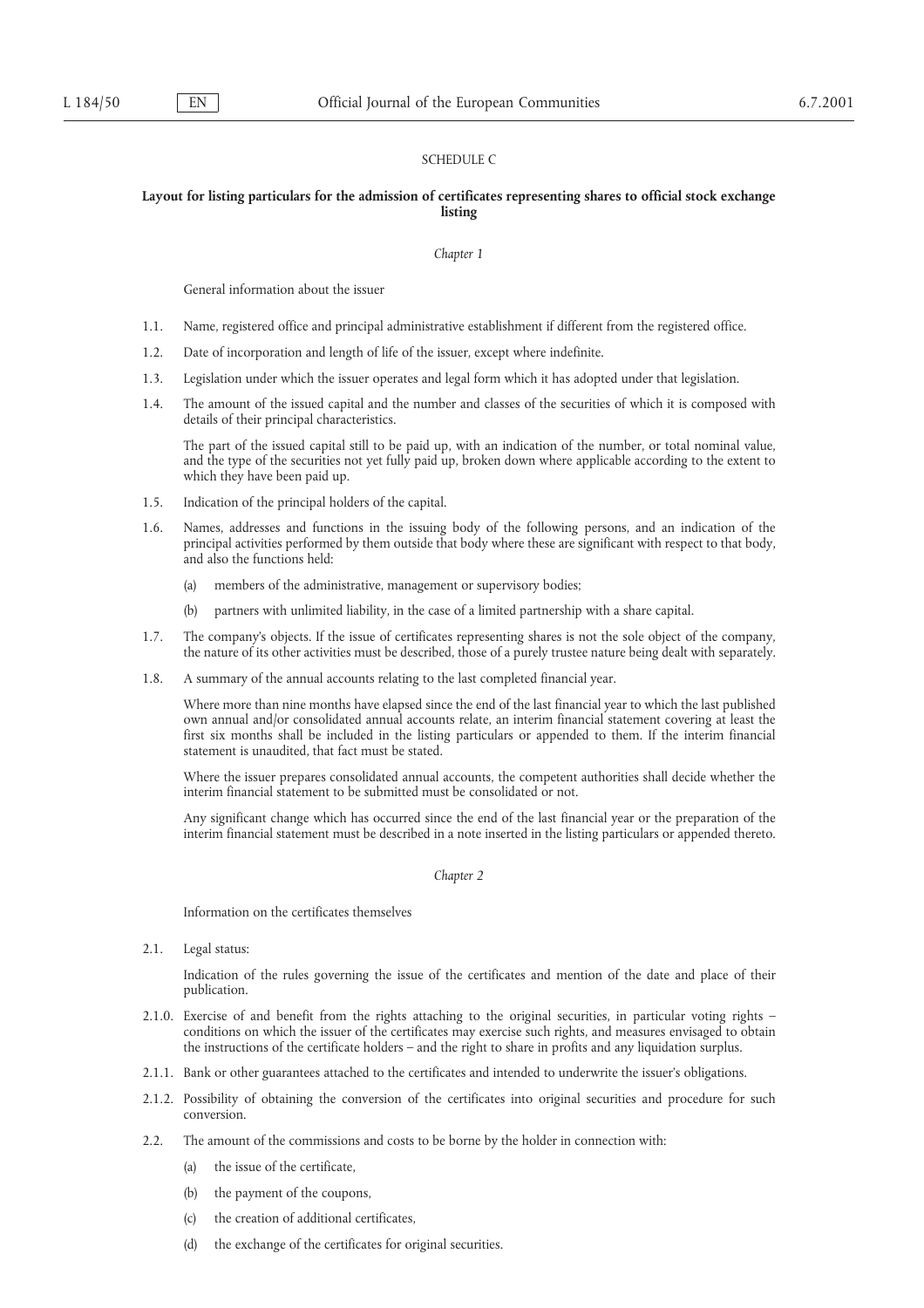- 2.3. Transferability of the certificates:
	- (a) The stock exchanges where admission to official listing is, or will be, sought;
	- (b) Any restrictions on the free transferability of the certificates.
- 2.4. Supplementary information for admission to official listing:
	- (a) If the certificates are to be placed on a stock exchange the number of certificates made available to the market and/or the total nominal value; the minimum sale price, if such a price is fixed;
	- (b) Date on which the new certificates will be listed, if known.
- 2.5. Indication of the tax arrangements with regard to any taxes and charges to be borne by the holders and levied in the countries where the certificates are issued.
- 2.6. Indication of the legislation under which the certificates have been created and of the courts competent in the event of litigation.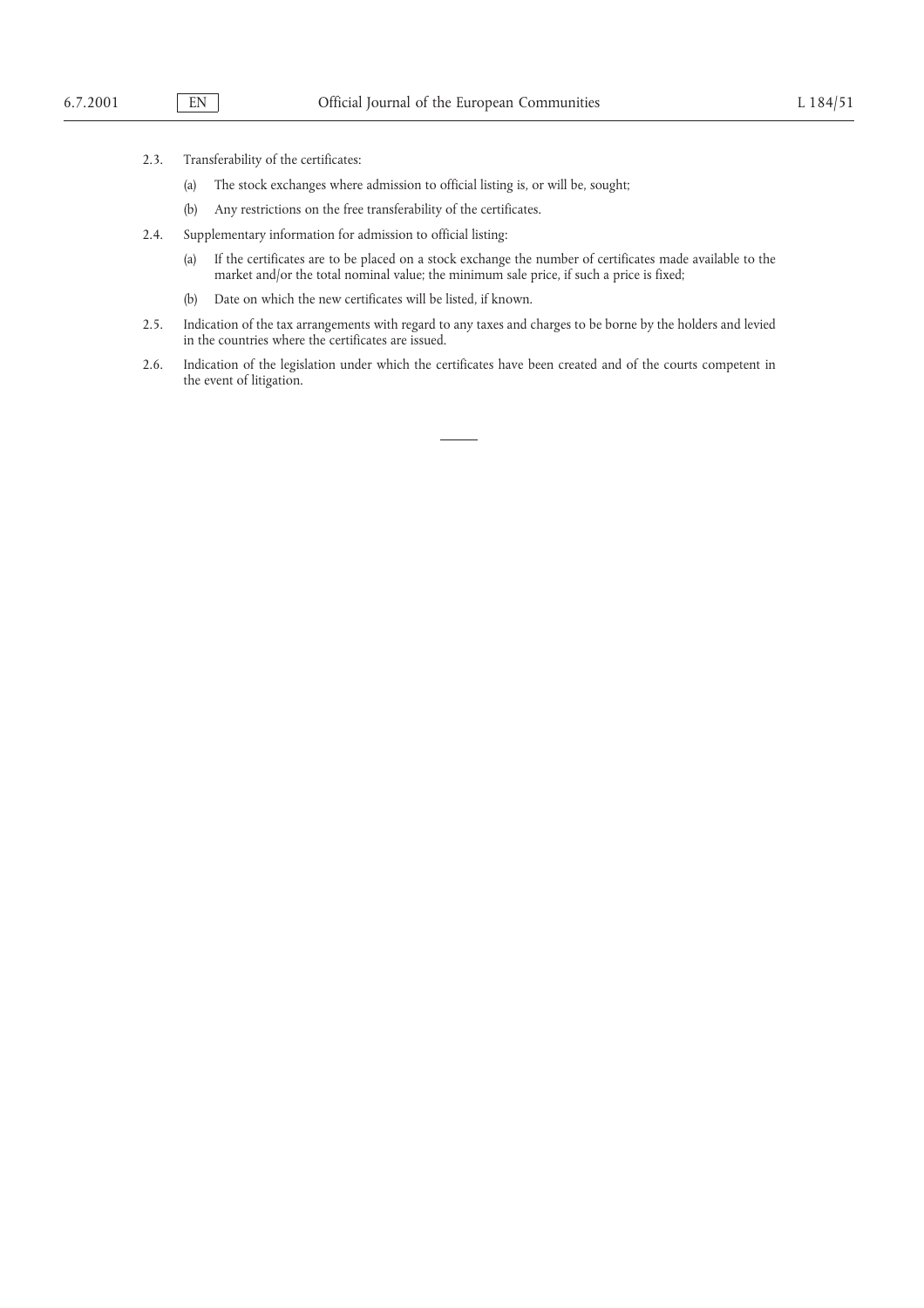### *ANNEX II*

### PART A

### **Repealed Directives and their successive amendments (referred to in Article 111)**

| Council Directive 79/279/EEC                          | [O] L 66, 16.3.1979, p. 21]   |
|-------------------------------------------------------|-------------------------------|
| Council Directive 82/148/EEC                          | (OJ L 62, 5 3.1982, p. 22)    |
| Council Directive 88/627/EEC                          | (OJ L 348, 17.12.1988, p. 62) |
| Council Directive 80/390/EEC                          | (OJ L 100, 17.4.1980, p. 1)   |
| Council Directive 82/148/EEC                          | (OJ L 62, 5.3.1982, p. 22)    |
| Council Directive 87/345/EEC                          | (OJ L 185, 4.7.1987, p. 81)   |
| Council Directive 90/211/EEC                          | (OJ L 112, 3.5.1990, p. 24)   |
| European Parliament and Council Directive<br>94/18/EC | (OJ L 135, 31.5.1994, p. 1)   |
| Council Directive 82/121/EEC                          | (OJ L 48, 20.2.1982, p. 26)   |
| Council Directive 88/627/EEC                          | (OJ L 348, 17.12.1988, p. 62) |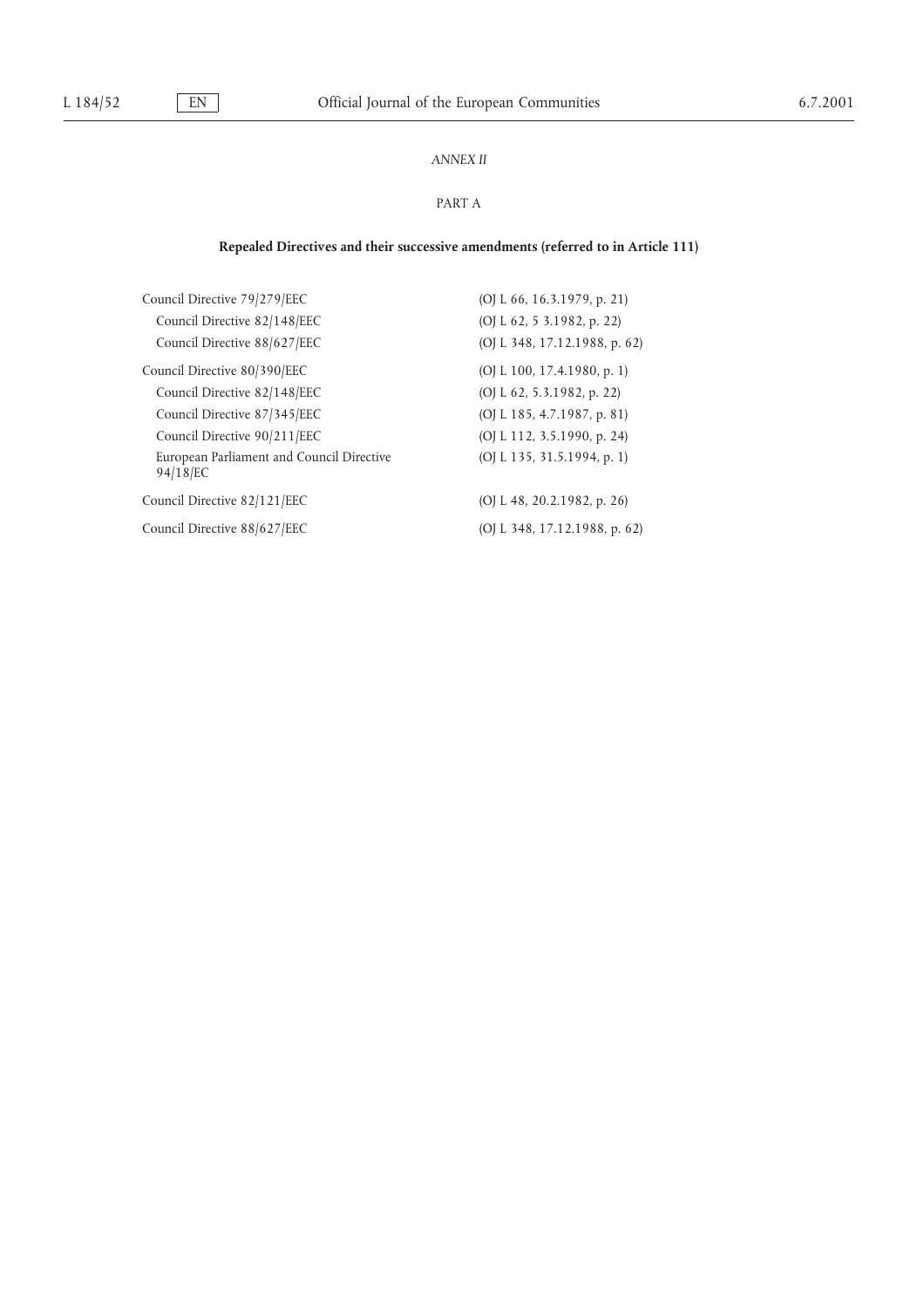### *ANNEX II*

### PART B

### **Time-limits for transposition into national law (referred to in Article 111)**

| Directive  | Time-limit for transposition                                              |
|------------|---------------------------------------------------------------------------|
| 79/279/EEC | 8 March 1981 (1) (2)                                                      |
| 80/390/EEC | 19 September 1982(2)                                                      |
| 82/121/EEC | 30 June $1983(3)$                                                         |
| 82/148/EEC |                                                                           |
| 87/345/EEC | 1 January 1990<br>1 January 1991 for Spain<br>1 January 1992 for Portugal |
| 88/627/EEC | 1 January 1991                                                            |
| 90/211/EEC | 17 April 1991                                                             |
| 94/18/EC   |                                                                           |

<sup>(1) 8.3.1982</sup> for the Member States which introduce simultaneously Directives 79/279/EEC and 80/390/EEC.

<sup>(</sup> 2) 30.6.1983for the Member States which introduce simultaneously Directives 79/279/EEC, 80/390/EEC and 82/121/EEC.

<sup>(3)</sup> Time-limit for application: 30.6.1986.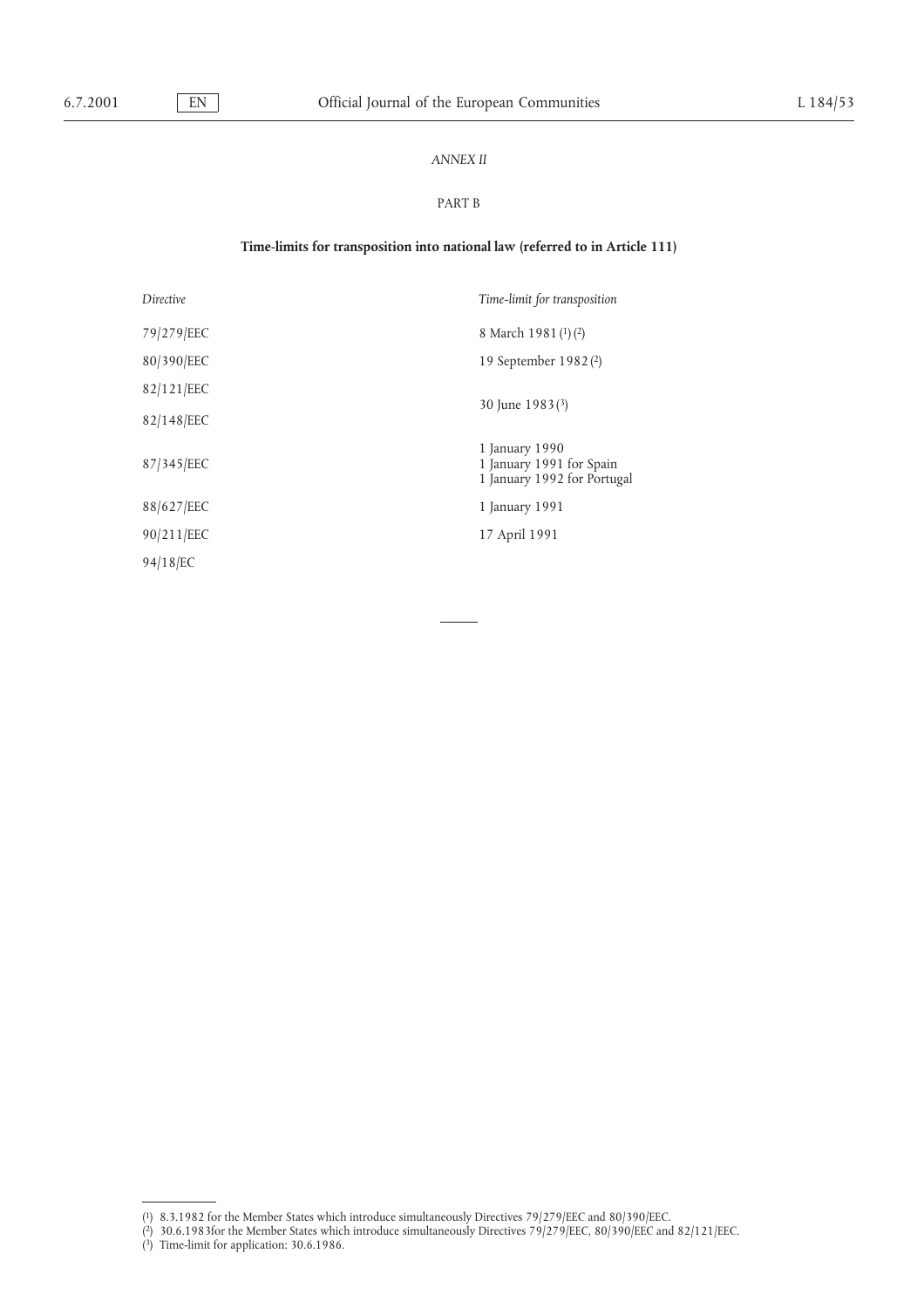### *ANNEX III*

### CORRELATION TABLE

| This Directive                         | Dir. 79/279/EEC                        | Dir. 80/390/EEC                        | Dir. 82/121/EEC                                               | Dir. 88/627/EEC |
|----------------------------------------|----------------------------------------|----------------------------------------|---------------------------------------------------------------|-----------------|
| Article 1(a)                           |                                        | Article 2(c)                           |                                                               |                 |
| Article 1(b), introduc-<br>tory phrase | Article 2(a), introduc-<br>tory phrase | Article 2(a), introduc-<br>tory phrase |                                                               |                 |
| Article $1(b)(i)$ and $(ii)$           | Article 2(a), 1st and<br>2nd indents   | Article 2(a), 1st and<br>2nd indents   |                                                               |                 |
| Article 1(c), introduc-<br>tory phrase |                                        |                                        | Article 1(2), 2nd sub-<br>paragraph, introduc-<br>tory phrase |                 |
| Article 1(c) (i) and (ii)              |                                        |                                        | Article 1(2), 2nd sub-<br>paragraph, 1st and<br>2nd indents   |                 |
| Article 1(d)                           |                                        | Article 2(e)                           |                                                               |                 |
| Article 1(e)                           | Article 2(b)                           | Article 2(b)                           |                                                               |                 |
| Article 1(f)                           |                                        | Article 2(f)                           |                                                               |                 |
| Article $1(g)$                         |                                        | Article 2(d)                           |                                                               |                 |
| Article 1(h)                           |                                        | Article 2(g)                           |                                                               |                 |
| Article $2(1)$                         | Article $1(1)$                         |                                        |                                                               |                 |
| Article 2(2), introduc-<br>tory phrase | Article 1(2), introduc-<br>tory phrase |                                        |                                                               |                 |
| Article $2(2)(a)$ and $(b)$            | Article 1(2), 1st and<br>2nd indents   |                                        |                                                               |                 |
| Article $3(1)$                         |                                        | Article 1(1)                           |                                                               |                 |
| Article 3(2), introduc-<br>tory phrase |                                        | Article 1(2), introduc-<br>tory phrase |                                                               |                 |
| Article $3(2)$ (a) and (b)             |                                        | Article 1(2), 1st and<br>2nd indents   |                                                               |                 |
| Article 4(1)                           |                                        |                                        | Article 1(1)                                                  |                 |
| Article 4(2)                           |                                        |                                        | Article 1(2), first sub-<br>paragraph                         |                 |
| Article 4(3)                           |                                        |                                        | Article 1(3)                                                  |                 |
| Article $5(a)$ and $(b)$               | Article 3, first and<br>second indents |                                        |                                                               |                 |
| Article 6                              | Article 4                              |                                        |                                                               |                 |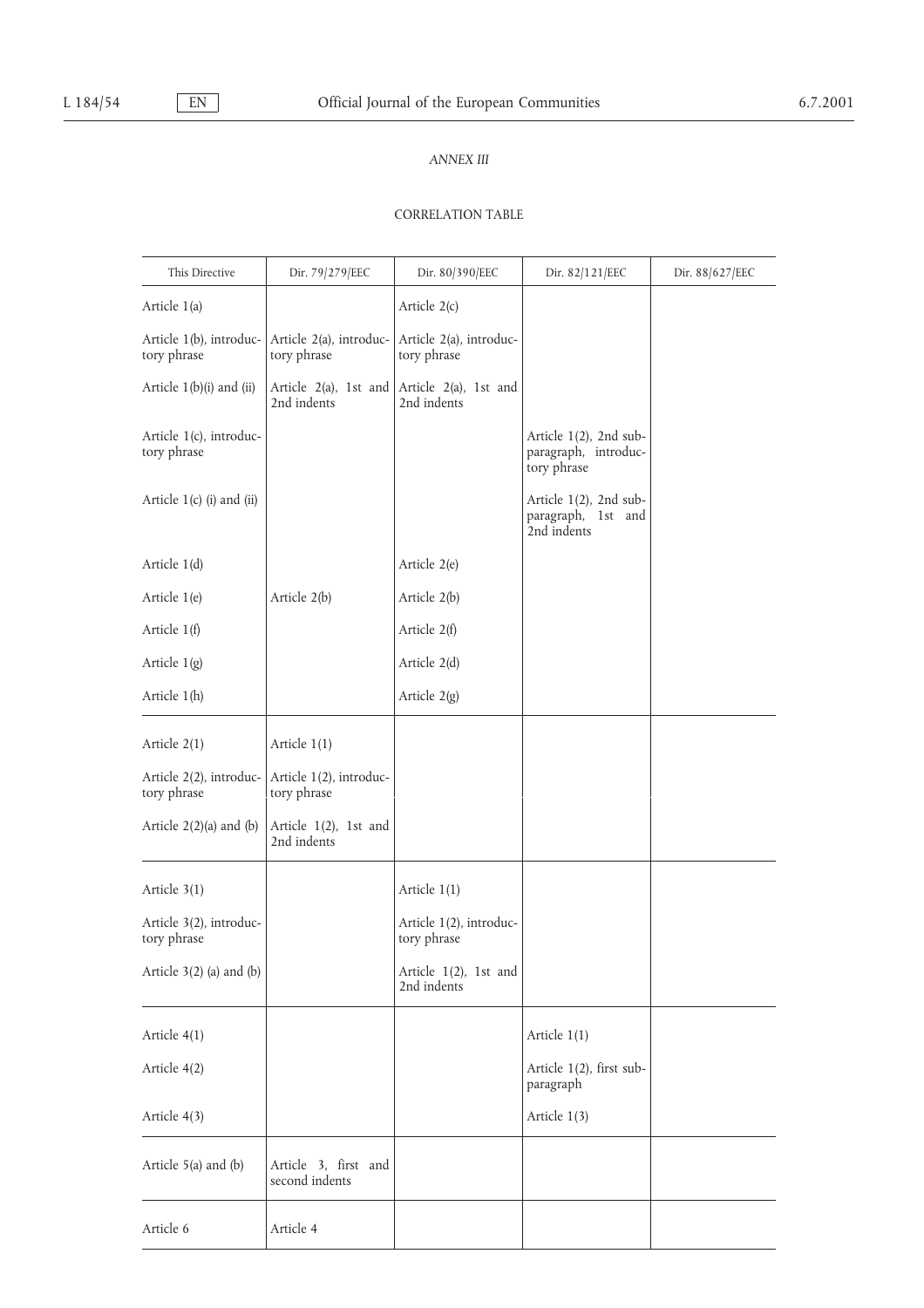| This Directive                             | Dir. 79/279/EEC | Dir. 80/390/EEC                              | Dir. 82/121/EEC | Dir. 88/627/EEC |
|--------------------------------------------|-----------------|----------------------------------------------|-----------------|-----------------|
| Article 7                                  | Article 6       |                                              |                 |                 |
| Article 8                                  | Article 5       |                                              |                 |                 |
| Article 9                                  | Article 7       |                                              |                 |                 |
| Article 10                                 | Article 8       |                                              |                 |                 |
| Article 11(1)                              | Article 9(1)    |                                              |                 |                 |
| Article 11(2)                              | Article 9(3)    |                                              |                 |                 |
| Article 12                                 | Article 10      |                                              |                 |                 |
| Article 13(1)                              | Article 18(2)   |                                              |                 |                 |
| Article 13(2)                              | Article 18(3)   |                                              |                 |                 |
| Article 14                                 | Article 11      |                                              |                 |                 |
| Article 15                                 | Article 16      |                                              |                 |                 |
| Article 16                                 | Article 13      |                                              |                 |                 |
| Article 17                                 | Article 12      |                                              |                 |                 |
| Article 18                                 | Article 14      |                                              |                 |                 |
| Article 19                                 | Article 15      |                                              |                 |                 |
| Article 20                                 |                 | Article 3                                    |                 |                 |
| Article 21                                 |                 | Article 4                                    |                 |                 |
| Article 22                                 |                 | Article 5                                    |                 |                 |
| Article 23, introduc-<br>tory phrase       |                 | Article 6, introduc-<br>tory phrase          |                 |                 |
| Article $23(1)$ and $(2)$                  |                 | Article $6(1)$ and $(2)$                     |                 |                 |
| Article $23(3)(a)$                         |                 | Article $6(3)(a)$                            |                 |                 |
| Article 23(3)(b), intro-<br>ductory phrase |                 | Article $6(3)(b)$ , intro-<br>ductory phrase |                 |                 |
| Article 23(3)(b) (i)                       |                 | Article $6(3)(b)$ ,<br>1st<br>indent         |                 |                 |
| Article 23(3)(b) (ii)                      |                 | Article $6(3)(b)$ , 2nd<br>indent            |                 |                 |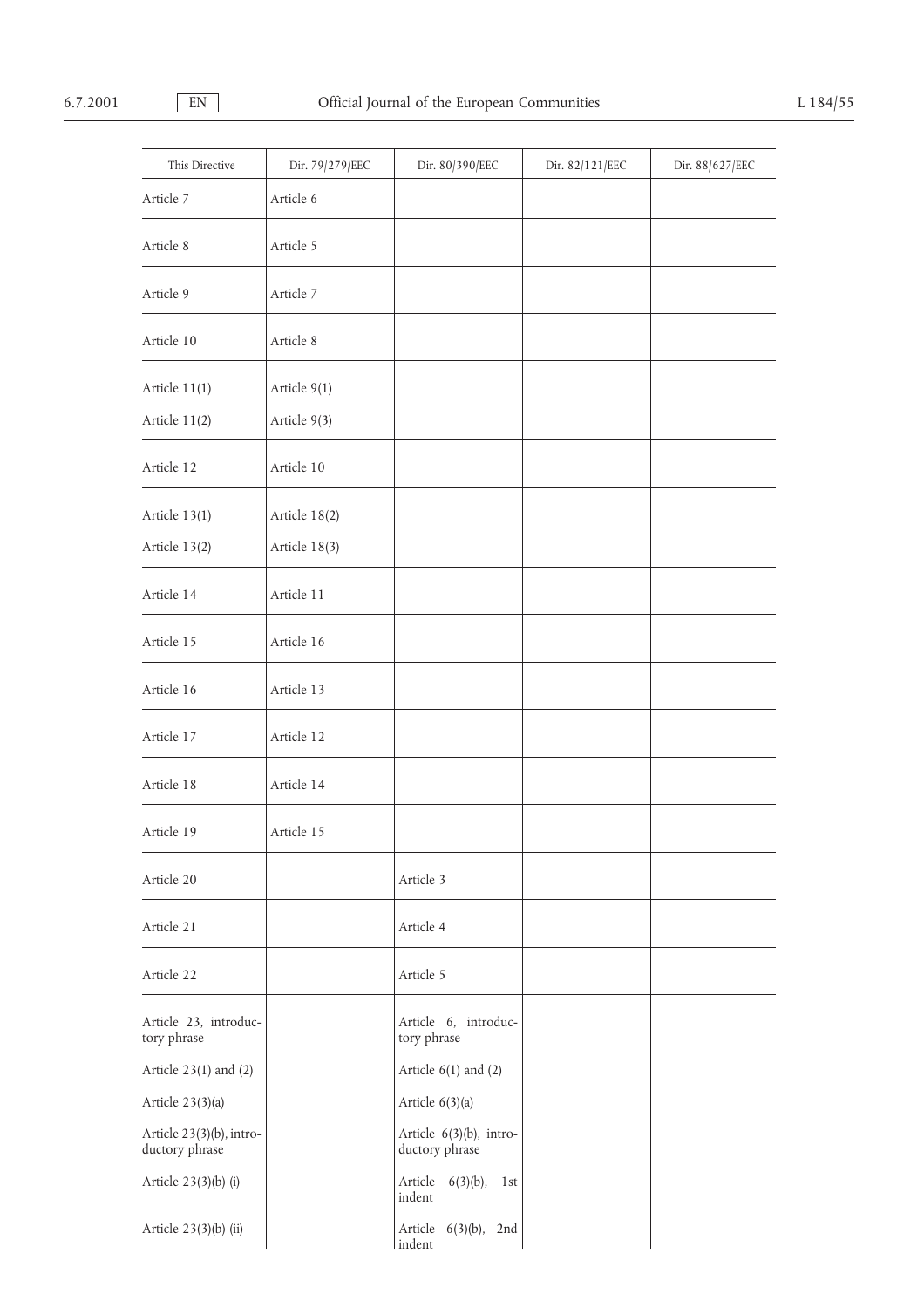| This Directive                                                                 | Dir. 79/279/EEC | Dir. 80/390/EEC                                                  | Dir. 82/121/EEC | Dir. 88/627/EEC |
|--------------------------------------------------------------------------------|-----------------|------------------------------------------------------------------|-----------------|-----------------|
| Article $23(3)(c)$ , intro-<br>ductory phrase                                  |                 | Article $6(3)(c)$ , intro-<br>ductory phrase                     |                 |                 |
| Article 23(3)(c) (i)                                                           |                 | Article<br>$6(3)(c)$ , 1st<br>indent                             |                 |                 |
| Article $23(3)(c)$ (ii)                                                        |                 | Article $6(3)(c)$ , 2nd<br>indent                                |                 |                 |
| Article 23(3)(c) (ii),<br>1st indent                                           |                 | Article $6(3)(c)$ , 2nd<br>indent (i)                            |                 |                 |
| Article $23(3)(c)$<br>(ii),<br>2nd indent                                      |                 | Article $6(3)(c)$ , 2nd<br>indent (ii)                           |                 |                 |
| Article $23(3)(c)$ (iii)                                                       |                 | Article $6(3)(c)$ , 3rd<br>indent                                |                 |                 |
| Article $23(3)(d)$ to $(g)$                                                    |                 | Article $6(3)(d)$ to $(g)$                                       |                 |                 |
| Article $23(4)$ and $(5)$                                                      |                 | Article $6(4)$ and $(5)$                                         |                 |                 |
| Article 24                                                                     |                 | Article 7                                                        |                 |                 |
| Article 25(1), 1st sub-<br>paragraph, introduc-<br>tory phrase                 |                 | Article 8(1), 1st sub-<br>paragraph, introduc-<br>tory phrase    |                 |                 |
| Article 25(1), 1st sub-<br>paragraph, (a) to (g)                               |                 | Article 8(1), 1st sub-<br>paragraph, 1st to 7th<br>indents       |                 |                 |
| Article $25(1)$ ,<br>2 <sub>nd</sub><br>subparagraph, intro-<br>ductory phrase |                 | Article $8(1)$ , 2nd sub-<br>paragraph, introduc-<br>tory phrase |                 |                 |
| Article $25(1)$ ,<br>2nd<br>subparagraph, (a) and<br>(b)                       |                 | Article 8(1), 2nd sub-<br>paragraph, 1st and<br>2nd indents      |                 |                 |
| Article 25(2), intro-<br>ductory phrase                                        |                 | Article 8(2), introduc-<br>tory phrase                           |                 |                 |
| Article $25(2)(a)$ to $(d)$                                                    |                 | Article $8(2)$ , 1st to 4th<br>indents                           |                 |                 |
| Article $25(3)$ and $(4)$                                                      |                 | Article $8(3)$ and $(4)$                                         |                 |                 |
| Article 26(1), intro-<br>ductory phrase                                        |                 | Article 9(1), introduc-<br>tory phrase                           |                 |                 |
| Article $26(1)(a)$ to $(g)$                                                    |                 | Article $9(1)$ , 1st to 7th<br>indents                           |                 |                 |
| Article $26(2)$ and $(3)$                                                      |                 | Article $9(2)$ and $(3)$                                         |                 |                 |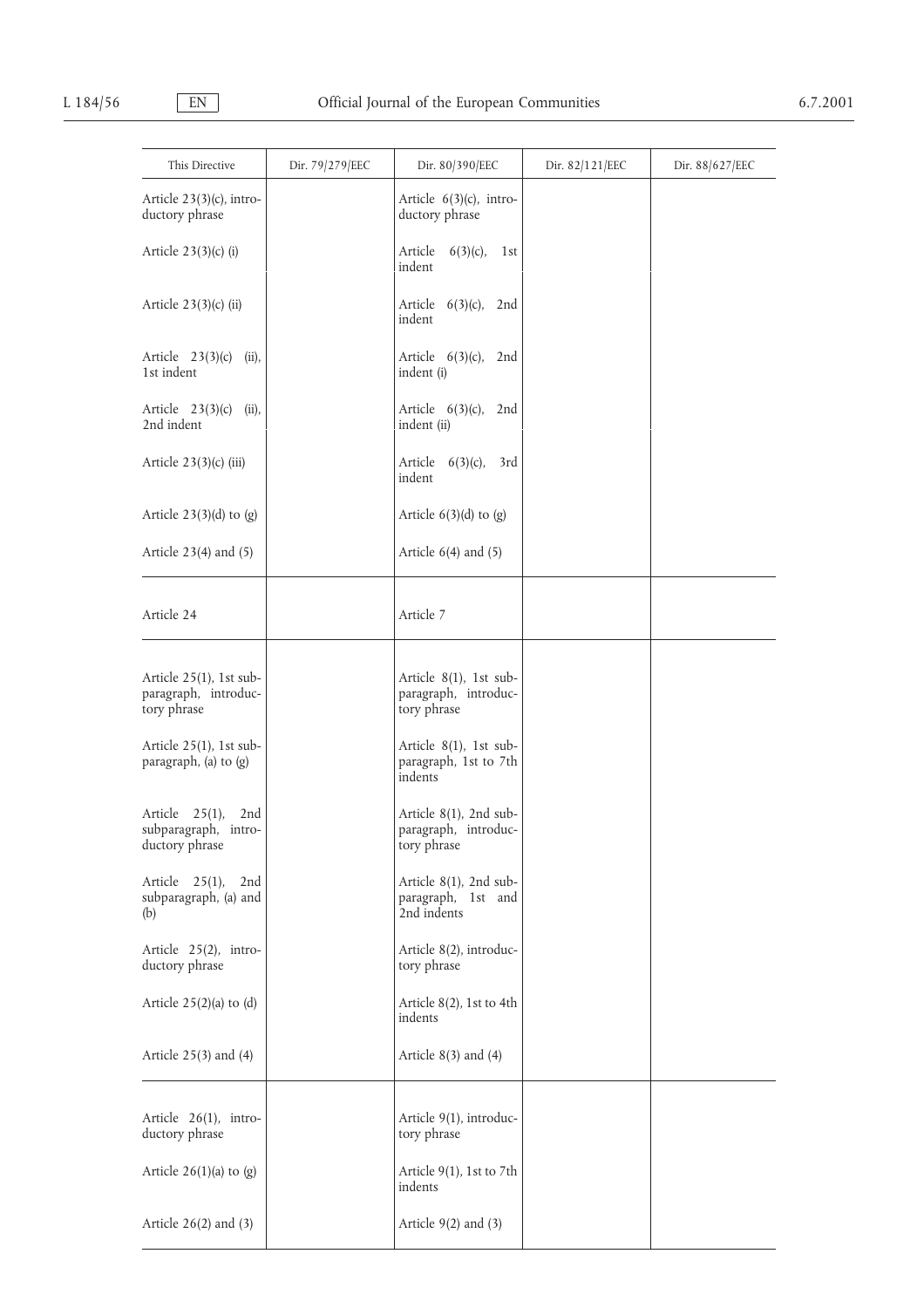| This Directive                                                    | Dir. 79/279/EEC | Dir. 80/390/EEC                                                      | Dir. 82/121/EEC | Dir. 88/627/EEC |
|-------------------------------------------------------------------|-----------------|----------------------------------------------------------------------|-----------------|-----------------|
| Article 27                                                        |                 | Article 10                                                           |                 |                 |
| Article 28(1), intro-<br>ductory phrase<br>Article 28(1)(a) and   |                 | Article 11(1), intro-<br>ductory phrase<br>Article $11(1)$ , 1st and |                 |                 |
| (b)                                                               |                 | 2nd indents                                                          |                 |                 |
| Article 28(2)                                                     |                 | Article $11(2)$                                                      |                 |                 |
| Article 28(3) intro-<br>ductory phrase                            |                 | Article 11(3) intro-<br>ductory phrase                               |                 |                 |
| Article $28(3)(a)$ , (b)<br>and $(c)$                             |                 | Article 11(3) 1st, 2nd<br>and 3rd indent                             |                 |                 |
| Article 29 introduc-<br>tory phrase                               |                 | Article 12 introduc-<br>tory phrase                                  |                 |                 |
| Article $29(a)$ and $(b)$                                         |                 | Article 12 1st and<br>2nd indents                                    |                 |                 |
| Article $30(1)$ , 1st sub-<br>paragraph, introduc-<br>tory phrase |                 | Article 13(1), 1st sub-<br>paragraph, introduc-<br>tory phrase       |                 |                 |
| Article $30(1)$ , 1st sub-<br>paragraph, (a) and (b)              |                 | Article $13(1)$ , 1st sub-<br>paragraph, 1st and<br>2nd indents      |                 |                 |
| Article $30(1)$ ,<br>2nd<br>subparagraph                          |                 | Article $13(1)$ ,<br>2 <sub>nd</sub><br>subparagraph                 |                 |                 |
| Article $30(2)$ , intro-<br>ductory phrase                        |                 | Article 13(2), intro-<br>ductory phrase                              |                 |                 |
| Article $30(2)$ (a) and<br>(b)                                    |                 | Article 13(2), 1st and<br>2nd indents                                |                 |                 |
| Article $30(3)$ and $(4)$                                         |                 | Article $13(3)$ and $(4)$                                            |                 |                 |
| Article 31(1), intro-<br>ductory phrase                           |                 | Article 14(1), intro-<br>ductory phrase                              |                 |                 |
| Article $31(1)(a)$ to $(d)$                                       |                 | Article $14(1)$ , 1st to<br>4th indents                              |                 |                 |
| Article $31(2)$ , 1st sub-<br>paragraph (a) to (d)                |                 | Article $14(2)$ , 1st to<br>4th indents                              |                 |                 |
| Article $31(2)$ ,<br>2nd<br>subparagraph                          |                 | Article $14(2)$ ,<br>2nd<br>subparagraph                             |                 |                 |
| Article 32                                                        |                 | Article 15                                                           |                 |                 |
| Article $33(1)$                                                   |                 | Article 16(1)                                                        |                 |                 |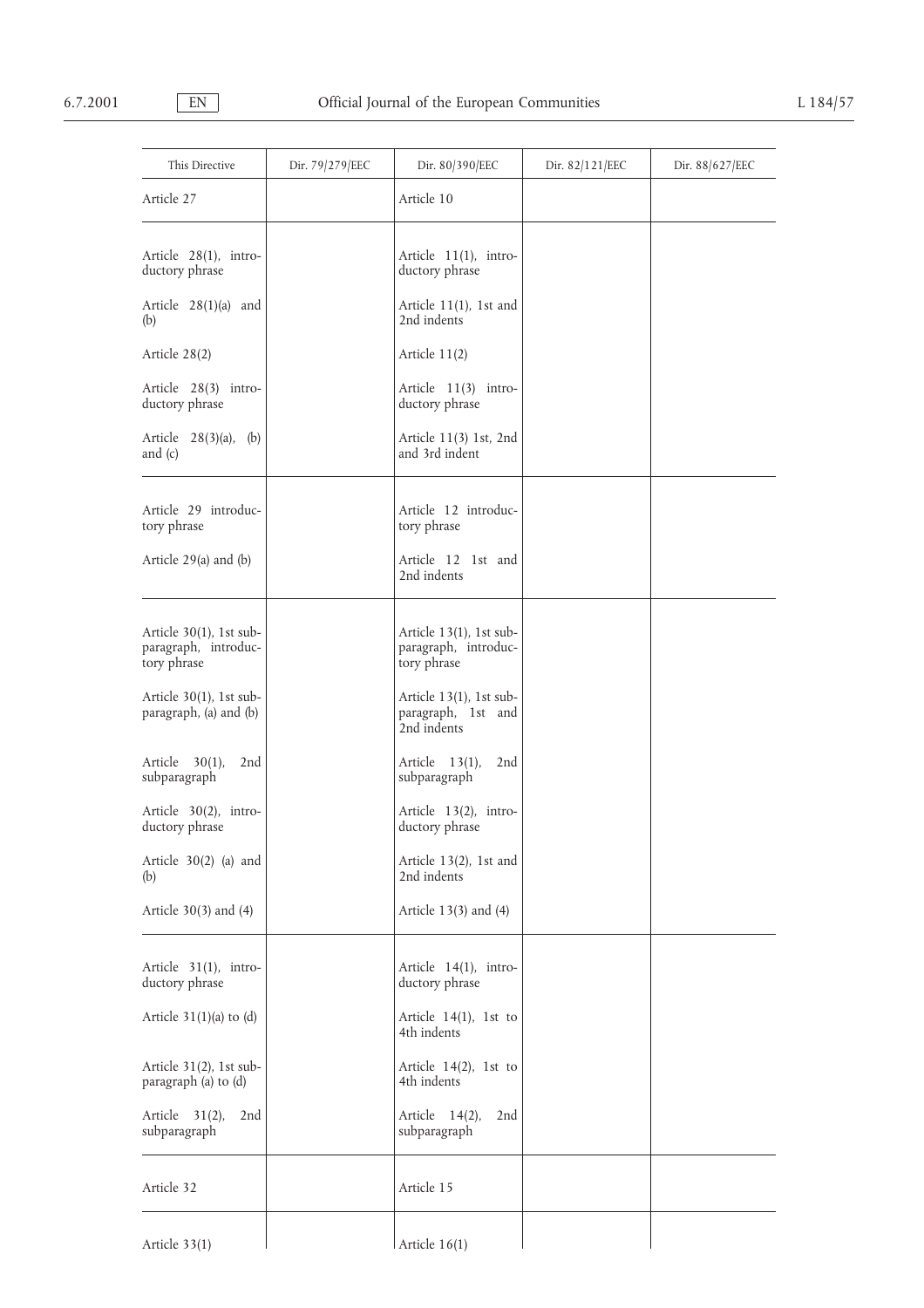| This Directive                          | Dir. 79/279/EEC                    | Dir. 80/390/EEC                                 | Dir. 82/121/EEC | Dir. 88/627/EEC |
|-----------------------------------------|------------------------------------|-------------------------------------------------|-----------------|-----------------|
| Article 33(2), intro-<br>ductory phrase |                                    | Article 16(2), intro-<br>ductory phrase         |                 |                 |
| Article $33(2)(a)$ , (b)<br>and $(c)$   |                                    | Article 16(2), 1st, 2nd<br>and 3rd indents      |                 |                 |
| Article 33(3)                           |                                    | Article $16(3)$                                 |                 |                 |
| Article 34                              |                                    | Article 17                                      |                 |                 |
| Article 35                              |                                    | Article $18(2)$ and $(3)$ ,<br>1st subparagraph |                 |                 |
| Article 36                              |                                    | Article 19                                      |                 |                 |
| Article 37                              |                                    | Article 24                                      |                 |                 |
| Article 38                              |                                    | Article 24a                                     |                 |                 |
| Article 39                              |                                    | Article 24b                                     |                 |                 |
| Article 40                              |                                    | Articles $24(c)$ (2) and<br>(3)                 |                 |                 |
| Article 41                              |                                    | Article 25a                                     |                 |                 |
| Article 42                              | Annex - Schedule A<br>$(I)$ $(1)$  |                                                 |                 |                 |
| Article 43                              | Annex - Schedule A<br>$(I)$ $(2)$  |                                                 |                 |                 |
| Article 44                              | Annex - Schedule A<br>$(I)$ $(3)$  |                                                 |                 |                 |
| Article 45                              | Annex — Schedule A<br>$(II)$ $(1)$ |                                                 |                 |                 |
| Article 46                              | Annex — Schedule A<br>$(II)$ $(2)$ |                                                 |                 |                 |
| Article 47                              | Annex - Schedule A<br>$(II)$ $(3)$ |                                                 |                 |                 |
| Article 48                              | Annex — Schedule A<br>$(II)$ $(4)$ |                                                 |                 |                 |
| Article 49                              | Annex - Schedule A<br>$(II)$ $(5)$ |                                                 |                 |                 |
| Article 50                              | Annex - Schedule A<br>$(II)$ $(6)$ |                                                 |                 |                 |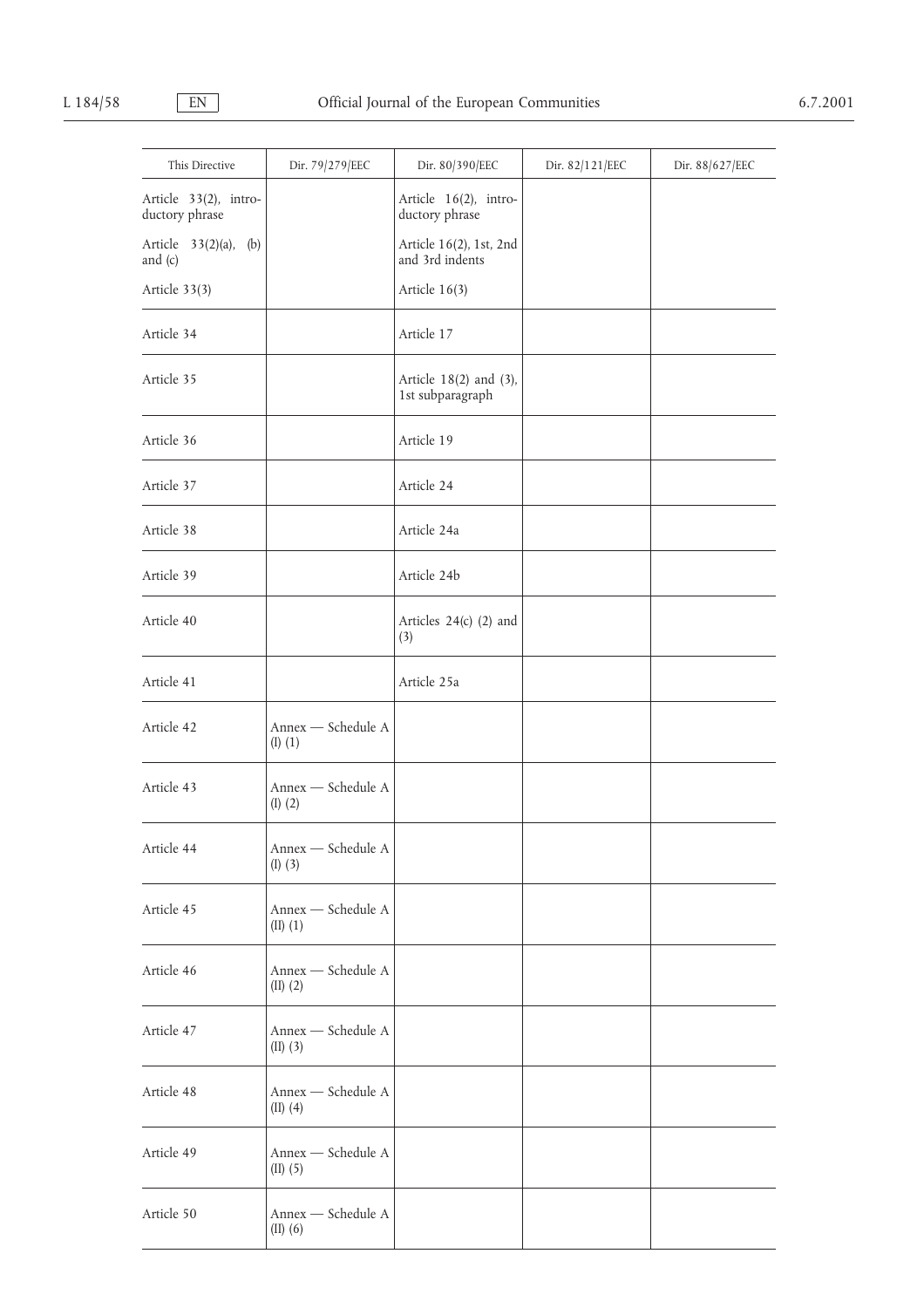| This Directive                           | Dir. 79/279/EEC                                            | Dir. 80/390/EEC | Dir. 82/121/EEC | Dir. 88/627/EEC |
|------------------------------------------|------------------------------------------------------------|-----------------|-----------------|-----------------|
| Article 51                               | Annex - Schedule A<br>$(II)$ $(7)$                         |                 |                 |                 |
| Article 52                               | Annex - Schedule B<br>$(A)$ (I)                            |                 |                 |                 |
| Article 53                               | Annex - Schedule B<br>$(A)$ (II) $(1)$                     |                 |                 |                 |
| Article 54                               | Annex - Schedule B<br>$(A)$ (II) $(2)$                     |                 |                 |                 |
| Article 55                               | Annex - Schedule B<br>$(A)$ (II) $(3)$                     |                 |                 |                 |
| Article 56                               | Annex - Schedule B<br>$(A)$ (II) $(4)$                     |                 |                 |                 |
| Article 57                               | Annex - Schedule B<br>$(A)$ (II) (5)                       |                 |                 |                 |
| Article 58                               | Annex - Schedule B<br>$(A)$ (III) $(1)$                    |                 |                 |                 |
| Article 59                               | Annex - Schedule B<br>$(A)$ (III) $(2)$                    |                 |                 |                 |
| Article 60                               | Annex - Schedule B<br>$(B)$ $(1)$                          |                 |                 |                 |
| Article 61                               | Annex - Schedule B<br>$(B)$ $(2)$                          |                 |                 |                 |
| Article 62                               | Annex - Schedule B<br>$(B)$ $(3)$                          |                 |                 |                 |
| Article 63                               | Annex — Schedule B<br>$(B)$ $(4)$                          |                 |                 |                 |
| Article 64                               | Annex - Schedule C<br>(1)                                  |                 |                 |                 |
| Article $65(1)$                          | Annex - Schedule C<br>$(2)$ (a)                            |                 |                 |                 |
| Article 65(2) intro-<br>ductory phrase   | Annex - Schedule C<br>(2) (b), introductory<br>phrase      |                 |                 |                 |
| Article $65(2)(a)$ ,<br>(b)<br>and $(c)$ | Annex — Schedule C<br>(2) (b), 1st, 2nd and<br>3rd indents |                 |                 |                 |
| Article 66                               | Annex - Schedule C<br>(3)                                  |                 |                 |                 |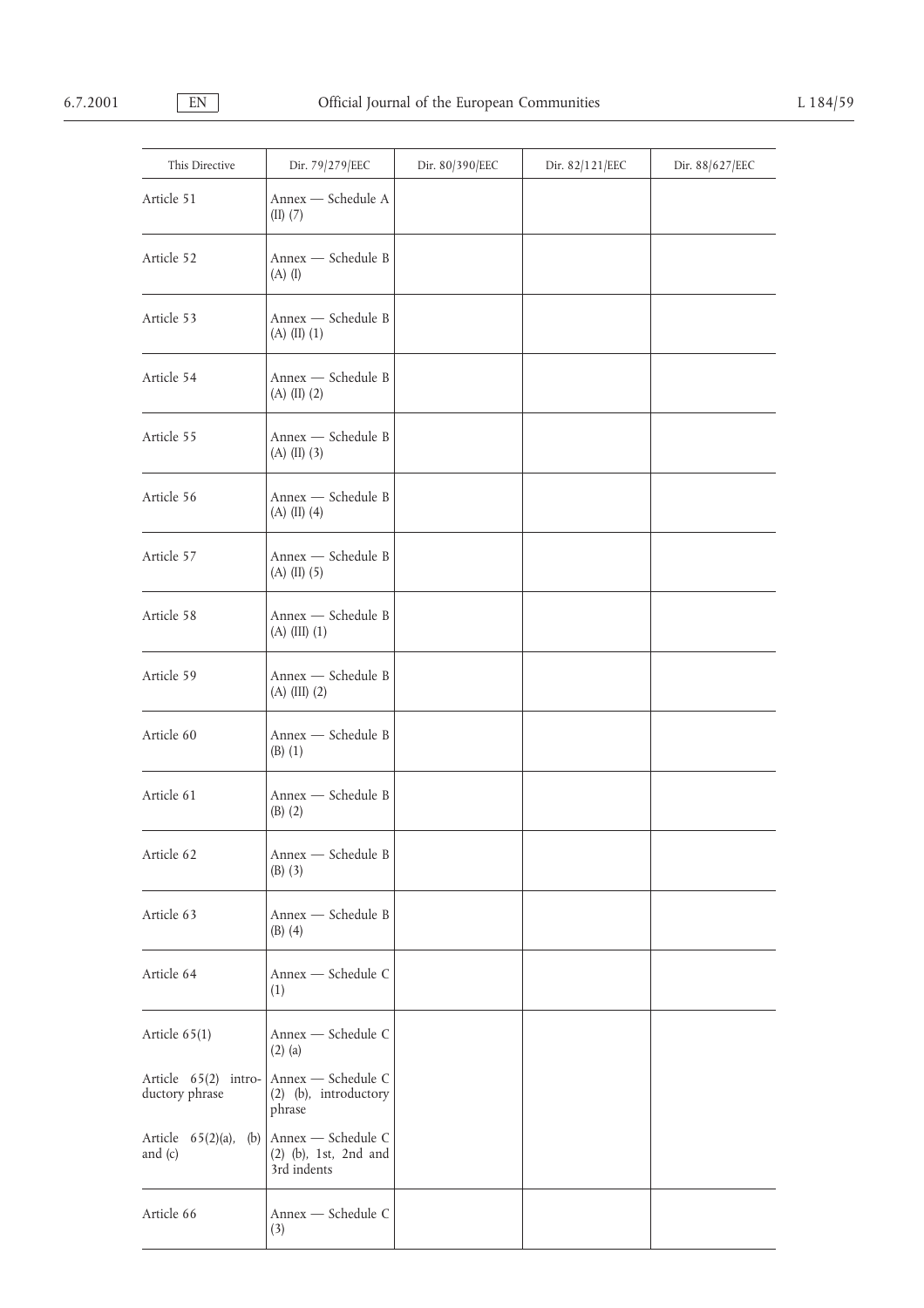| This Directive                                                 | Dir. 79/279/EEC                                                                | Dir. 80/390/EEC | Dir. 82/121/EEC                                               | Dir. 88/627/EEC |
|----------------------------------------------------------------|--------------------------------------------------------------------------------|-----------------|---------------------------------------------------------------|-----------------|
| Article 67                                                     | Annex — Schedule C<br>(4)                                                      |                 |                                                               |                 |
| Article 68                                                     | Annex - Schedule C<br>$(5)(a)$ , $(b)$ and $(c)$                               |                 |                                                               |                 |
| Article 69                                                     | Annex — Schedule C<br>(6)                                                      |                 |                                                               |                 |
| Article 70                                                     |                                                                                |                 | Article 2                                                     |                 |
| Article 71                                                     |                                                                                |                 | Article 3                                                     |                 |
| Article 72                                                     |                                                                                |                 | Article 4                                                     |                 |
| Article 73(1)                                                  |                                                                                |                 | Article 5(1)                                                  |                 |
| Article 73(2), 1st sub-<br>paragraph, introduc-<br>tory phrase |                                                                                |                 | Article 5(2), 1st sub-<br>paragraph, introduc-<br>tory phrase |                 |
| Article 73(2), 1st sub-<br>paragraph (a) and (b)               |                                                                                |                 | Article 5(2), 1st sub-<br>paragraph, 1st and<br>2nd indents   |                 |
| Article 73(2),<br>2 <sub>nd</sub><br>subparagraph              |                                                                                |                 | Article 5(2), 2nd sub-<br>paragraph                           |                 |
| Article 73(3) to (7)                                           |                                                                                |                 | Article $5(3)$ to $(7)$                                       |                 |
| Article 74                                                     |                                                                                |                 | Article 6                                                     |                 |
| Article 75                                                     |                                                                                |                 | Article 8                                                     |                 |
| Article 76                                                     |                                                                                |                 | Article $9(3)$ to $(6)$                                       |                 |
| Article 77                                                     |                                                                                |                 | Article $10(2)$                                               |                 |
| Article 78(1)                                                  | Annex - Schedule D<br>$(A)$ $(1)$ $(a)$                                        |                 |                                                               |                 |
| Article 78(2) intro-<br>ductory phrase                         | Annex - Schedule D<br>$(A)$ $(1)$ $(b)$ , introduc-<br>tory phrase             |                 |                                                               |                 |
| (b)                                                            | Article 78(2)(a) and Annex - Schedule D<br>(A) (1) (b), 1st and<br>2nd indents |                 |                                                               |                 |
| Article 79                                                     | Annex - Schedule D<br>$(A)$ $(2)$                                              |                 |                                                               |                 |
| Article 80                                                     | Annex - Schedule D<br>$(A)$ $(3)$                                              |                 |                                                               |                 |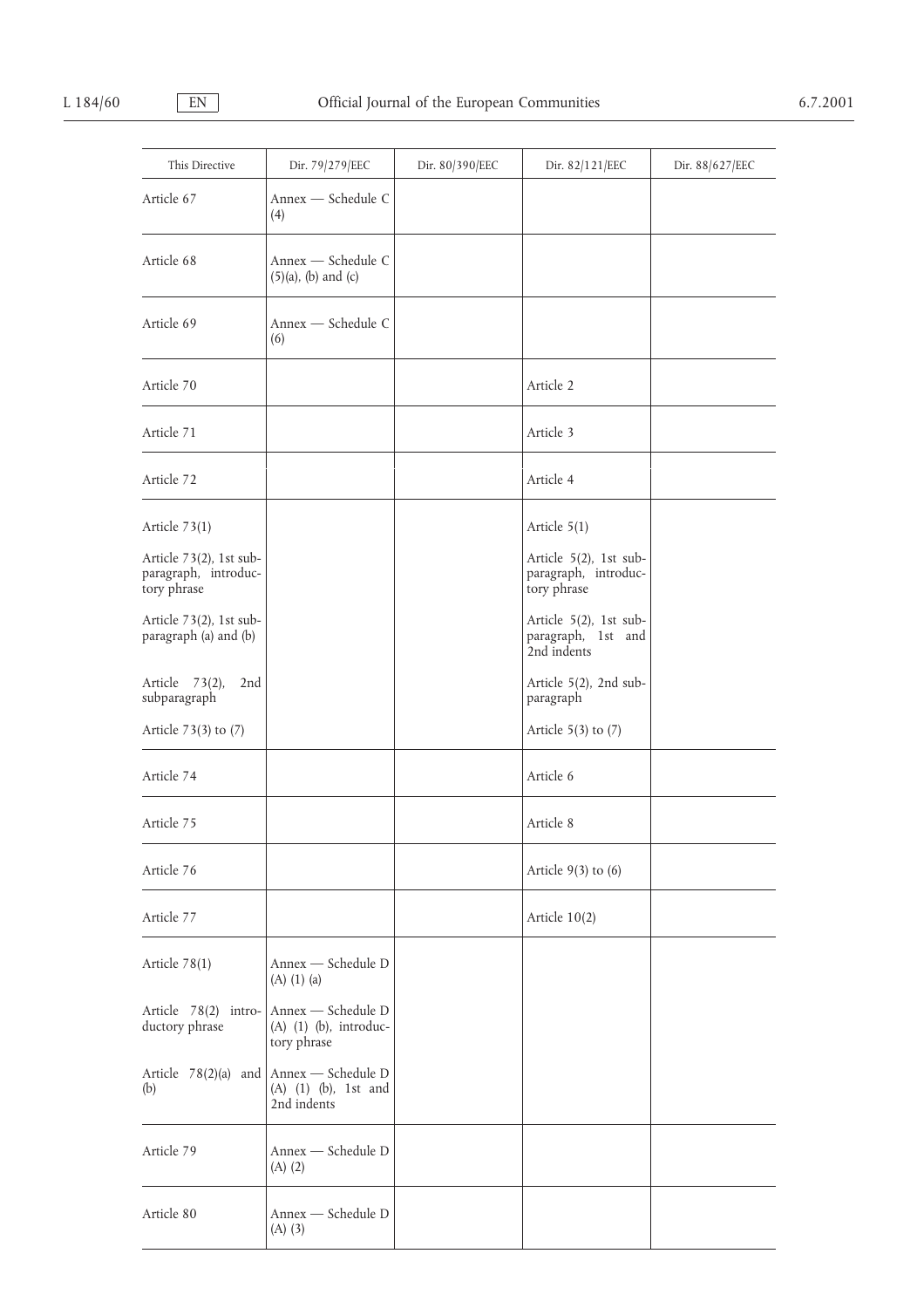| This Directive                                                 | Dir. 79/279/EEC                                             | Dir. 80/390/EEC | Dir. 82/121/EEC | Dir. 88/627/EEC                                                |
|----------------------------------------------------------------|-------------------------------------------------------------|-----------------|-----------------|----------------------------------------------------------------|
| Article 81                                                     | Annex — Schedule D<br>$(A)$ $(4)$                           |                 |                 |                                                                |
| Article 82                                                     | Annex - Schedule D<br>$(A)$ $(5)$                           |                 |                 |                                                                |
| Article 83(1)                                                  | Annex — Schedule D<br>$(B)$ $(1)$ $(a)$                     |                 |                 |                                                                |
| Article $83(2)$ , intro-<br>ductory phrase                     | Annex — Schedule D<br>(B) (1) (b), introduc-<br>tory phrase |                 |                 |                                                                |
| Article $83(2)(a)$ and<br>(b)                                  | Annex - Schedule D<br>(B) (1) (b), 1st and 2nd<br>indents   |                 |                 |                                                                |
| Article 84                                                     | Annex - Schedule D<br>$(B)$ $(2)$                           |                 |                 |                                                                |
| Article 85                                                     |                                                             |                 |                 | Article<br>1(1),<br>(2)<br>and $(3)$                           |
| Article 86                                                     |                                                             |                 |                 | Article 2                                                      |
| Article 87                                                     |                                                             |                 |                 | Article 8                                                      |
| Article 88                                                     |                                                             |                 |                 | Article 3                                                      |
| Article 89(1), 1st sub-<br>paragraph, introduc-<br>tory phrase |                                                             |                 |                 | Article 4(1), 1st sub-<br>paragraph, introduc-<br>tory phrase  |
| Article 89(1), 1st sub-<br>paragraph (a) and (b)               |                                                             |                 |                 | Article $4(1)$ , 1st sub-<br>paragraph, 1st and<br>2nd indents |
| Article 89(1), 2nd and<br>3rd subparagraphs                    |                                                             |                 |                 | Article 4(1), 2nd and<br>3rd subparagraphs                     |
| Article 89(2)                                                  |                                                             |                 |                 | Article 4(2)                                                   |
| Article 90                                                     |                                                             |                 |                 | Article 5                                                      |
| Article 91                                                     |                                                             |                 |                 | Article 10(1)                                                  |
| Article 92, 1st sub-<br>paragraph, introduc-<br>tory phrase    |                                                             |                 |                 | Article 7, 1st subpara-<br>graph,<br>introductory<br>phrase    |
| Article 92, 1st sub-<br>paragraph (a) and (h)                  |                                                             |                 |                 | Article 7, 1st subpara-<br>graph, 1st to 8th<br>indents        |
| Article 92, 2nd sub-<br>paragraph                              |                                                             |                 |                 | Article 7, 2nd subpar-<br>agraph                               |
| Article 93                                                     |                                                             |                 |                 | Article 6                                                      |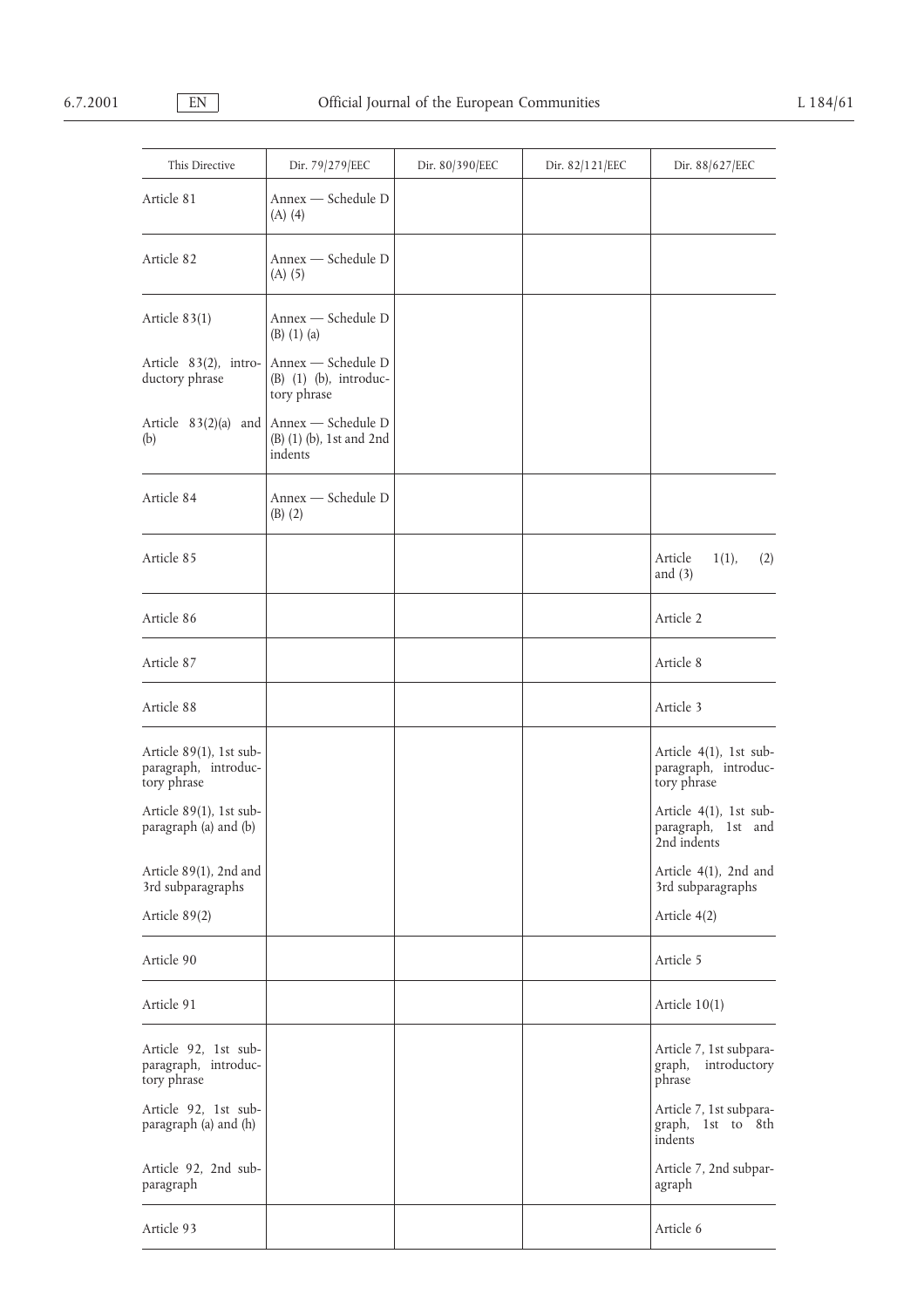| This Directive                            | Dir. 79/279/EEC                      | Dir. 80/390/EEC                            | Dir. 82/121/EEC          | Dir. 88/627/EEC                          |
|-------------------------------------------|--------------------------------------|--------------------------------------------|--------------------------|------------------------------------------|
| Article 94                                |                                      |                                            |                          | Article 9                                |
| Article 95                                |                                      |                                            |                          | Article 11                               |
| Article 96                                |                                      |                                            |                          | Article 13                               |
| Article 97                                |                                      |                                            |                          | Article 15                               |
| Article 98(1), intro-<br>ductory phrase   |                                      | Article 20(1), intro-<br>ductory phrase    |                          |                                          |
| Article $98(1)(a)$ and<br>(b)             |                                      | Article 20(1), 1st and<br>2nd indents      |                          |                                          |
| Article 98(2)                             |                                      | Article $20(2)$                            |                          |                                          |
| Article 99(1)                             |                                      | Article $21(1)$                            |                          |                                          |
| Article 99(2), intro-<br>ductory phrase   |                                      | Article 21(2), intro-<br>ductory phrase    |                          |                                          |
| Article 99(2)(a) and<br>(b)               |                                      | Article $21(2)$ , 1st and<br>2nd indents   |                          |                                          |
| Article $99(3)$                           |                                      | Article 21(3)                              |                          |                                          |
| Article 100                               |                                      | Article 23                                 |                          |                                          |
| Article 101                               |                                      | Article 22                                 |                          |                                          |
| Article $102(1)$ ,<br>1st<br>subparagraph | Article $17(1)$ , 1st sen-<br>tence  |                                            |                          | Article $10(2)$ , 1st sub-<br>paragraph  |
| Article 102(1),<br>2nd<br>subparagraph    | Article $17(1)$ ,<br>2nd<br>sentence |                                            |                          |                                          |
| Article 102(2)                            |                                      |                                            | Article $7(1)$ and $(3)$ |                                          |
| Article 103                               | Article 17(2)                        |                                            | Article 7(2)             | Article $10(2)$ ,<br>2nd<br>subparagraph |
| Article 104                               |                                      | Article 6a                                 |                          |                                          |
| Article 105(1) and (2)                    | Article $9(1)$ and $(2)$             | Article 18(1) and (3),<br>2nd subparagraph | Article $9(1)$ and $(2)$ | Article $12(1)$ and $(2)$                |
| Article 105(3)                            |                                      | Article 18(4)                              | Article 9(7)             |                                          |
| Article 106                               | Article 18(1)                        | Article 24c(1)                             | Article $10(1)$          | Article 12(3)                            |
| Article $107(1)$ and $(2)$                | Article 19                           | Article $25(1)$ and $(2)$                  |                          | Article $14(1)$ and $(2)$                |
| Article $107(3)$<br>1st<br>subparagraph   |                                      | Article 25(3)                              |                          |                                          |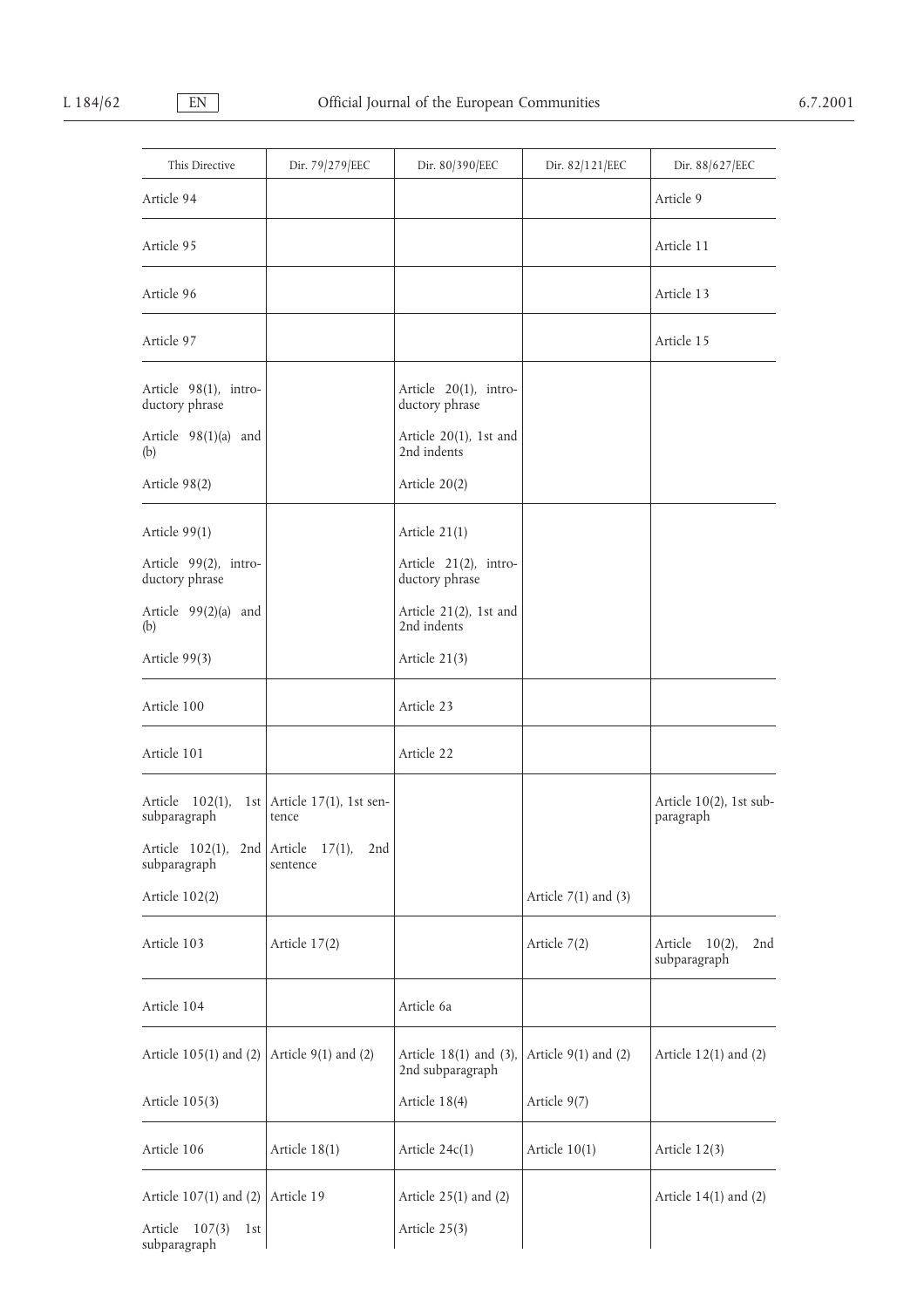| This Directive                                                                             | Dir. 79/279/EEC                                                                | Dir. 80/390/EEC                                                                             | Dir. 82/121/EEC    | Dir. 88/627/EEC    |
|--------------------------------------------------------------------------------------------|--------------------------------------------------------------------------------|---------------------------------------------------------------------------------------------|--------------------|--------------------|
| Article 107(3)<br>2 <sub>nd</sub><br>subparagraph                                          |                                                                                |                                                                                             |                    | Article $14(3)$    |
| Article 108(1),<br>1st<br>subparagraph                                                     | Article 20(1), intro-<br>ductory phrase                                        |                                                                                             |                    |                    |
| Article $108(1)$ , 2nd<br>subpara-<br>and<br>3rd<br>graphs                                 | Article $20(3)$ and $(4)$                                                      |                                                                                             |                    |                    |
| subparagraph, point<br>(a)                                                                 | Article 108(2), 1st   Article 20(1), intro-<br>ductory phrase and<br>point (a) | Article $26(1)(a)$                                                                          | Article $11(1)(a)$ |                    |
| Article 108(2), 1st<br>subparagraph, point<br>(b)                                          |                                                                                |                                                                                             |                    | Article $16(1)(a)$ |
| Article $108(2)$ , 1st Article 20(1)(b)<br>subparagraph, point<br>$(c)$ (i)                |                                                                                |                                                                                             |                    |                    |
| Article 108(2), 1st<br>subparagraph, point<br>$(c)$ (ii)                                   |                                                                                | Article $26(1)(b)$                                                                          |                    |                    |
| Article 108(2), 1st<br>subparagraph, point<br>$(c)$ (iii)                                  |                                                                                |                                                                                             | Article $11(1)(b)$ | Article $16(1)(b)$ |
| Article 108(2),<br>subparagraph, point<br>(d)                                              | 1st Article $20(1)(c)$                                                         | Article $26(1)(c)$                                                                          | Article $11(1)(c)$ | Article $16(1)(c)$ |
| Article $108(2)$ , 2nd<br>subparagraph                                                     | Article $20(2)$                                                                | Article $26(2)$                                                                             |                    |                    |
| Article 109                                                                                | Article 21                                                                     |                                                                                             |                    |                    |
| Article 110                                                                                | Article 22(2)                                                                  | Article $27(2)$                                                                             | Article $12(3)$    | Article $17(2)$    |
| Article 111                                                                                |                                                                                |                                                                                             |                    |                    |
| Article 112                                                                                |                                                                                |                                                                                             |                    |                    |
| Article 113                                                                                |                                                                                |                                                                                             |                    |                    |
| Annex I - Schedule<br>A, Chapter I                                                         |                                                                                | Annex - Schedule A,<br>Chapter 1                                                            |                    |                    |
| Annex I - Schedule<br>A, Chapter $2 - 2.1$<br>to 2.4.4                                     |                                                                                | Annex — Schedule A,<br>Chapter $2 - 2.1$ to<br>2.4.4                                        |                    |                    |
| Annex I - Schedule<br>A, Chapter 2 - 2.4.5,<br>subparagraph,<br>1st<br>introductory phrase |                                                                                | Annex - Schedule A,<br>Chapter $2 - 2.4.5$ ,<br>subparagraph,<br>1st<br>introductory phrase |                    |                    |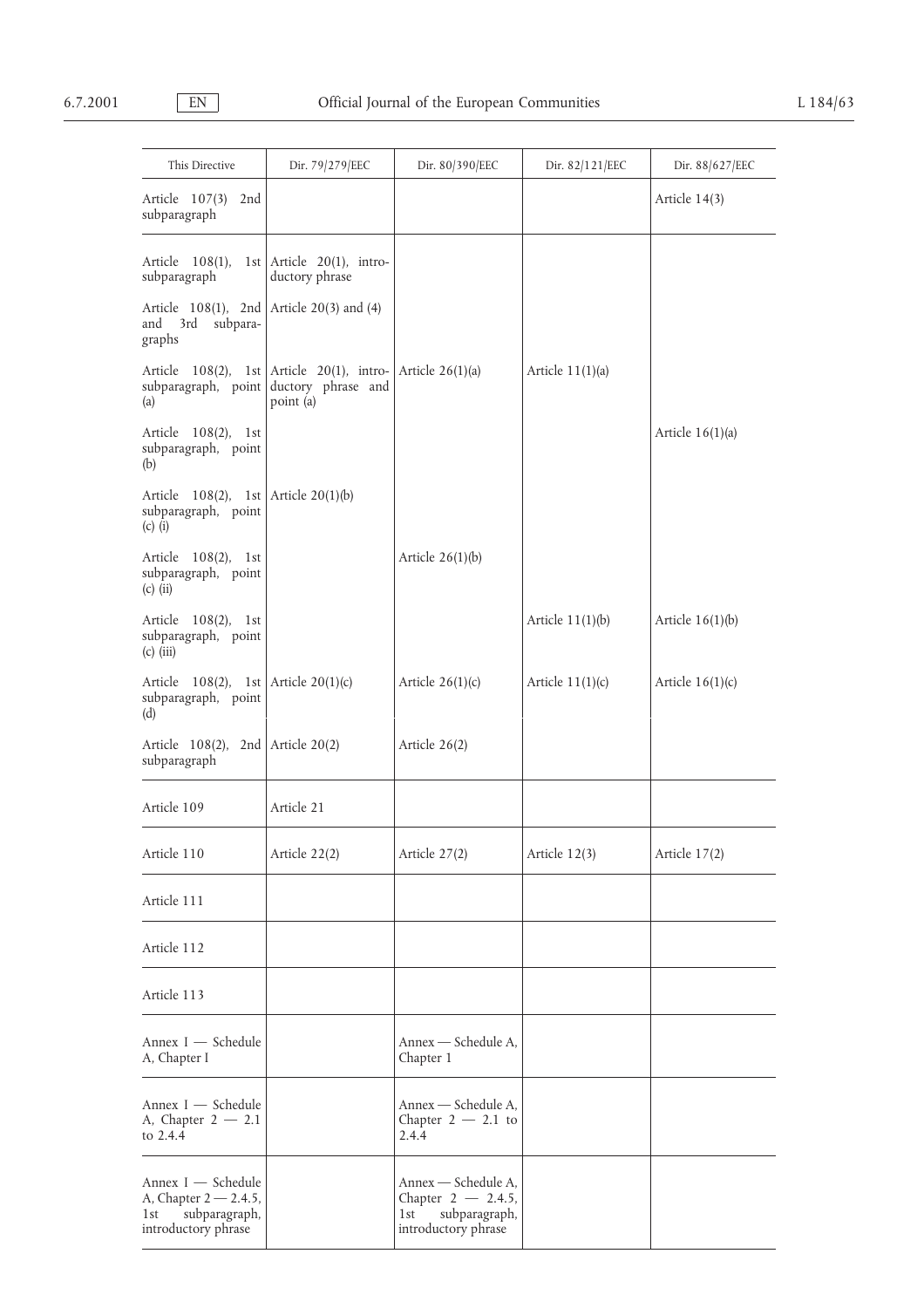| This Directive                                                                      | Dir. 79/279/EEC | Dir. 80/390/EEC                                                                          | Dir. 82/121/EEC | Dir. 88/627/EEC |
|-------------------------------------------------------------------------------------|-----------------|------------------------------------------------------------------------------------------|-----------------|-----------------|
| Annex I - Schedule<br>A, Chapter $2 - 2.4.5$ ,<br>1st subparagraph (a)<br>and $(b)$ |                 | Annex — Schedule A,<br>Chapter $2 - 2.4.5$ ,<br>1st subparagraph, 1st<br>and 2nd indents |                 |                 |
| Annex I - Schedule<br>A, Chapter $2 - 2.4.5$ ,<br>2nd subparagraph                  |                 | Annex — Schedule A,<br>Chapter $2 - 2.4.5$ ,<br>2nd subparagraph                         |                 |                 |
| Annex I — Schedule<br>A, Chapter $2 - 2.5$                                          |                 | Annex — Schedule A,<br>Chapter $2 - 2.5$                                                 |                 |                 |
| Annex I — Schedule<br>A, Chapter $3 - 3.1$<br>to $3.2.0$                            |                 | Annex — Schedule A,<br>Chapter $3 - 3.1$ to<br>3.2.0                                     |                 |                 |
| Annex I - Schedule<br>A, Chapter 3 - 3.2.1<br>introductory phrase                   |                 | Annex — Schedule A,<br>Chapter $3 - 3.2.1$<br>introductory phrase                        |                 |                 |
| Annex I - Schedule<br>A, Chapter $3 - 3.2.1$<br>$(a)$ , $(b)$ and $(c)$             |                 | Annex — Schedule A,<br>Chapter $3 - 3.2.1$ ,<br>1st, 2nd and 3rd<br>indents              |                 |                 |
| Annex I - Schedule<br>A, Chapter $3 - 3.2.2$<br>to $3.2.9$                          |                 | Annex — Schedule A,<br>Chapter $3 - 3.2.2$ to<br>3.2.9                                   |                 |                 |
| Annex I — Schedule<br>A, Chapter 4                                                  |                 | Annex — Schedule A,<br>Chapter 4                                                         |                 |                 |
| Annex I — Schedule<br>A, Chapter $5 - 5.1$<br>to $5.3$                              |                 | Annex — Schedule A,<br>Chapter $5 - 5.1$ to<br>5.3                                       |                 |                 |
| Annex I - Schedule<br>A, Chapter 5 - 5.4<br>(a) and $(b)$                           |                 | Annex - Schedule A,<br>Chapter $5 - 5.4$ (a)<br>and $(b)$                                |                 |                 |
| Annex I — Schedule<br>A, Chapter $5 - 5.4$<br>$(c)$ (i) and (ii)                    |                 | Annex - Schedule A,<br>Chapter $5 - 5.4$ (c)<br>1st and 2nd indents                      |                 |                 |
| Annex I — Schedule<br>A, Chapter 5 - 5.5<br>and $5.6$                               |                 | Annex — Schedule A,<br>Chapter $5 - 5.5$ and<br>5.6                                      |                 |                 |
| Annex I - Schedule<br>A, Chapter 6                                                  |                 | Annex — Schedule A.<br>Chapter 6                                                         |                 |                 |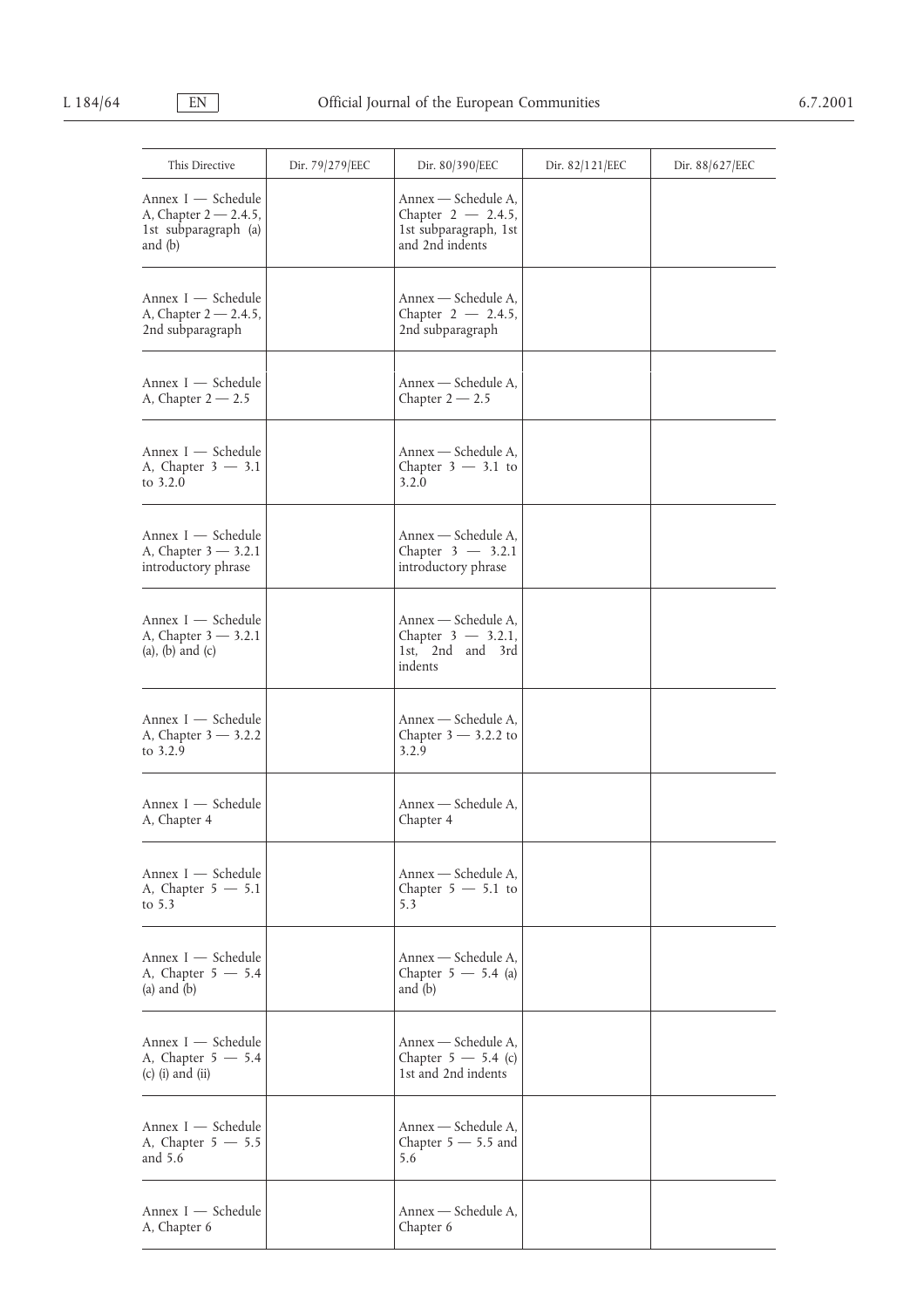| This Directive                                                                                | Dir. 79/279/EEC | Dir. 80/390/EEC                                                                               | Dir. 82/121/EEC | Dir. 88/627/EEC |
|-----------------------------------------------------------------------------------------------|-----------------|-----------------------------------------------------------------------------------------------|-----------------|-----------------|
| Annex I - Schedule<br>A, Chapter 7 - 7.1<br>introductory phrase                               |                 | Annex — Schedule A,<br>Chapter $7 - 7.1$<br>introductory phrase                               |                 |                 |
| Annex I - Schedule<br>A, Chapter $7 - 7.1$ (a)<br>and $(b)$                                   |                 | Annex — Schedule A.<br>Chapter $7 - 7.1$ ,<br>1st and 2nd indents                             |                 |                 |
| Annex I - Schedule<br>A, Chapter $7 - 7.2$                                                    |                 | Annex — Schedule A,<br>Chapter $7 - 7.2$                                                      |                 |                 |
| Annex I - Schedule<br>B, Chapter $1 - 4$                                                      |                 | Annex — Schedule B,<br>Chapter $1-4$                                                          |                 |                 |
| Annex I - Schedule<br>B, Chapter $5 - 5.1$ to<br>5.1.3                                        |                 | Annex — Schedule B,<br>Chapter $5 - 5.1$ to<br>5.1.3                                          |                 |                 |
| Annex I — Schedule<br>B, Chapter $5 - 5.1.4$ ,<br>subparagraph,<br>1st<br>introductory phrase |                 | Annex — Schedule B,<br>Chapter $5 - 5.1.4$ ,<br>subparagraph,<br>1st<br>introductory phrase   |                 |                 |
| Annex I - Schedule<br>B, Chapter $5 - 5.1.4$ ,<br>1st subparagraph (a),<br>$(b)$ and $(c)$    |                 | Annex — Schedule B,<br>Chapter $5 - 5.1.4$ ,<br>1st subparagraph, 1st,<br>2nd and 3rd indents |                 |                 |
| Annex I - Schedule<br>B, Chapter $5 - 5.1.4$ ,<br>2nd, 3rd and 4th sub-<br>paragraphs         |                 | Annex — Schedule B,<br>Chapter $5 - 5.1.4$ ,<br>2nd, 3rd and 4th sub-<br>paragraphs           |                 |                 |
| Annex I - Schedule<br>B, Chapter 5 - 5.1.5<br>to $5.2$                                        |                 | Annex - Schedule B,<br>Chapter $5 - 5.1.5$ to<br>5.2                                          |                 |                 |
| Annex I - Schedule<br>B, Chapter $5 - 5.3$<br>introductory sentence                           |                 | Annex — Schedule B,<br>Chapter $5 - 5.3$<br>introductory sentence                             |                 |                 |
| Annex I - Schedule<br>B, Chapter $5 - 5.3$<br>(a) and $(b)$                                   |                 | Annex — Schedule B,<br>Chapter $5 - 5.3$ (a)<br>and $(b)$                                     |                 |                 |
| Annex I - Schedule<br>B, Chapter $5 - 5.3$<br>$(c)$ (i) and (ii)                              |                 | Annex — Schedule B,<br>Chapter $5 - 5.3$ (c)<br>1st and 2nd indents                           |                 |                 |
| Annex I - Schedule<br>B, Chapter 6                                                            |                 | Annex — Schedule B.<br>Chapter 6                                                              |                 |                 |